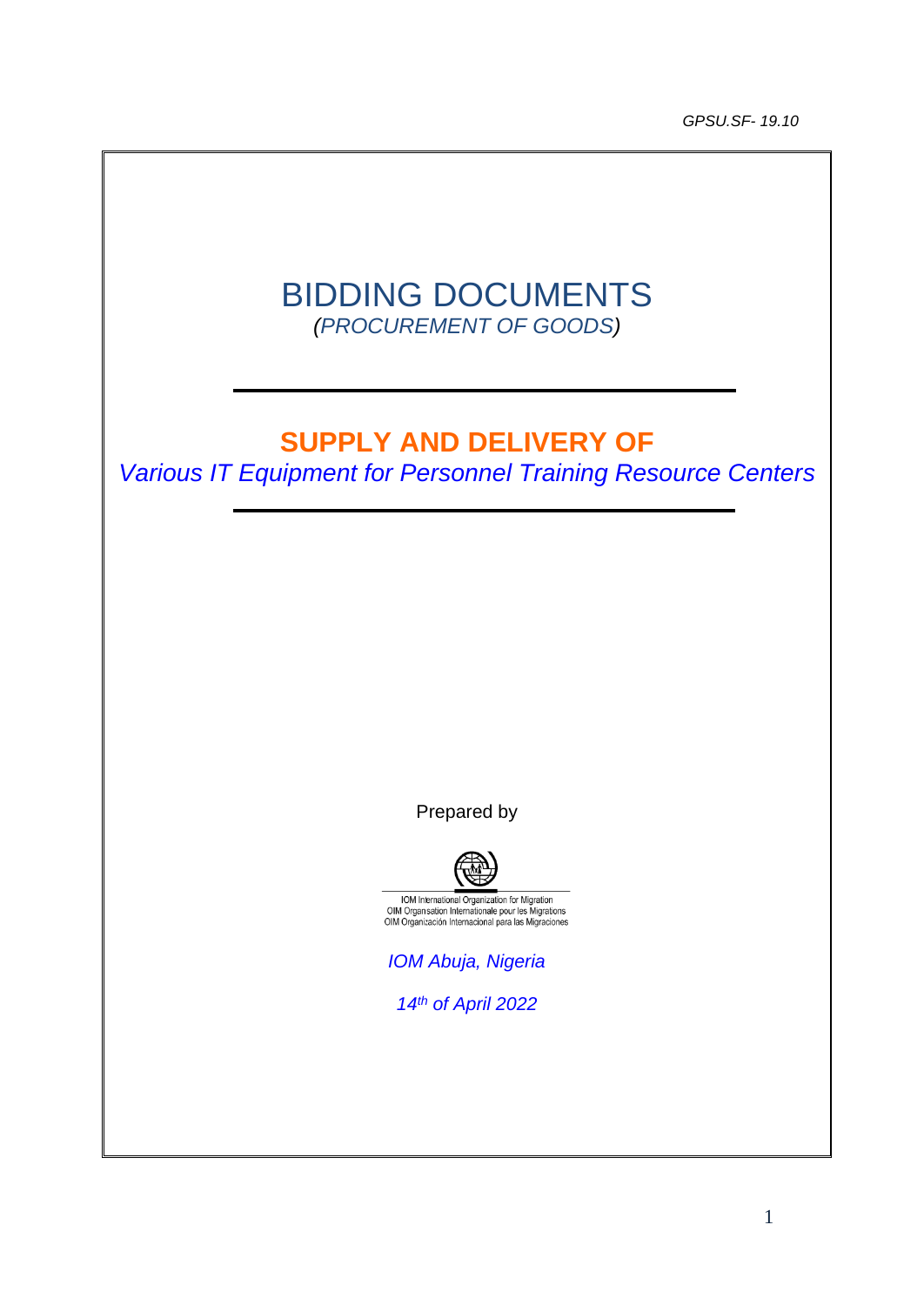| 14. Documents Establishing Bidder's Eligibility and Qualification12                   |
|---------------------------------------------------------------------------------------|
|                                                                                       |
|                                                                                       |
|                                                                                       |
|                                                                                       |
|                                                                                       |
|                                                                                       |
|                                                                                       |
|                                                                                       |
|                                                                                       |
|                                                                                       |
|                                                                                       |
|                                                                                       |
|                                                                                       |
|                                                                                       |
|                                                                                       |
|                                                                                       |
|                                                                                       |
|                                                                                       |
| 15. Documents Establishing Goods' Eligibility and Conformity to Bidding Documents  13 |
|                                                                                       |
|                                                                                       |
|                                                                                       |
|                                                                                       |
|                                                                                       |
|                                                                                       |
|                                                                                       |
|                                                                                       |
|                                                                                       |
| 23.<br>of<br>Opening                                                                  |
| or! Bookmark not defined.                                                             |
|                                                                                       |
|                                                                                       |
|                                                                                       |
|                                                                                       |
|                                                                                       |
|                                                                                       |
| 30. Purchaser's Right to Accept any Bid and to Reject any or All Bids21               |
|                                                                                       |
|                                                                                       |
|                                                                                       |
|                                                                                       |
|                                                                                       |
|                                                                                       |
|                                                                                       |
|                                                                                       |
|                                                                                       |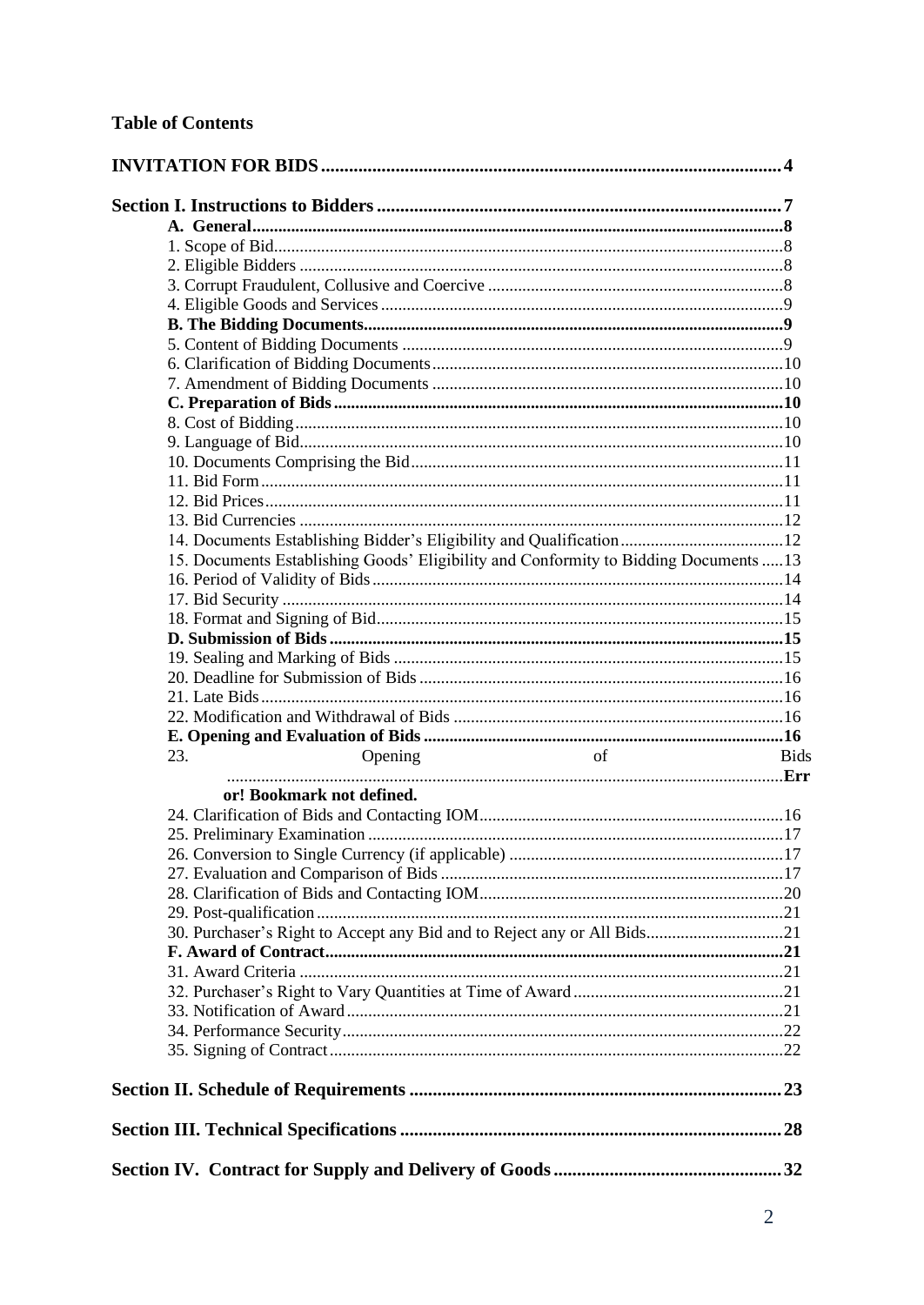|--|--|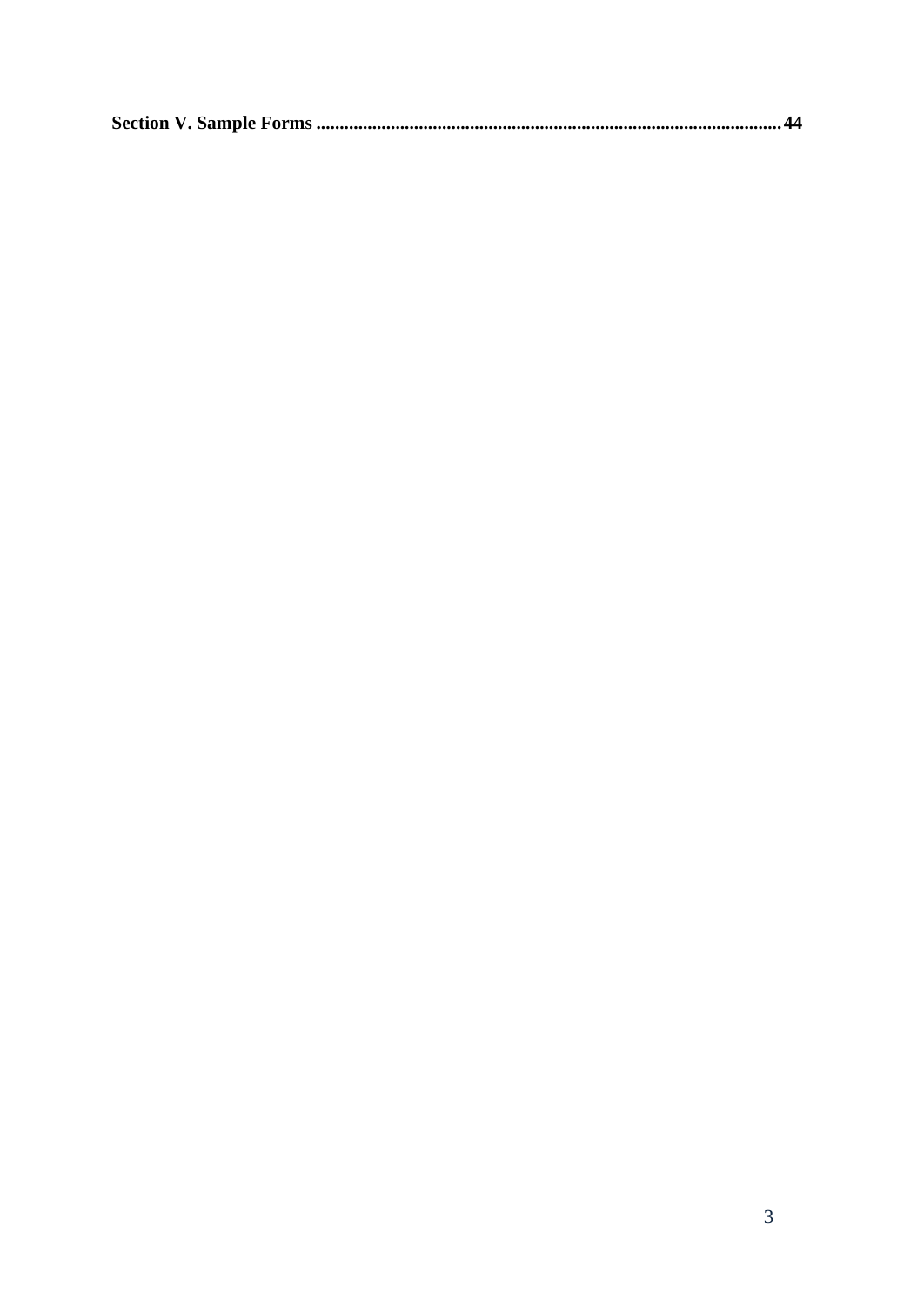

**INVITATION FOR BIDS** 

IFB No.: NG10-22-052

<span id="page-3-0"></span>Date: 14<sup>th</sup> of April 2022

The International Organization for Migration **(IOM)** is an intergovernmental organization established in 1951 and is committed to the principle that humane and orderly migration benefits both migrants and society.

the IOM Bids Evaluation and Awards Committee ("BEAC") now invites interested Bidders to submit "Bid" for the supply and delivery of *Various IT Equipment for Personnel Training Centers.*

### *LOT 1 (IOM Has the right to split the order based on price, conformity with specification and delivery period (Bidders must bid for all units in an item).*

| <b>Item</b>      | <b>Item Description</b>                                                                                   | <b>Total</b>   | <b>Delivery Schedule</b>                                                                                                                                                    | Unit |
|------------------|-----------------------------------------------------------------------------------------------------------|----------------|-----------------------------------------------------------------------------------------------------------------------------------------------------------------------------|------|
| No.              |                                                                                                           | Quantity       |                                                                                                                                                                             |      |
| 1.               | All-in-One (AiO) desktops<br>(please)<br>Section<br>see<br>111,<br>Technical specification)               | 47             | 24 to be delivered to IOM<br>$\bullet$<br>Office in Abuja.<br>15 to be delivered to IOM<br>$\bullet$<br>Office in Lagos.<br>8 to be delivered to IOM<br>Office in Maiduguri | Each |
| 2.               | Laptop (please see Section<br>111, Technical specification)                                               | 11             | 9 to be delivered to IOM<br>$\bullet$<br>Office in Abuja.<br>1 to be delivered to IOM<br>Office in Lagos.<br>1 to be delivered to IOM<br>Office in Maiduguri                | Each |
| 3.               | with<br>Monitor,<br>Server<br>keyboard, and mouse (please<br>see Section 111, Technical<br>specification) | $\overline{4}$ | 2 to be delivered to IOM<br>$\bullet$<br>Office in Abuja.<br>1 to be delivered to IOM<br>Office in Lagos.<br>1 to be delivered to IOM<br>Office in Maiduguri                | Each |
| $\overline{4}$ . | Gigabit<br>Network<br>48-Port<br>Switch (please see Section<br>111, Technical specification)              | $\overline{4}$ | • 2 to be delivered to IOM<br>Office in Abuja.<br>1 to be delivered to IOM<br>Office in Lagos.<br>1 to be delivered to IOM<br>Office in Maiduguri                           | Each |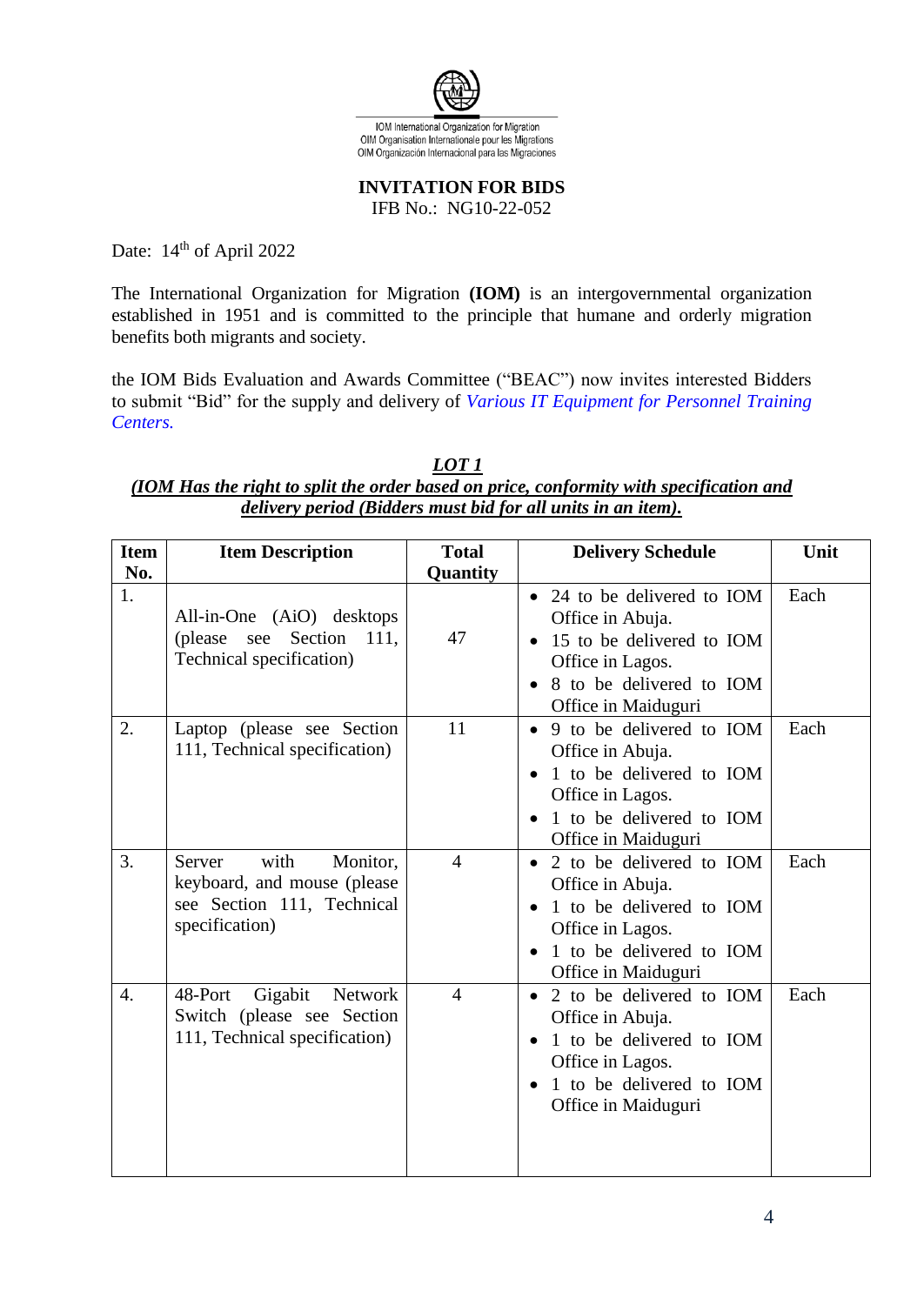| 5. | HD Business level projector      | $\overline{4}$ | 2 to be delivered to IOM              | Each |
|----|----------------------------------|----------------|---------------------------------------|------|
|    | Section 111,<br>(please see      |                | Office in Abuja.                      |      |
|    | Technical specification)         |                | 1 to be delivered to IOM              |      |
|    |                                  |                | Office in Lagos.                      |      |
|    |                                  |                | 1 to be delivered to IOM              |      |
|    |                                  |                | Office in Maiduguri                   |      |
| 6. | 16:9                             | $\overline{4}$ |                                       | Each |
|    | Motorized Projector              |                | 2 to be delivered to IOM<br>$\bullet$ |      |
|    | Screen (White) (please see       |                | Office in Abuja.                      |      |
|    | Section 111, Technical           |                | 1 to be delivered to IOM              |      |
|    | specification)                   |                | Office in Lagos.                      |      |
|    |                                  |                | 1 to be delivered to IOM              |      |
|    |                                  |                | Office in Maiduguri                   |      |
| 7. | Backup Device (Data Backup       | $\overline{4}$ | 2 to be delivered to IOM              | Each |
|    | Storage Device) (please see      |                | Office in Abuja.                      |      |
|    | Section 111,<br>Technical        |                | 1 to be delivered to IOM              |      |
|    |                                  |                |                                       |      |
|    | specification)                   |                | Office in Lagos.                      |      |
|    |                                  |                | 1 to be delivered to IOM              |      |
|    |                                  |                | Office in Maiduguri                   |      |
| 8. | Printer<br>FDN<br>MFP<br>(print, | $\overline{4}$ | 2 to be delivered to IOM<br>$\bullet$ | Each |
|    | copy) (please<br>scan,<br>see    |                | Office in Abuja.                      |      |
|    | 111,<br>Technical<br>Section     |                | 1 to be delivered to IOM              |      |
|    | specification)                   |                | Office in Lagos.                      |      |
|    |                                  |                |                                       |      |
|    |                                  |                | 1 to be delivered to IOM              |      |
|    |                                  |                | Office in Maiduguri                   |      |

| LOT <sub>2</sub>                                                              |  |
|-------------------------------------------------------------------------------|--|
| (Lot will be awarded as a lumpsum (Bidders must bid for all units in an item) |  |

| <b>Item</b> | <b>Item Description</b>                                                          | <b>Quantity</b> | <b>Delivery locations</b>                                                                                                                       | Unit |
|-------------|----------------------------------------------------------------------------------|-----------------|-------------------------------------------------------------------------------------------------------------------------------------------------|------|
| No.         |                                                                                  |                 |                                                                                                                                                 |      |
| 1.          | 27U 800*1000 Server Rack<br>(please see Section 111,<br>Technical specification) | $\overline{4}$  | 2 to be delivered to IOM<br>Office in Abuja.<br>1 to be delivered to IOM<br>Office in Lagos.<br>1 to be delivered to IOM<br>Office in Maiduguri | Each |
| 2.          | Dust blower                                                                      | 4               | 2 to be delivered to IOM<br>Office in Abuja.<br>1 to be delivered to IOM<br>Office in Lagos.<br>1 to be delivered to IOM<br>Office in Maiduguri | Each |
| 3.          | Surge Protector (please see<br>Section 111,<br>Technical<br>specification)       | 38              | 20 to be delivered to IOM<br>$\bullet$<br>Office in Abuja.<br>12 to be delivered to IOM<br>Office in Lagos.<br>6 to be delivered to IOM         | Each |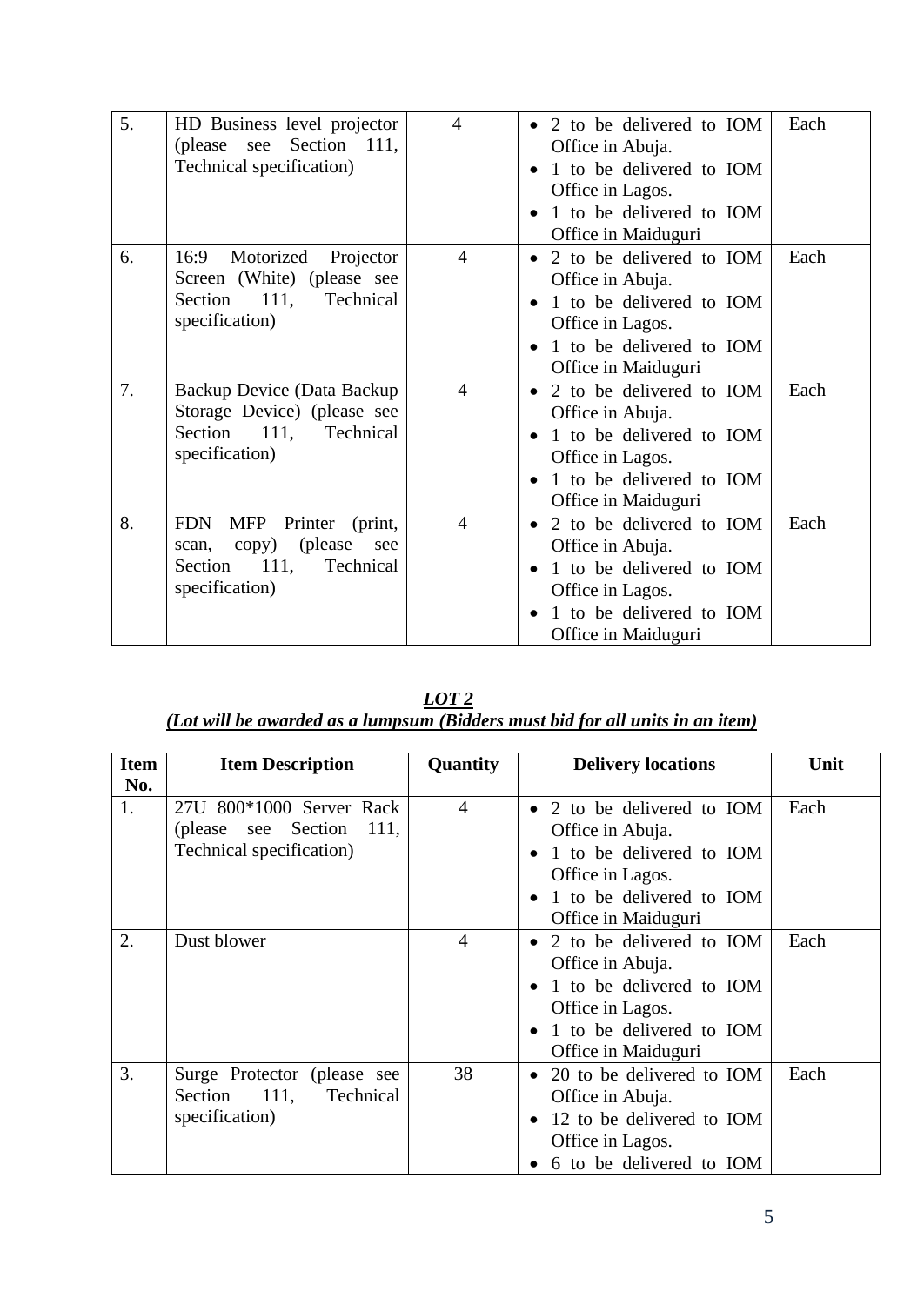|    |                    |    | Office in Maiduguri                                                                                                                                      |      |
|----|--------------------|----|----------------------------------------------------------------------------------------------------------------------------------------------------------|------|
| 4. | 3-Pin Power Cables | 70 | • 40 to be delivered to IOM<br>Office in Abuja.<br>• 20 to be delivered to IOM<br>Office in Lagos.<br>• 10 to be delivered to IOM<br>Office in Maiduguri | Each |

Bids shall be valid for a period of *50 Calendar days* after submission of Bids and must be accompanied by a Bid Security equivalent to *not less than 2 (2%) percent* of the Bidders Total Bid Price in the form of *certified check, or bank guarantee or letter of credit from a reputable commercial banking institution* and shall be delivered to the BEAC at *55 Hassan Musa Katsina Road, Asokoro, Abuja insert exact place and address* on *or before Thursday 28th April 2022.*

Late bids shall be rejected. Bids not registered in the bid registry will also be rejected.

IOM reserves the right to accept or reject any bids, and to cancel the procurement process and reject all bids at any time prior to award of Contract, without obligation to inform the affected Bidder/s of the ground for IOM action.

# **Report any solicitation or suspected fraud to [OIGIntake@iom.int](mailto:OIGIntake@iom.int) or go to <https://weareallin.iom.int/reports>**

Very truly yours,

# IOM Abuja Tenders

IOM is encouraging companies to use recycled materials or materials coming from sustainable resources or produced using a technology that has lower ecological footprints.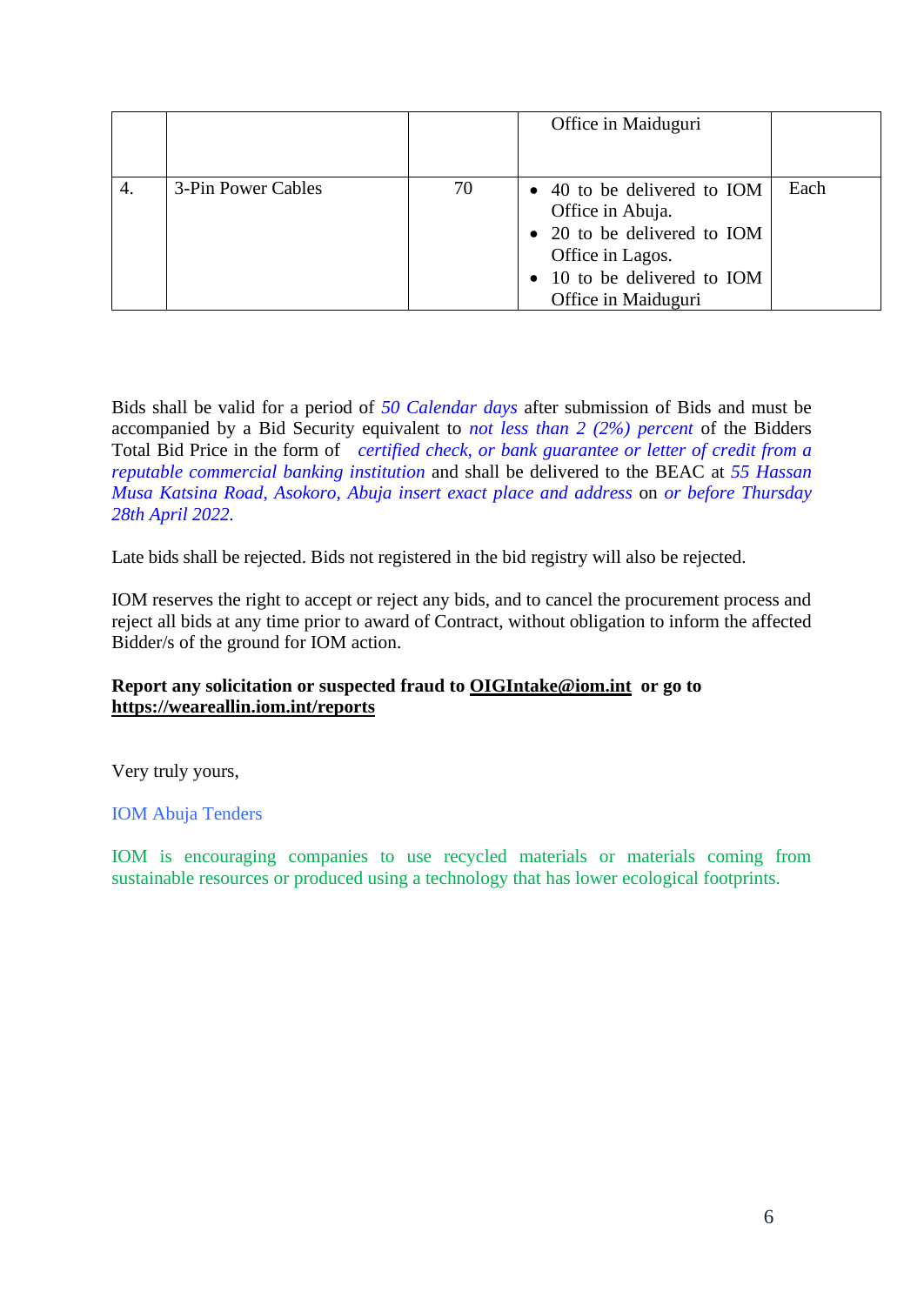# <span id="page-6-0"></span>**Section I. Instructions to Bidders**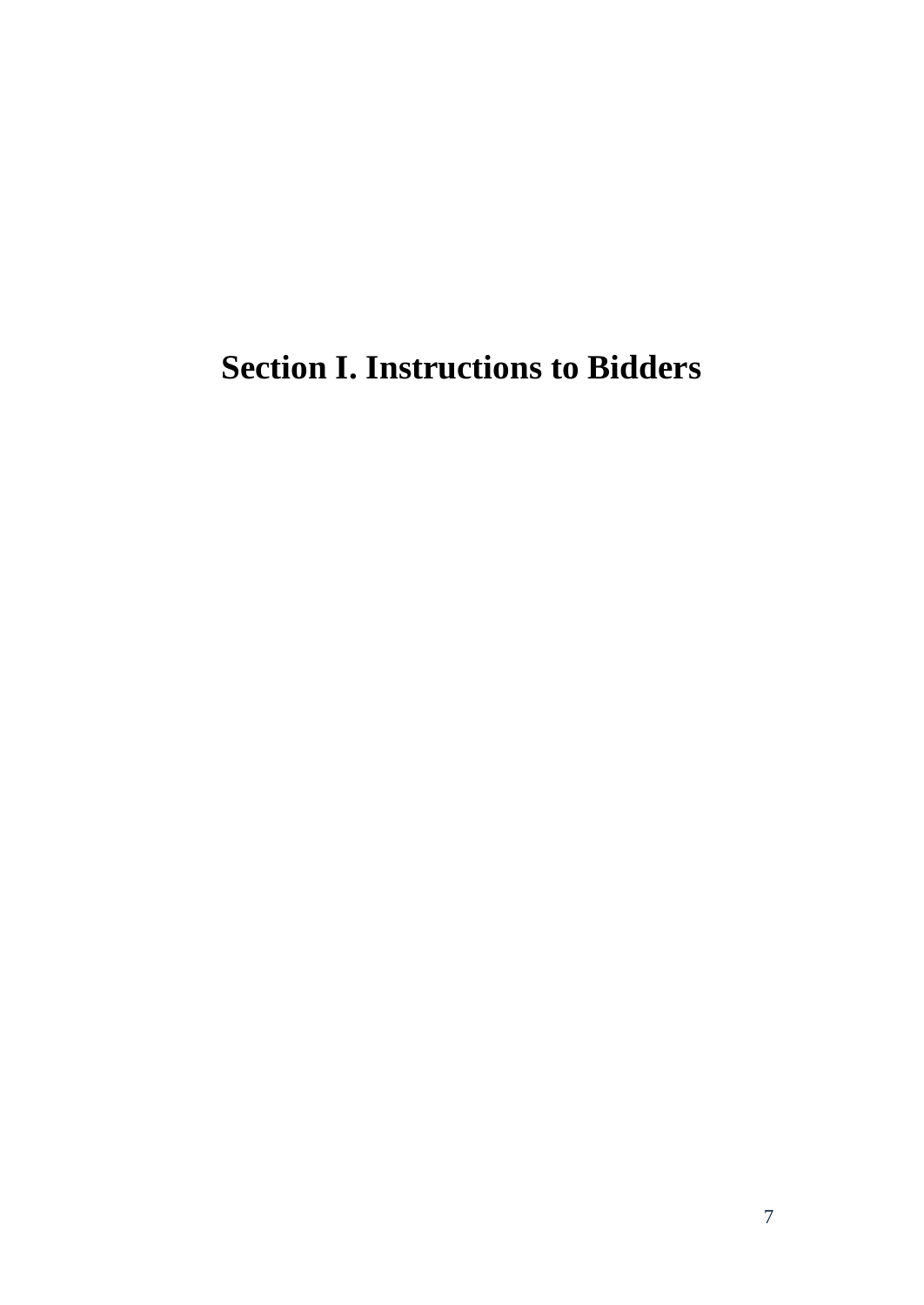# **Instructions to Bidders**

# <span id="page-7-0"></span>**A. General**

# <span id="page-7-1"></span>**1. Scope of Bid**

1.1IOM invites bids for *the supply and delivery of Various ICT Equipment for Personnel Training Centers*. Hereto referred as Goods. The Goods is specified in greater details in the Sub Section of the Bid Documents.

1.2 The successful Bidder is expected to complete the delivery by the Intended Completion Date which is *mentioned in this bidding document after* signature of Contract.

# <span id="page-7-2"></span>**2. Eligible Bidders**

2.1 This Invitation for Bids is open to all Bidders from Nigeria.

2.2 Bidders should not be associated, or have been associated in the past, directly or indirectly, with a firm or any of its affiliates which have been engaged by IOM to provide consulting services for the preparation of the design, specifications, and other documents to be used for the procurement of the goods to be purchased under this Invitation for Bids.

2.3 Government-owned enterprises in IOM's Mission country Mission may participate only if they are legally and financially autonomous, if they operate under commercial law, and if they are not a beneficiary of IOM.

2.4 Bidders shall not be under a declaration of ineligibility for corrupt, fraudulent and coercive practices issued by IOM in accordance with ITB Clause 3

2.5 Bidders shall not be involved in terrorist act/criminal activities or associated with individuals and/or entities associated with terrorist act/criminal activities. For this purpose, Bidders shall not be included in the proscribed list of individuals and/or entities as contained in the 1267 Committee of the UN Security Council Counter Terrorism Committee (CTC)

### <span id="page-7-3"></span>**3. Corrupt Fraudulent, Collusive and Coercive Practices**

3.1 IOM requires that all IOM Staff, Bidders, Manufacturers, suppliers or distributors, observe the highest standard of ethics during procurement and execution of all contracts. IOM shall reject any Bids put forward by Bidders or where applicable terminate their contract, if it is determined that they have engaged in corrupt, fraudulent, collusive or coercive practices. In pursuance of this policy, IOM :

(a) defines, for the purposes of this provision, the terms set forth below as follows: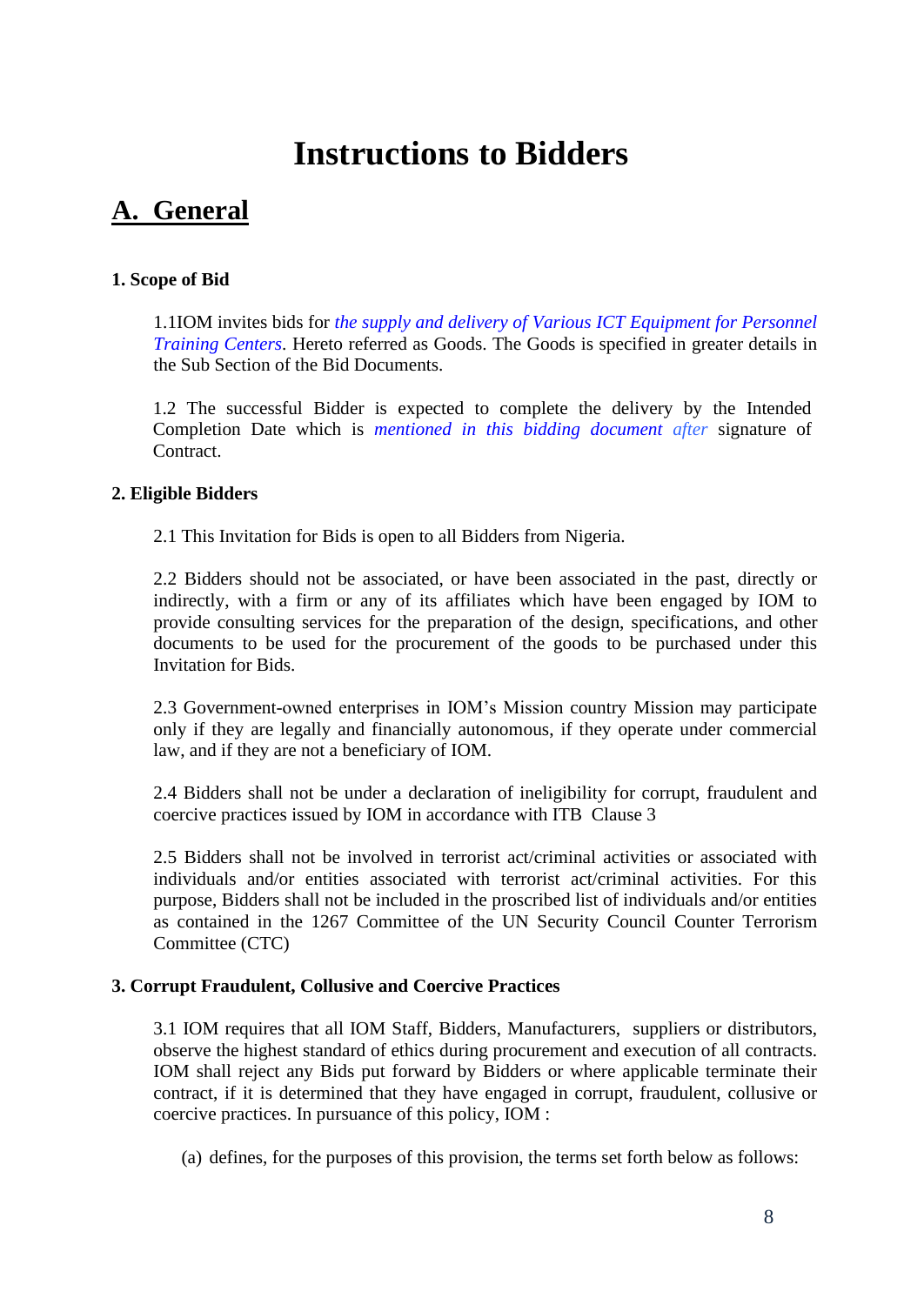(i) "corrupt practice" means the offering, giving, receiving or soliciting directly or indirectly anything of value to influence the action of the Procuring/Contracting Entity in the procurement process or in contract execution;

(ii) "fraudulent practice" is any acts or omission, including a misrepresentation, that knowingly or recklessly misleads, or attempts to mislead, the Procuring/Contracting Entity in the procurement process or the execution of a contract, to obtain a financial gain or other benefit to avoid an obligation;

(iii) "collusive practice" is an undisclosed arrangement between two or more Bidders designed to artificially alter the results of the tender procedure to obtain a financial gain or benefit;

(iv) "coercive practice" is impairing or harming, or threatening to impair or harm, directly or indirectly, any participant in the tender process to influence improperly its activities in a procurement process, or after the execution of a contract.

- (b) will reject a proposal for award if it determines that the Bidder recommended for award has engaged in corrupt, fraudulent, collusive or coercive practices in competing for the contract in question;
- (c) will declare a firm ineligible, either indefinitely or for a stated period of time, to be awarded an IOM financed contract if it at any time determines that the firm has engaged in corrupt, fraudulent, collusive or coercive practices in competing for, or in executing, an IOM financed contract.

### <span id="page-8-0"></span>**4. Eligible Goods and Services**

4.1 All goods and related services to be supplied under the contract shall have their origin in eligible source countries, and all expenditures made under the contract will be limited to such goods and services.

4.2 For purposes of this clause, "origin" means the place where the goods are mined, grown, or produced, or the place from which the related services are supplied. Goods are produced when, through manufacturing, processing, or substantial and major assembly of components, a commercially recognized product results that is substantially different in basic characteristics or in purpose or utility from its components.

4.3 The origin of goods and services is distinct from the nationality of the Bidder.

# <span id="page-8-1"></span>**B. The Bidding Documents**

#### <span id="page-8-2"></span>**5. Content of Bidding Documents**

5.1 The goods required, bidding procedures, and contract terms are prescribed in the bidding documents. In addition to the Invitation for Bids, the bidding documents include: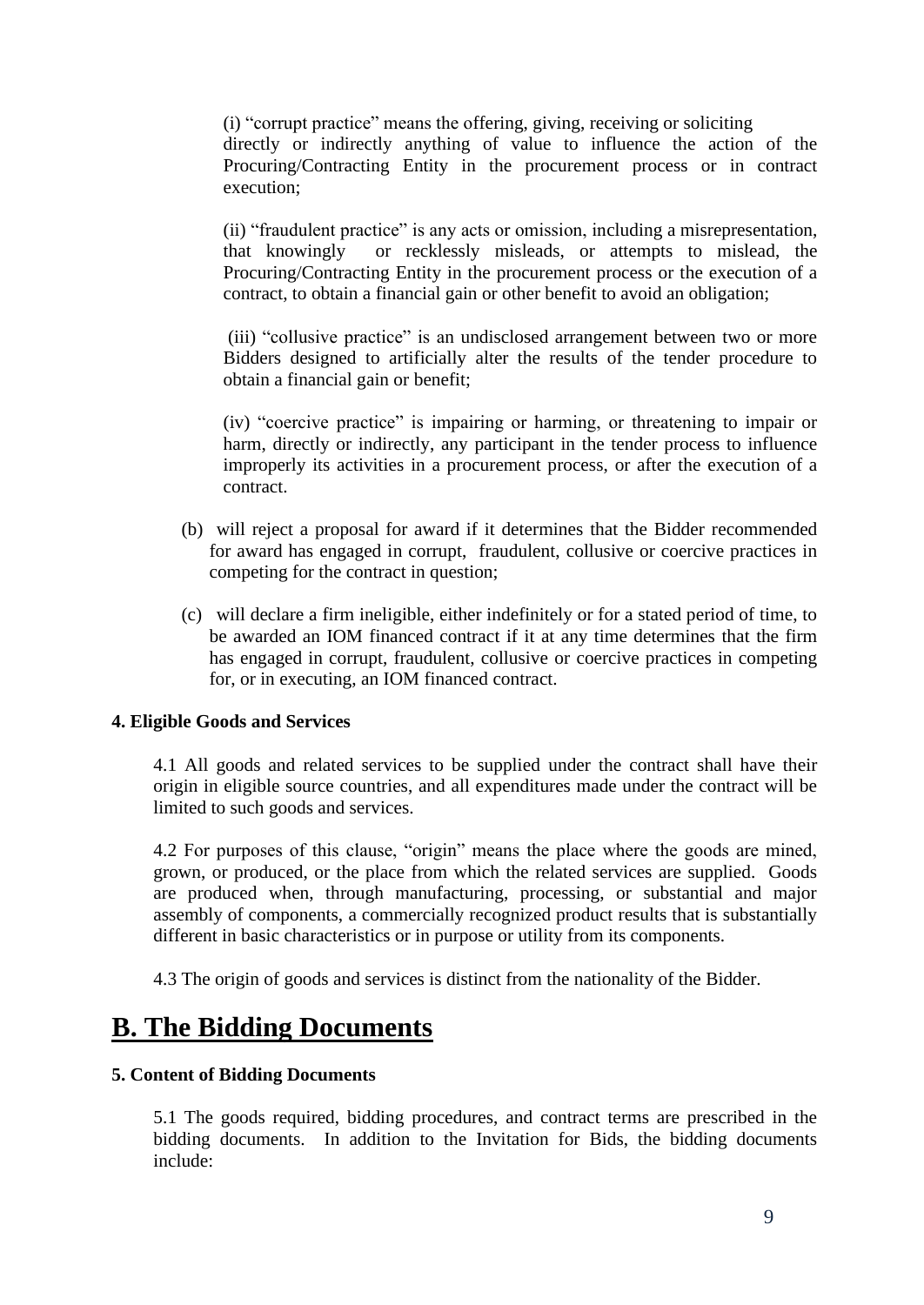- a) Instructions to Bidders (ITB)
- b) Contract for Supply and Delivery of Goods
- c) Schedule of Requirements
- d) Technical Specifications
- e) Sample Forms

5.2 The Bidder is expected to examine all instructions, forms, terms, and specifications in the bidding documents. Failure to furnish all information required in the bidding documents or to submit a bid not substantially responsive to the bidding documents in every respect will be at the Bidder's risk and may result in the rejection of its bid.

# <span id="page-9-0"></span>**6. Clarification of Bidding Documents**

6.1 A prospective Bidder requiring any clarification of the bidding documents may notify IOM in writing at IOM's address indicated in ITB Clause 19.2a. IOM will respond in writing to any request for clarification of the bidding documents, which it receives no later than *5pm Thursday* 26<sup>th</sup> *April* 2022 prior to the deadline for the submission of bids. Written copies of IOM's response (including an explanation of the query but without identifying the source of inquiry) will be sent to all prospective bidders that have received the bidding documents.

### <span id="page-9-1"></span>**7. Amendment of Bidding Documents**

7.1 At any time prior to the deadline for submission of bids, IOM, for any reason, whether at its own initiative or in response to a clarification requested by a prospective Bidder, may modify the bidding documents by amendment.

7.2 All prospective bidders that have received the bidding documents will be notified of the amendment in writing and will be binding on them.

7.3 In order to allow prospective bidders reasonable time in which to take the amendment into account in preparing their bids, IOM, at its discretion, may extend the deadline for the submission of bids.

# <span id="page-9-2"></span>**C. Preparation of Bids**

### <span id="page-9-3"></span>**8. Cost of Bidding**

8.1 The Bidder shall bear all costs associated with the preparation and submission of its bid, and IOM will in no case be responsible or liable for those costs, regardless of the conduct or outcome of the bidding process.

### <span id="page-9-4"></span>**9. Language of Bid**

9.1 The bid prepared by the Bidder, as well as all correspondence and documents relating to the bid exchanged by the Bidder and IOM, shall be written in *English* language. Supporting documents and printed literature furnished by the Bidder may be in another language provided they are accompanied by an accurate translation of the relevant passages in the required language, in which case, for purposes of interpretation of the Bid, the translation shall govern.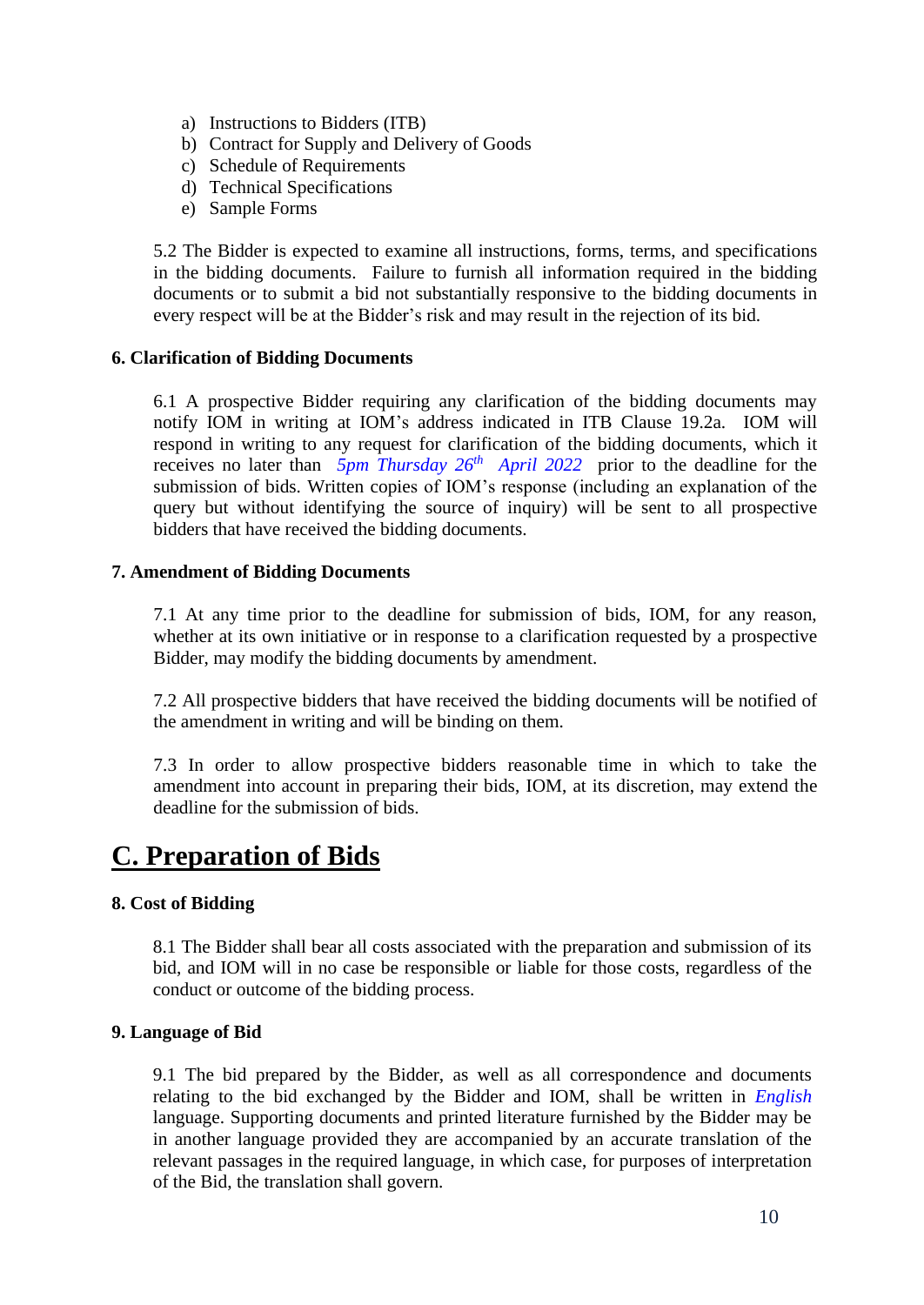## <span id="page-10-0"></span>**10. Documents Comprising the Bid**

10.1 The bid prepared by the Bidder shall comprise the following components:

- (a) a Bid Form and a Price Schedule completed in accordance with ITB Clauses 11, 12, and 13;
- (b) documentary evidence established in accordance with ITB Clause 14 that the Bidder is eligible to bid and is qualified to perform the contract if its bid is accepted;
- (c) documentary evidence established in accordance with ITB Clause 15 that the goods and ancillary services to be supplied by the Bidder are eligible goods and services and conform to the bidding documents; and
- (d) bid security furnished in accordance with ITB Clause 17.
- (e) Technical specifications of items bidded for

# <span id="page-10-1"></span>**11. Bid Form**

11.1 The Bidder shall complete the Bid Form and the appropriate Price Schedule furnished in the bidding documents, indicating the goods to be supplied, a brief description of the goods, and their country of origin, quantity, and prices.

### <span id="page-10-2"></span>**12. Bid Prices**

12.1 The Bidder shall indicate on the appropriate Price Schedule the unit prices and total bid price of the goods it proposes to supply under the contract.

12.2 Prices indicated on the Price Schedule shall be entered separately in the following manner:

- (a) For goods offered from within Nigeria:
	- **(i)** the price of the goods quoted EXW (ex works, ex factory, ex warehouse, ex showroom, or off-the shelf, as applicable), including all customs duties and sales and other taxes already paid or payable:

 a. on the components and raw material used in the manufacture or assembly of goods quoted ex works or ex factory;

- **or**
- b. on the previously imported goods of foreign origin quoted ex warehouse, ex showroom, or off-the-shelf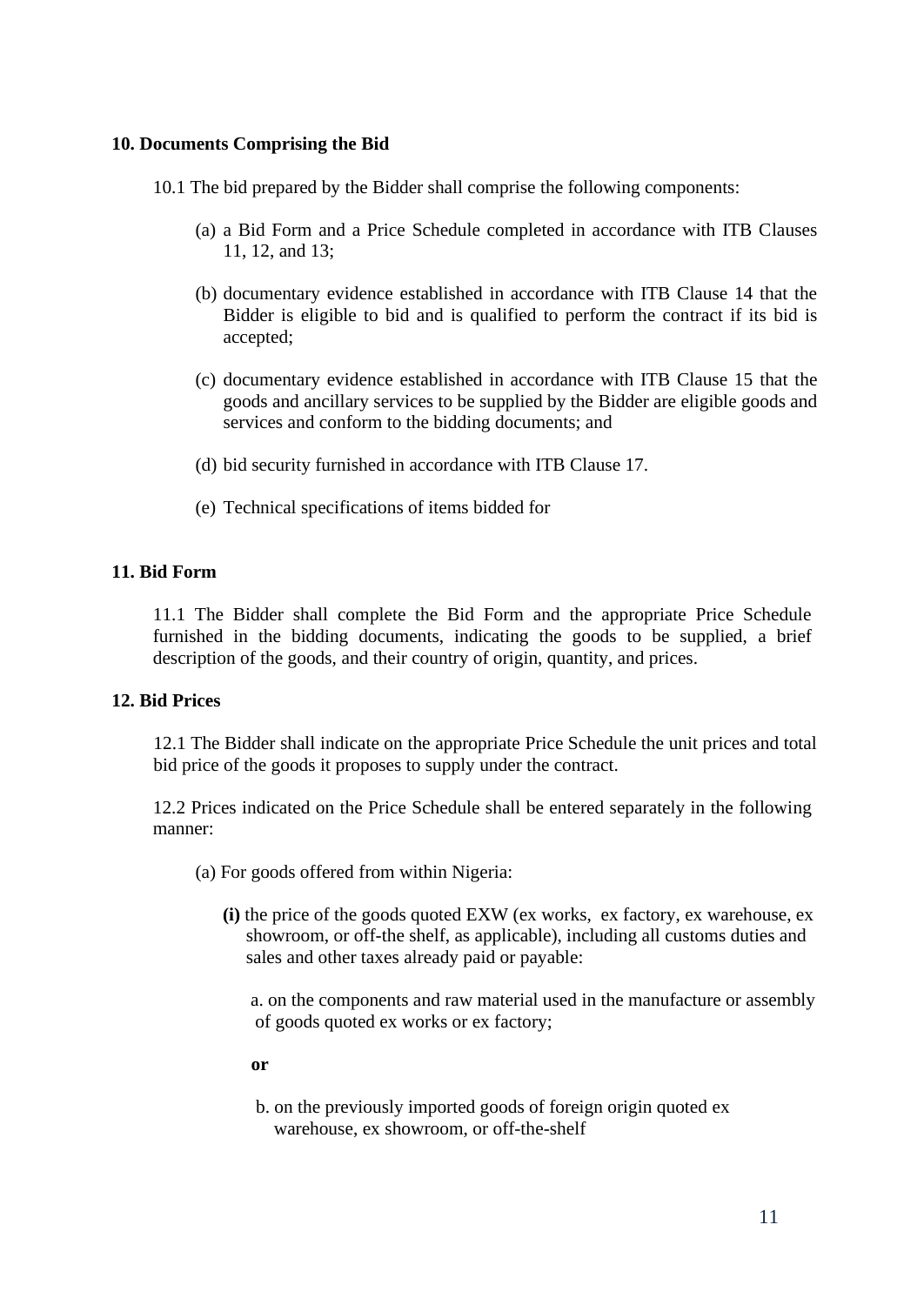- (ii) any sales and other taxes which will be payable on the goods if the contract is awarded
- (iii) the price for inland transportation, insurance and other local costs incidental to delivery of the goods to their final destination
- (iv) the price of other (incidental) services, if any
- (b) For goods offered from abroad:
	- (i) the price of the goods shall be quoted DAP In quoting the price, the Bidder shall be free to use transportation through carriers registered in any eligible countries. Similarly, the Bidder may obtain insurance services from any eligible/acceptable source.
	- (ii) the price for inland transportation, insurance, and other local costs incidental to delivery of the goods from the port of entry to their final destination
	- (iii) the price of (incidental) services, if any.

12.3 The Bidder's separation of price components in accordance with ITB Clause 12.2 above will be solely for the purpose of facilitating the comparison of bids by IOM and will not in any way limit IOM's right to contract on any of the terms offered.

12.4 Prices quoted by the Bidder shall be fixed during the Bidder's performance of the contract and not subject to variation on any account, unless otherwise specified. A bid submitted with an adjustable price quotation will be treated as non-responsive and will be rejected, pursuant to ITB Clause 25. If, however, specified in these instructions, prices quoted by the Bidder shall be subject to adjustment during the performance of the contract, a bid submitted with a fixed price quotation will not be rejected, but the price adjustment would be treated as zero.

# <span id="page-11-0"></span>**13. Bid Currencies**

13.1 Prices shall be quoted in the following currencies:

For goods and services that the Bidder will supply from within or outside IOM's Mission country, the prices shall be quoted in *Nigeria Naira (NGN)* currency.

### <span id="page-11-1"></span>**14. Documents Establishing Bidder's Eligibility and Qualification**

14.1 Pursuant to ITB Clause 10.1b, the Bidder shall furnish, as part of its bid, documents establishing the Bidder's eligibility to bid and its qualifications to perform the contract if its bid is accepted *the IOM Vendor Information Sheet (VIS) can be used for this purpose*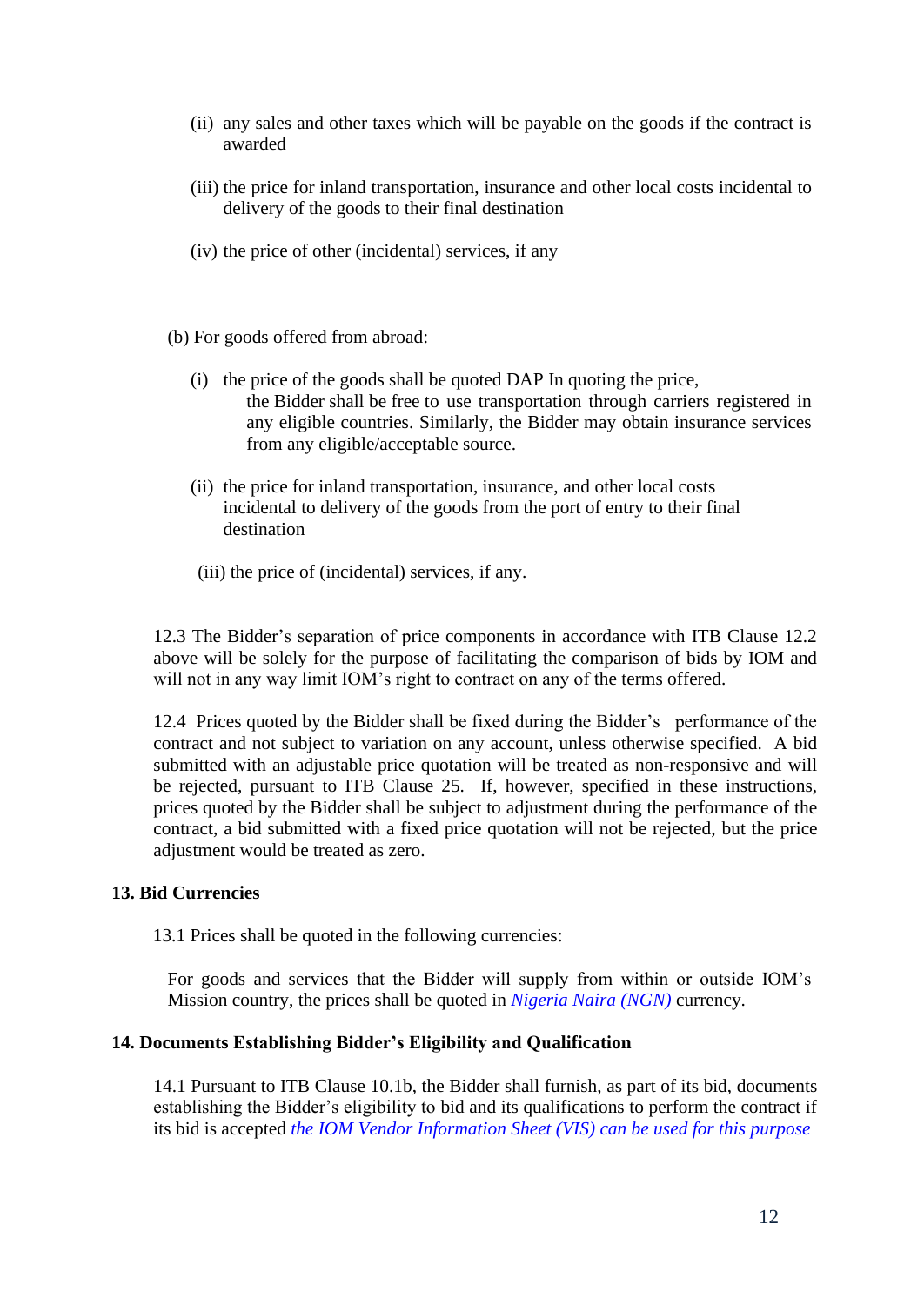14.2 The documentary evidence of the Bidder's eligibility to bid shall establish to IOM's satisfaction that the Bidder, at the time of submission of its bid, is from an eligible country as defined under ITB Clause 4.

14.3 The documentary evidence of the Bidder's qualifications to perform the contract if its bid is accepted shall establish to IOM's satisfaction:

- (a) that, in the case of a Bidder offering to supply goods under the contract which the Bidder did not manufacture or otherwise produce, the Bidder has been duly authorized by the goods' Manufacturer or producer to supply the goods in IOM's Mission country;
- (b) that the Bidder has the financial, technical, and production capability necessary to perform the contract;
- (c) that, in the case of a Bidder not doing business within IOM's Mission country, the Bidder is or will be (if awarded the contract) represented by an Agent in that Mission country equipped, and able to carry out the Supplier's maintenance, repair, and spare parts-stocking obligations prescribed in the Conditions of Contract and/or Technical Specifications

**14.4 If the Bidder wishes to use the existing VIS or Company Profile on file to establish their eligibility, the Bidders should submit with their bids any information updating their original VIS or company profile on file or, alternatively, confirm in their bids that the originally submitted information remains essentially correct as of the date of bid submission.**

### <span id="page-12-0"></span>**15. Documents Establishing Goods' Eligibility and Conformity to Bidding Documents**

15.1 Pursuant to ITB Clause 10, the Bidder shall furnish, as part of its bid, documents establishing the eligibility and conformity to the bidding documents of all goods and services, which the Bidder proposes to supply under the contract.

15.2 The documentary evidence of the eligibility of the goods and services shall consist of a statement in the Price Schedule of the country of origin of the goods and services offered, which shall be confirmed by a certificate of origin issued at the time of shipment.

15.3 The documentary evidence of conformity of the goods and services to the bidding documents may be in the form of literature, drawings, and data, and shall consist of:

- (a) a detailed description of the essential technical and performance characteristics of the goods;
- (b) a list giving full particulars, including available sources and current prices of spare parts, special tools, etc., necessary for the proper and continuing

 functioning of the goods for a period *as stated by IOM warranty requirement* following commencement of the use of the goods by IOM; and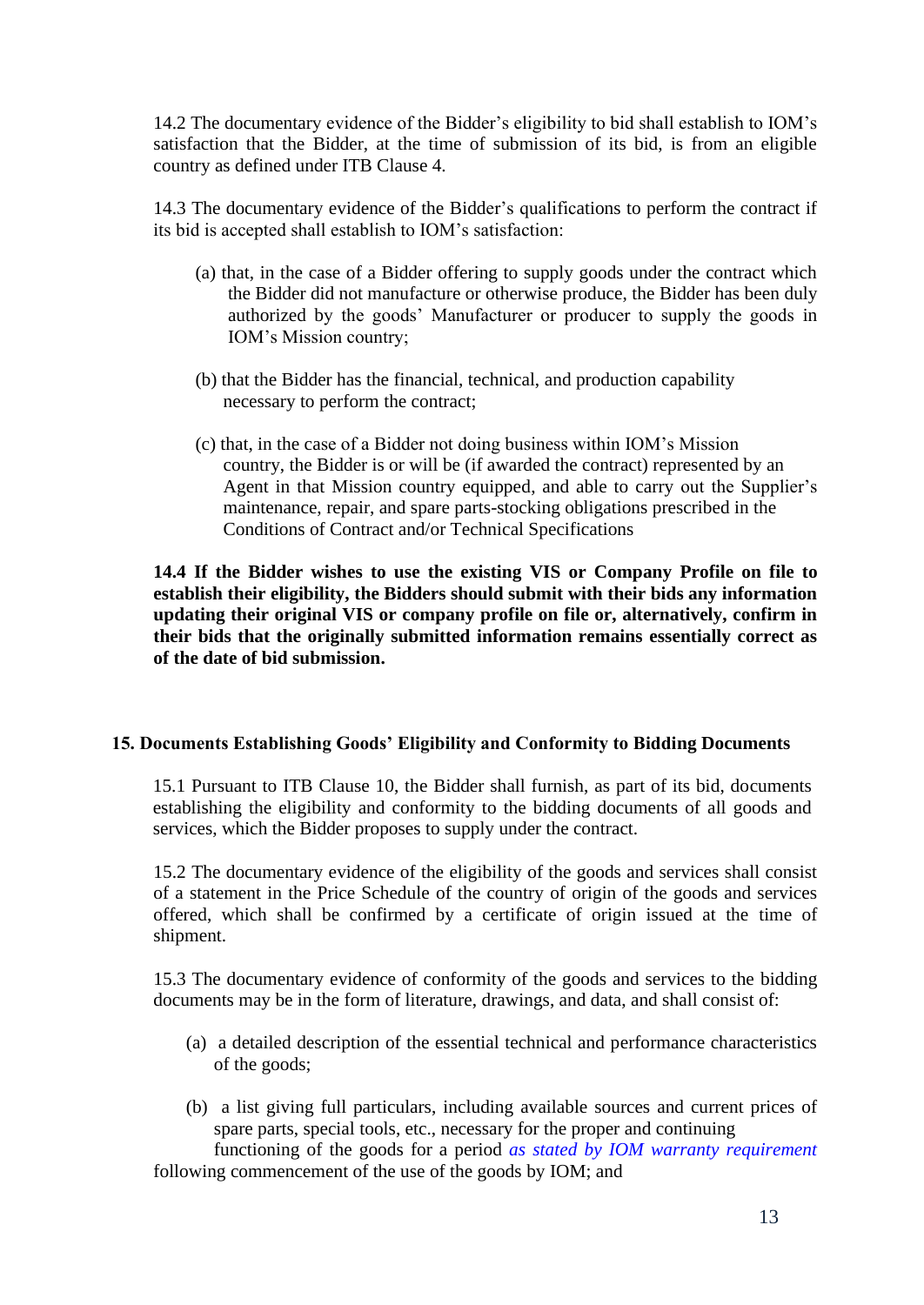(c) an item-by-item commentary on IOM's Technical Specifications demonstrating substantial responsiveness of the goods and services to those specifications, or a statement of deviations and exceptions to the provisions of the Technical Specifications.

15.4 For purposes of the commentary to be furnished pursuant to ITB Clause 15.3(c) above, the Bidder shall note that standards for workmanship, material, and equipment, as well as references to brand names or catalogue numbers designated by IOM in its Technical Specifications, are intended to be descriptive only and not restrictive. The Bidder may substitute alternative standards, brand names, and/or catalogue numbers in its bid, provided that it demonstrates to IOM's satisfaction that the substitutions ensure substantial equivalence to those designated in the Technical Specifications.

### <span id="page-13-0"></span>**16. Period of Validity of Bids**

16.1 Bids shall remain valid for the period *45 days after* the date of bid opening prescribed by IOM, pursuant to ITB Clause 20. A bid valid for a shorter period shall be rejected by IOM as non-responsive.

16.2 In exceptional circumstances, prior to expiry of the bid validity, IOM may request that the bidders extend the period of validity for a specified additional period. The request and the bidders' responses shall be made in writing.

16.3 A Bidder may refuse the request without forfeiting the Bid Security. A Bidder agreeing to the request will not be required nor permitted to modify the Bid but will be required to extend the validity of Bid Security for the period of the extension, and in compliance with Clause 17 in all respects.

### <span id="page-13-1"></span>**17. Bid Security**

17.1 Pursuant to ITB Clause 10, the Bidder shall furnish, as part of its bid, a bid security in the amount *2.0 % of the total bid amount or the total budget cost.*

17.2 The bid security is required to protect IOM against the risk of Bidder's conduct, which would warrant the security's forfeiture, pursuant to ITB Clause 17.6. The bid security shall be denominated in *Nigeria Naira.*

17.3 Any bid not secured in accordance with ITB Clauses 17.1 will be rejected by IOM as non-responsive, pursuant to ITB Clause 25.

17.4 Unsuccessful bidders' bid security will be discharged or returned as promptly as possible but not later than thirty (30) days after the expiration of the period of bid validity prescribed by IOM pursuant to ITB Clause 16.

17.5 The successful Bidder's bid security will be discharged upon the Bidder signing the contract, pursuant to ITB Clause 35, and furnishing the performance security, pursuant to ITB Clause 34.

17.6 The bid security may be forfeited: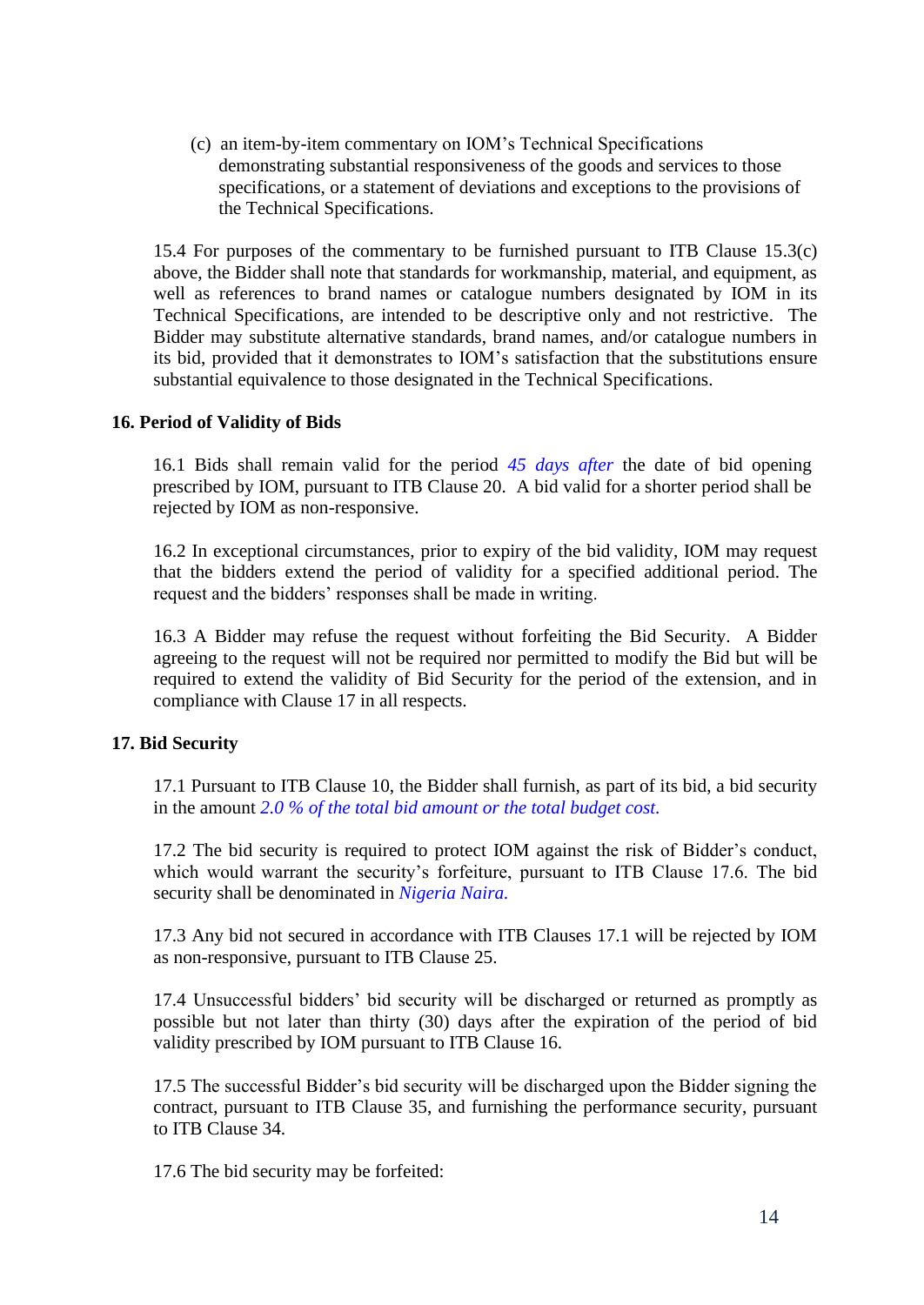- (a) if a Bidder withdraws its bid during the period of bid validity specified by the Bidder on the Bid Form; or
- (b) in the case of a successful Bidder, if the Bidder fails:

(i) to sign the contract in accordance with ITB Clause 35;

**or**

(ii) to furnish performance security in accordance with ITB Clause 34

### <span id="page-14-0"></span>**18. Format and Signing of Bid**

18.1 The Bidder shall prepare an Original and  $2<sup>nd</sup>$  Copy of the bid, clearly marking each "ORIGINAL BID" and "COPY OF BID," as appropriate. In the event of any discrepancy between them, the original shall govern.

18.2 The original and the copy or copies of the bid shall be typed or written in indelible ink and shall be signed by the Bidder or a person or persons duly authorized to bind the Bidder to the contract. All pages of the bid, shall be initialed by the person or persons signing the bid.

18.3 Any interlineations, erasures, or overwriting shall be valid only if they are initialed by the person or persons signing the bid.

# <span id="page-14-1"></span>**D. Submission of Bids**

### <span id="page-14-2"></span>**19. Sealing and Marking of Bids**

19.1 The Bidder shall seal the original and each copy of the bid in separate envelopes, duly marking the envelopes as "ORIGINAL BID" and "COPY OF BID." The envelopes shall then be sealed in an outer envelope.

19.2 The inner and outer envelopes shall:

(a) be addressed to IOM at the address given below 55 Hassan Musa Katsina Street, Asokoro, Abuja

; and

 (b) bear the Project name, the Invitation for Bids (IFB) title and reference number, and a statement: "DO NOT OPEN BEFORE THE SCHEDULED BID OPEINING DATE*"*.

19.3 The inner and outer envelopes shall also indicate the name and address of the Bidder to enable the bid to be returned unopened in case it is declared "late".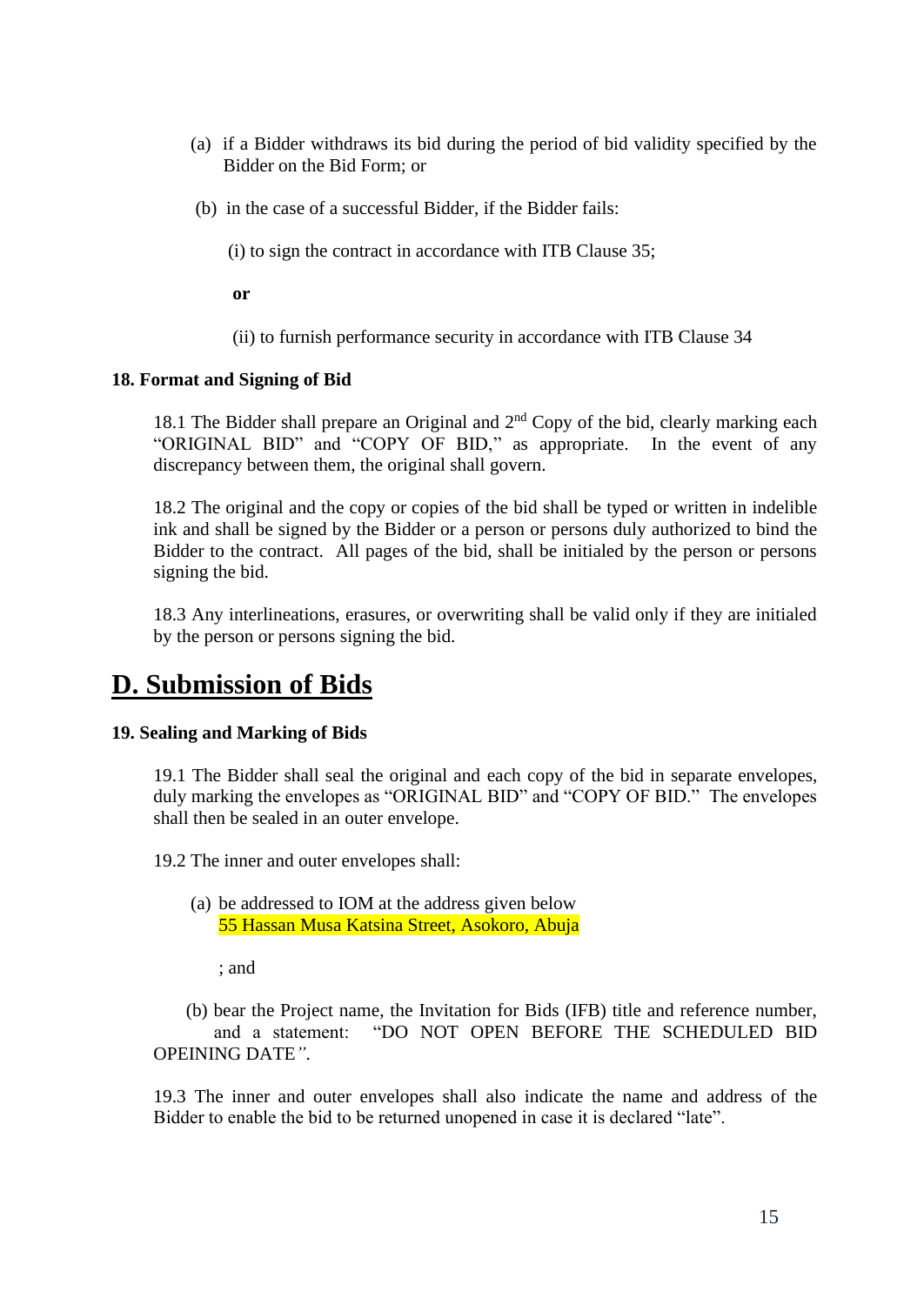19.4 If the outer envelope is not sealed and marked as required by ITB Clause 19.2, the bid will still be considered, however, IOM will assume no responsibility for the bid's misplacement or premature opening.

# <span id="page-15-0"></span>**20. Deadline for Submission of Bids**

20.1 Bids must be received by IOM at the address specified under ITB Clause 19.2.a no later than *on or before Thursday 28th April 2022.*

20.2 IOM may, at its discretion, extend this deadline for the submission of bids by amending the bidding documents in accordance with ITB Clause 7, in which case all rights and obligations of IOM and bidders previously subject to the deadline will thereafter be subject to the deadline as extended.

# <span id="page-15-1"></span>**21. Late Bids**

21.1 Any bid received by IOM after the deadline for submission of bids prescribed by IOM pursuant to ITB Clause 20 will be rejected and returned unopened to the Bidder.

21.2 The Bidder will assume the responsibility and expenses for the re-possession of the returned bid documents.

# <span id="page-15-2"></span>**22. Modification and Withdrawal of Bids**

22.1 The Bidder may modify or withdraw its bid after the bid's submission, provided that written notice of the modification, including substitution or withdrawal of the bids, is received by IOM prior to the deadline prescribed for submission of bids.

22.2 The Bidder's modification or withdrawal notice shall be prepared, sealed, marked, and dispatched in accordance with the provisions of ITB Clause 18. A withdrawal notice will be in writing and should be received by IOM not later than the deadline for submission of bids.

22.3 No bid may be modified after the deadline for submission of bids.

22.4 No bid may be withdrawn in the interval between the deadline for submission of bids and the expiration of the period of bid validity specified by the Bidder on the Bid Form. Withdrawal of a bid during this interval may result in the Bidder's forfeiture of its bid security, pursuant to the ITB Clause 17.6.

# <span id="page-15-3"></span>**E. Opening and Evaluation of Bids**

23.1 IOM will prepare minutes of the bid opening.

# <span id="page-15-4"></span>**24. Clarification of Bids and Contacting IOM**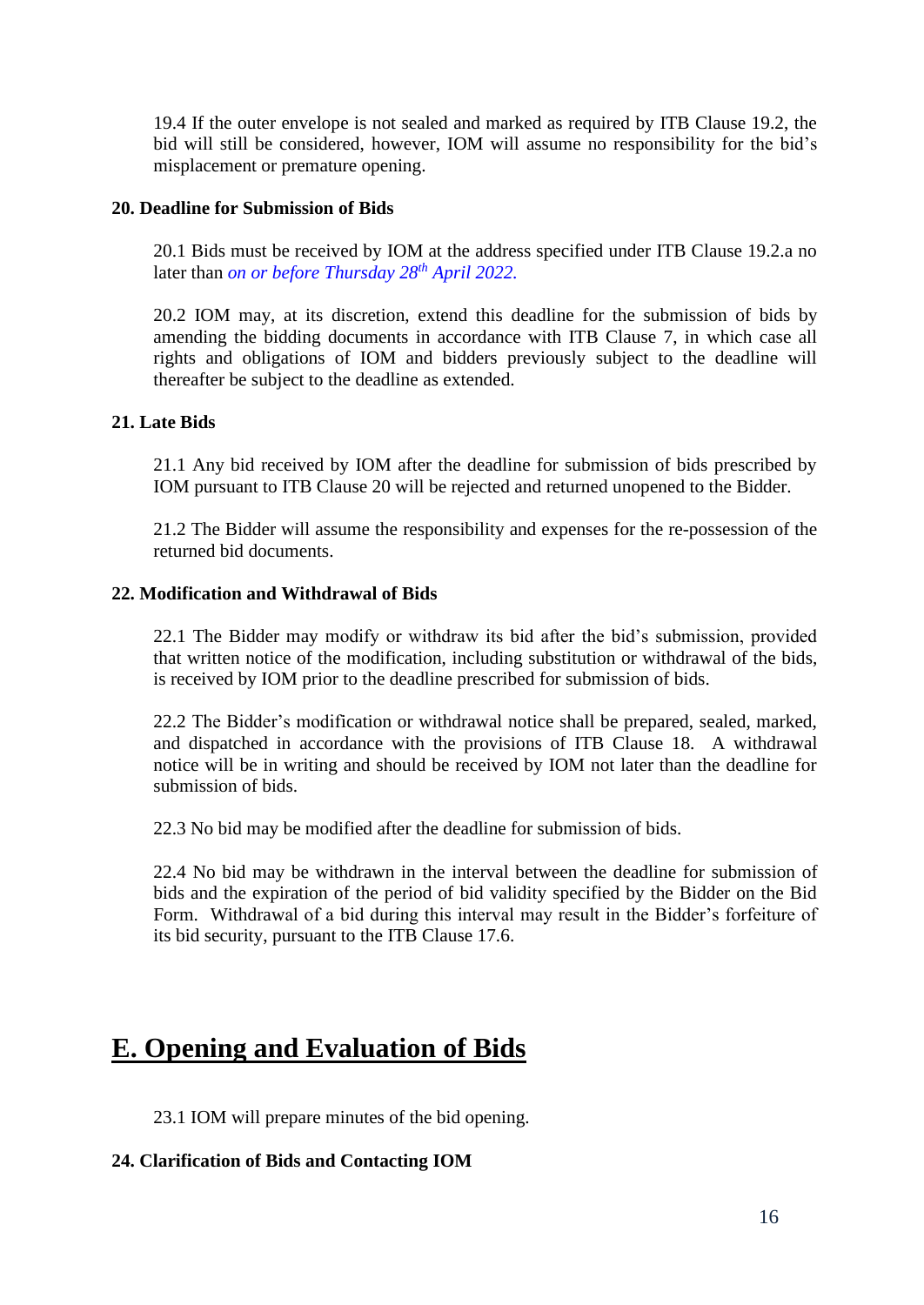24.1 During evaluation of the bids, IOM may, at its discretion, ask the Bidder for a clarification of its bid. The request for clarification and the response shall be in writing, and no change in the prices or substance of the bid shall be sought, offered, or permitted.

# <span id="page-16-0"></span>**25. Preliminary Examination**

25.1 IOM will examine the bids to determine whether they are complete, whether any computational errors have been made, whether required sureties have been furnished, whether the documents have been properly signed, and whether the bids are generally in order.

25.2 Arithmetical errors will be rectified on the following basis. If there is a discrepancy between the unit price and the total price that is obtained by multiplying the unit price and quantity, the unit price shall prevail, and the total price shall be corrected. If the Supplier does not accept the correction of the errors, its bid will be rejected, and its bid security may be forfeited. If there is a discrepancy between words and figures, the amount in words will prevail.

25.3 IOM may waive any minor informality, nonconformity, in a bid which does not constitute a material deviation, provided such waiver does not prejudice or affect the relative ranking of any Bidder.

25.4 Prior to the detailed evaluation, pursuant to ITB Clause 27, IOM will determine the substantial responsiveness of each bid to the bidding documents. For purposes of these Clauses, a substantially responsive bid is one, which conforms to all the terms and conditions of the bidding documents without material deviations. Deviation from, or objection or reservations to critical provisions, such as those concerning Bid Security (ITB Clause 17), Price Schedule (ITB Clause 9) will be deemed to be a material deviation. IOM's determination of a bid's responsiveness is to be based on the contents of the bid itself without recourse to extrinsic evidence.

25.5 If a bid is not substantially responsive, it will be rejected by IOM and may not subsequently be made responsive by the Bidder by correction of the nonconformity.

### <span id="page-16-1"></span>**26. Conversion to Single Currency (if applicable)**

26.1 To facilitate evaluation and comparison, IOM will convert all bid prices expressed in the amounts in various currencies in *Nigeria Naira* according to IOM exchange rate for the current month and year.

### <span id="page-16-2"></span>**27. Evaluation and Comparison of Bids**

27.1 IOM will evaluate and compare the bids, which have been determined to be substantially responsive, pursuant to ITB Clause 25.

27.2 IOM's evaluation of a bid will exclude and not take into account:

(a) in the case of goods manufactured in IOM's Mission country or goods of foreign origin already located in IOM's Mission country, sales and other similar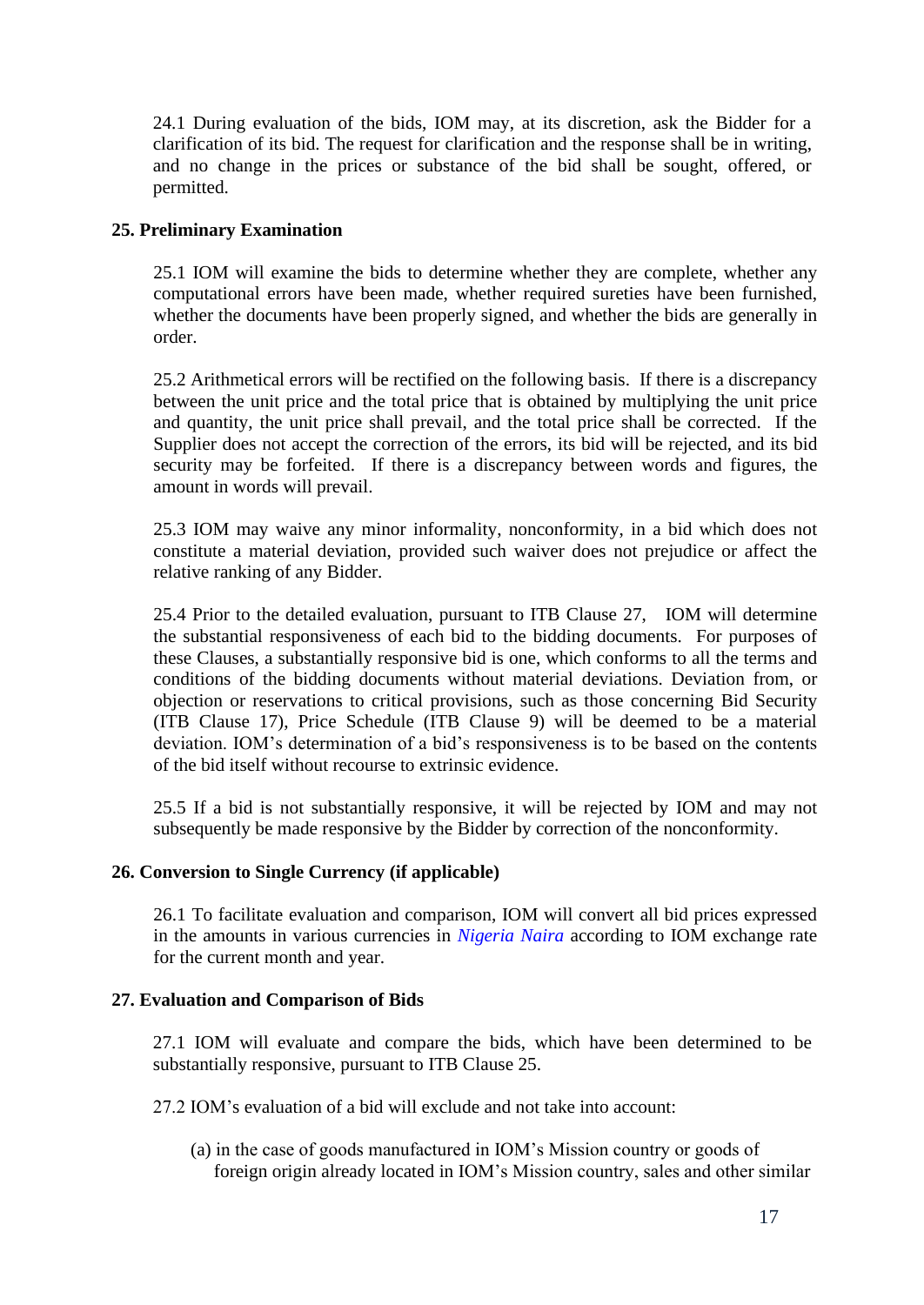taxes, which will be payable on the goods if a contract is awarded to the Bidder;

- (b) in the case of goods of foreign origin offered from abroad, customs duties and other similar import taxes which will be payable on the goods if the contract is awarded to the Bidder; and
- (c) any allowance for price adjustment during the period of execution of the contract, if provided in the bid.

27.3 The comparison shall be between the EXW price of the goods offered from within IOM's Mission country, such price to include all costs, as well as duties and taxes paid or payable on components and raw material incorporated or to be incorporated in the goods, and the CIF named port of destination (or CIP border point, or CIP named place of destination) price of the goods offered from outside IOM's Mission country.

27.4 IOM's evaluation of a bid will take into account, in addition to the bid price quoted in accordance with ITB Clause 12.2, one or more of the following factors:

The following evaluation criteria will be used to evaluate the Bids received:

# **A. Preliminary Examination of Bids**

This stage of the evaluation is to assess the document formality required for each bidder with pass or fail criteria before undertaking their detailed examination or evaluation. Confirmation will be done one by one, whether the submitted documents and format are in conformity with the requirement as mentioned in 10 above. In case of no submission or missing of any of required documents deemed as important, such Applicant shall be disqualified at this stage

| <b>Eligibility Requirement</b>                                        | <b>Importance</b> | <b>Criteria</b> |
|-----------------------------------------------------------------------|-------------------|-----------------|
| Bid form $(Form 1)$ – Signed and stamped                              | High              | Pass/Fail       |
| Schedule of requirements Section $11 -$ Signed and<br>stamped         | High              | Pass/Fail       |
| Bid security and bid security form (form 4)- Signed<br>and stamped    | High              | Pass/Fail       |
| Technical specification form (Section $111$ ) – Signed<br>and stamped | High              | Pass/Fail       |
| Vendor Information Sheet (Annex C) - Signed and<br>Stamped            | Medium            | Pass/Fail       |

\**Bidders must attain the rating of "pass" in all areas shown as of "high" importance to proceed to the technical evaluation.*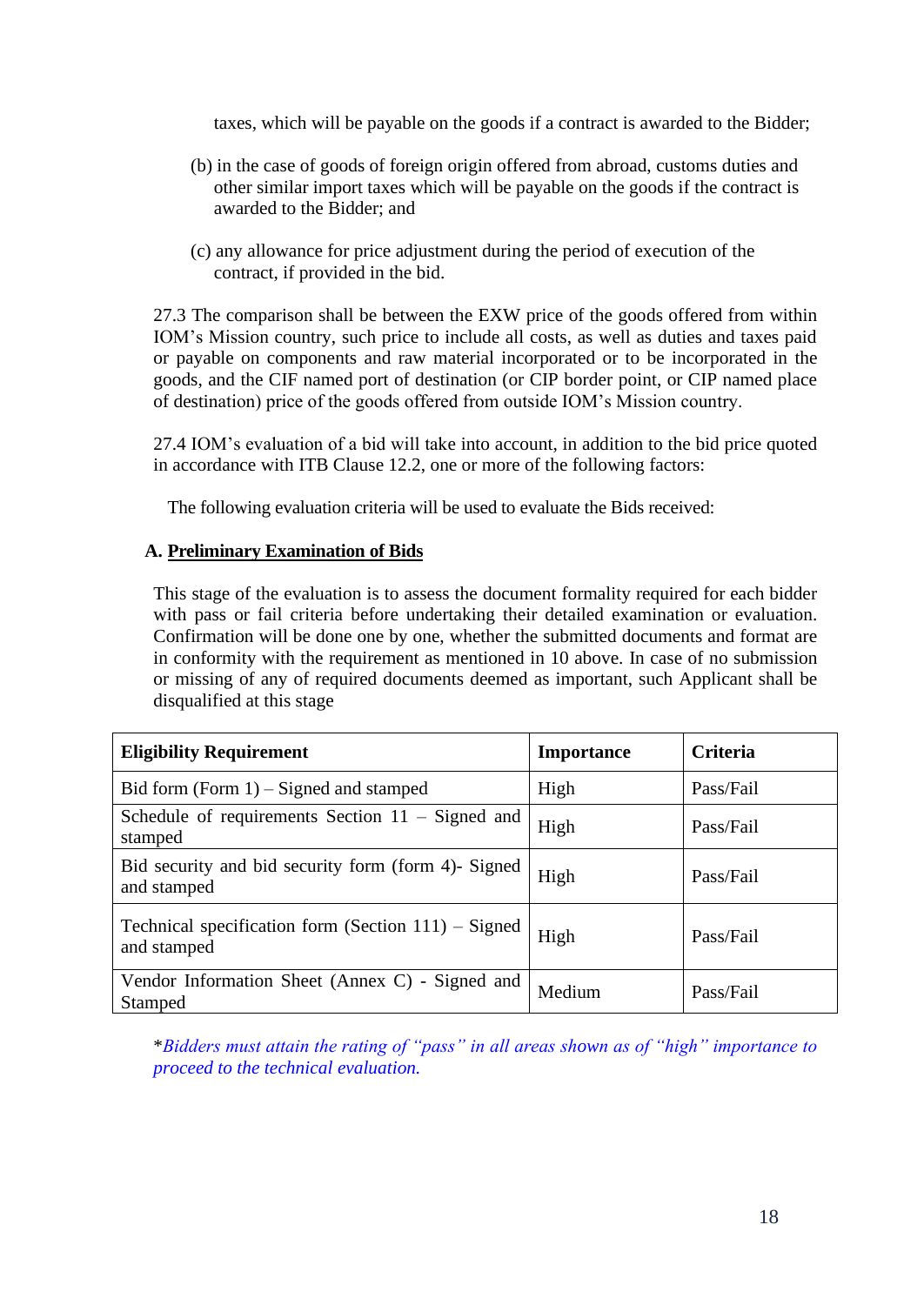# **B. Technical Examination [Weighted criteria]:**

Technical Qualifying criteria are the minimum requirements that will be evaluated on a weighted basis. This will determine whether the Bid is substantially responsive to the technical requirements. All bids must be checked for substantial responsiveness to the technical requirements.

| <b>Technical Selection</b><br><b>Criteria</b>           | <b>Technical Selection Requirement</b>                                                                                                                                                                                                                                                                                                                                                                                                                                 | <b>Maximum</b><br><b>Score</b> |
|---------------------------------------------------------|------------------------------------------------------------------------------------------------------------------------------------------------------------------------------------------------------------------------------------------------------------------------------------------------------------------------------------------------------------------------------------------------------------------------------------------------------------------------|--------------------------------|
| Valid<br>registration<br>bodies<br>relevant<br>agencies | with Bidder should provide evidence of registration<br>and with relevant govt agencies like the Corporate<br>Commission (CAC) and<br>Affairs<br>Federal<br>(FIRS)<br>Service<br>Inland<br>Revenue<br>2.5 Points per evidence provided                                                                                                                                                                                                                                  | 5                              |
| <b>Technical Knowledge</b>                              | Bidder should provide 2 CVs of a technically<br>qualified Personnel for communication and<br>after-sales support for ICT equipment bidded<br>for.<br>5 points per CV<br>Not provided - 0 point                                                                                                                                                                                                                                                                         | 10                             |
| Previous<br>Experience                                  | Similar Bidder should provide 2 evidences of<br>undertaken similar supply for The UN, INGOs<br>or other reputable organization/ Company.<br>Bidder is expected to provide Purchase<br>order/Contract of ICT equipment<br>delivered similar supplies within the last 12<br>months - 7.5 points each.<br>delivered similar supplies within 18 months<br>period - 5 points each.<br>delivered similar supplies above 18 months<br>- 2.5 points.<br>No submission- 0 Point | 15                             |
| Detailed specification                                  | Bidder should provide part number or model<br>number (Not serial number) verifiable on<br>manufacturer site for items bidded for.<br>Part number for all items (in lot 1)<br>provided and verified -25 points<br>Part number partially provided and<br>verified-5 points<br>part number not provided - 0 points                                                                                                                                                        | 25                             |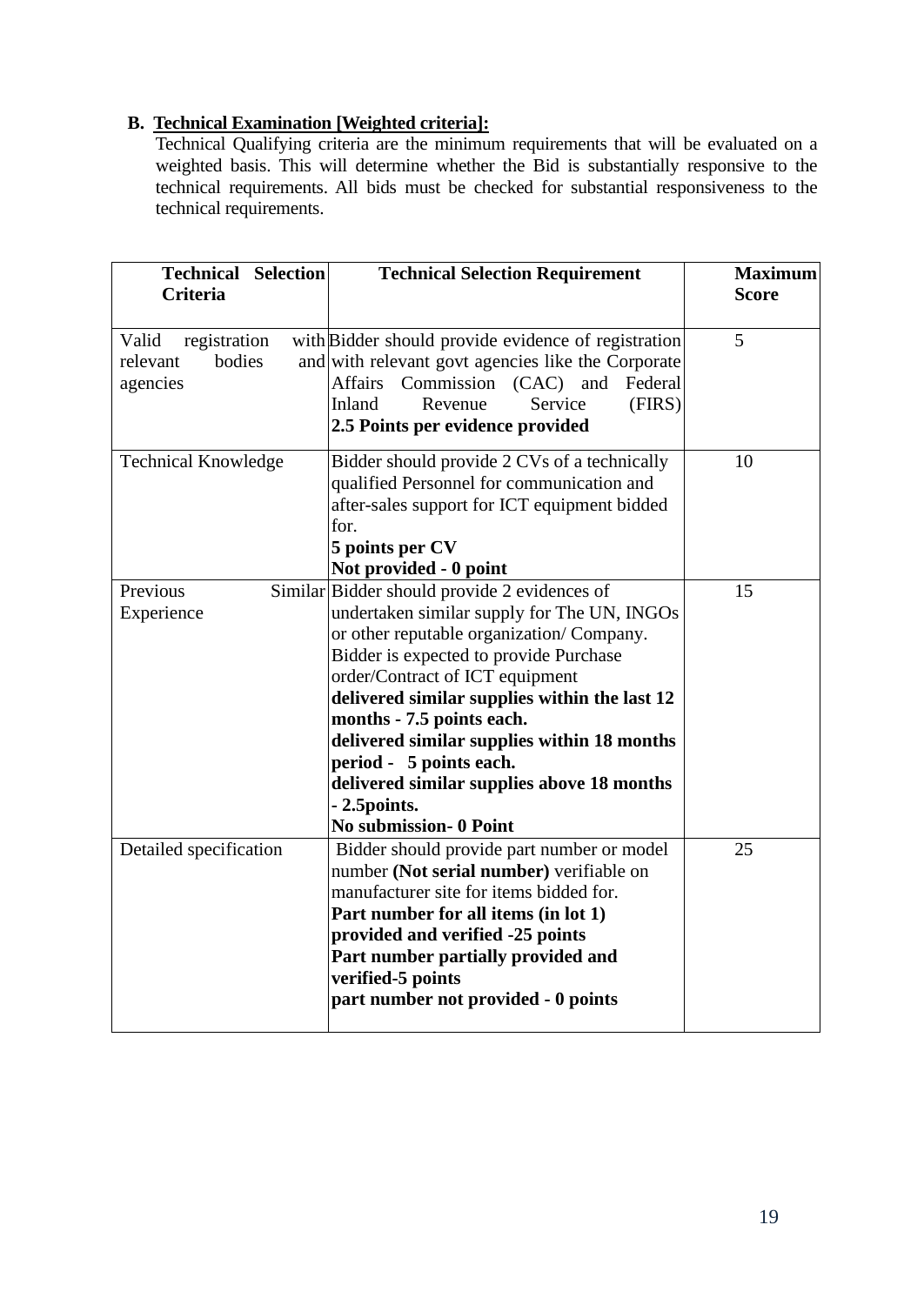| Specifications<br>Item<br>conformity                                                                                                          | This criterion evaluates bidders proposed<br>specification against IOM required<br>specification (Section 111). Full adherence is<br>required. IOM will only evaluate items<br>meeting with IOM minimum standard<br>specification or above. specification<br>downgrades will not be evaluated and<br>accepted. Weighted score of 15pts for full<br>specification compliance, a calculation of<br>$(x/y*15)$ will be used (where x = no of items<br>that conform to IOM specification and Y=no<br>of items bidded for) | 15 |  |  |  |  |
|-----------------------------------------------------------------------------------------------------------------------------------------------|-----------------------------------------------------------------------------------------------------------------------------------------------------------------------------------------------------------------------------------------------------------------------------------------------------------------------------------------------------------------------------------------------------------------------------------------------------------------------------------------------------------------------|----|--|--|--|--|
| <b>Support Plan</b>                                                                                                                           | Bidder should provide evidence of after sales<br>service support plan, warranty claims guide,<br>etc. - Bidder should provide proof to support<br>replacement of faulty items and provide<br>technical support within 24 hours and an IOM<br>escalation matrix. proof should be an<br>escalation document with a well labelled and<br>self-explanatory flow chart.<br><b>Documentation provided -10 points</b><br><b>No submission-0 Points</b>                                                                       | 10 |  |  |  |  |
| Delivery<br>period<br>from<br>receiving<br>the<br>Purchase<br>Order or Contract                                                               | Delivery timeline for proposed equipment<br>$\leq$ 14 working days - 10 points<br>15-21 working days - 5 points<br>>21 working days - 2points<br>not mentioned - 0pt                                                                                                                                                                                                                                                                                                                                                  | 10 |  |  |  |  |
| <b>Equipment Warranty</b>                                                                                                                     | Bidder should conform to the minimum<br>warranty period required by IOM as specified<br>in section 111 (Technical specification)<br>Warranty period conforms with IOM<br>requirement-10 points<br><b>Warranty period below IOM requirement-</b><br>2 points<br><b>Warranty period not mentioned- 0 Point</b>                                                                                                                                                                                                          | 10 |  |  |  |  |
| Only the Proposal of bidders that obtain a 75% Passing score and above in the<br>technical evaluation shall undergo the financial evaluation. |                                                                                                                                                                                                                                                                                                                                                                                                                                                                                                                       |    |  |  |  |  |

# <span id="page-19-0"></span>**28. Clarification of Bids and Contacting IOM**

28.1 Subject to ITB Clause 24, no Bidder shall contact IOM on any matter relating to its bid, from the time of the bid opening to the time the contract is awarded. If the Bidder wishes to bring additional information to the notice of IOM, it should do so in writing.

28.2 Any effort by a Bidder to influence IOM in its decisions on bid evaluation, bid comparison, or contract award may result in the rejection of the Bidder's bid.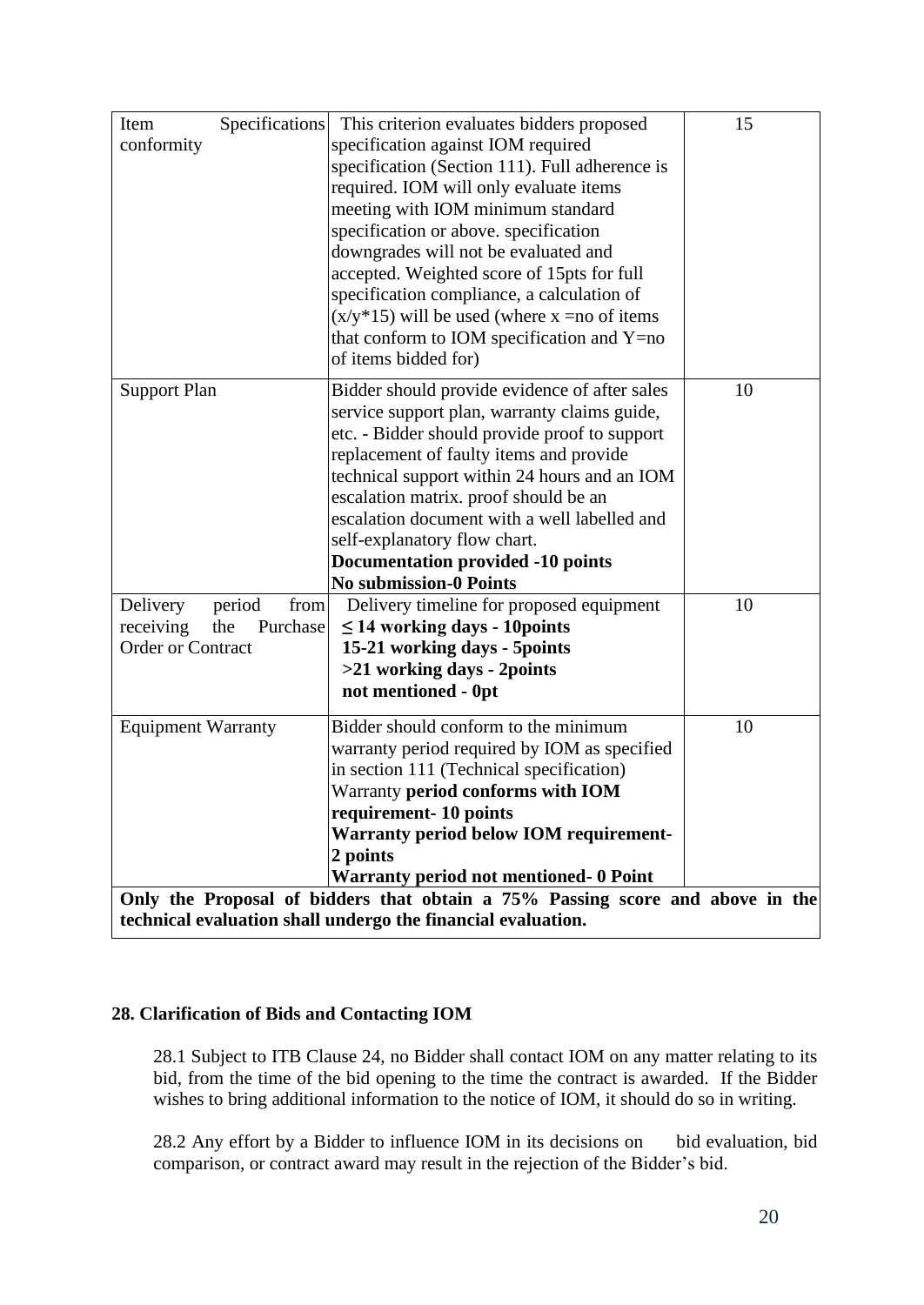### <span id="page-20-0"></span>**29. post-qualification**

29.1 In the absence of pre-qualification, IOM will determine to its satisfaction whether the Bidder that is selected as having submitted the lowest evaluated responsive bid is qualified to perform the contract satisfactorily, in accordance with the criteria listed in ITB Clause 14.

29.2 The determination will take into account the Bidder's financial, technical, and production capabilities. It will be based upon an examination of the documentary evidence of the Bidder's qualifications submitted by the Bidder, pursuant to ITB Clause 14, as well as such other information as IOM deems necessary and appropriate.

29.3 Prior to award, IOM shall verify and validate any documents/information submitted and if necessary shall conduct inspection of the Bidder office, plant/warehouse and equipment.

29.4 An affirmative determination will be a pre-requisite for award of the contract to the Bidder. A negative determination will result in rejection of the Bidder's bid, in which event IOM will proceed to the next lowest evaluated bid to make a similar determination of that Bidder's capabilities to perform satisfactorily.

### <span id="page-20-1"></span>**30. Purchaser's Right to Accept any Bid and to Reject any or All Bids**

30.1 IOM reserves the right to accept or reject any bid, and to annul the bidding process and reject all bids at any time prior to contract award, without thereby incurring any liability to the affected Bidder or bidders or any obligation to inform the affected Bidder or bidders of the grounds for IOM's action.

# <span id="page-20-2"></span>**F. Award of Contract**

### <span id="page-20-3"></span>**31. Award Criteria**

31.1 IOM will award the contract to the successful Bidder whose bid has been determined to be substantially responsive and has been determined to be the lowest evaluated bid, provided further that the Bidder is determined to be qualified to perform the contract satisfactorily**.**

### <span id="page-20-4"></span>**32. Purchaser's Right to Vary Quantities at Time of Award**

32.1 IOM reserves the right at the time of contract award to increase or decrease, the quantity of goods and services originally specified in the Schedule of Requirements without any change in unit price or other terms and conditions.

### <span id="page-20-5"></span>**33. Notification of Award**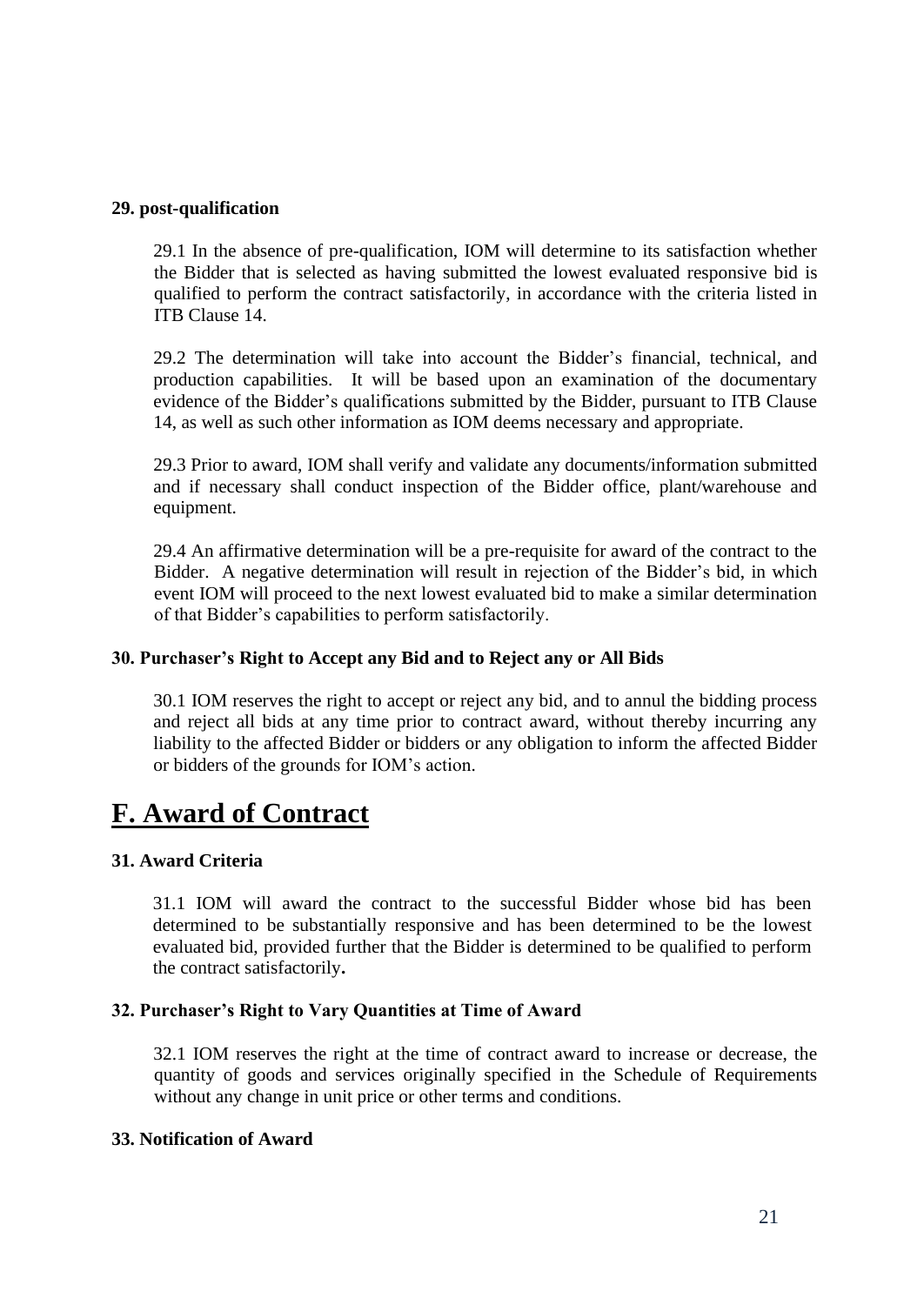33.1 Prior to the expiration of the period of bid validity, IOM will notify the successful Bidder in writing, that its bid has been accepted.

33.2 The notification of award will constitute the formation of the Contract.

33.3 Upon the successful Bidder's furnishing of the performance security pursuant to ITB Clause 35, IOM will promptly notify each unsuccessful Bidder and will discharge its bid security, pursuant to ITB Clause17.

# <span id="page-21-0"></span>**34. Performance Security (Not Applicable)**

34.1 Within five (5) days of the receipt of notification of award from IOM, the successful Bidder shall furnish a performance security equivalent to *[insert amount of security – usually 10% of the Contract Price]* in accordance with the Conditions of Contract, in the form provided in the bidding documents, or in another form acceptable to IOM.

34.2 Failure of the successful Bidder to comply with the requirement of ITB Clause 33 or ITB Clause 34.1 shall constitute sufficient grounds for the annulment of the award and forfeiture of the bid security, in which event IOM may make the award to the next lowest evaluated Bidder or call for new bids.

# <span id="page-21-1"></span>**35. Signing of Contract**

35.1 At the same time as IOM notifies the successful Bidder that its bid has been accepted, IOM will send the Bidder the Contract provided in the bidding documents, incorporating all agreements between the parties.

35.2 Within five (5) days of receipt of the Contract, the successful Bidder shall sign and date the contract and return it to IOM.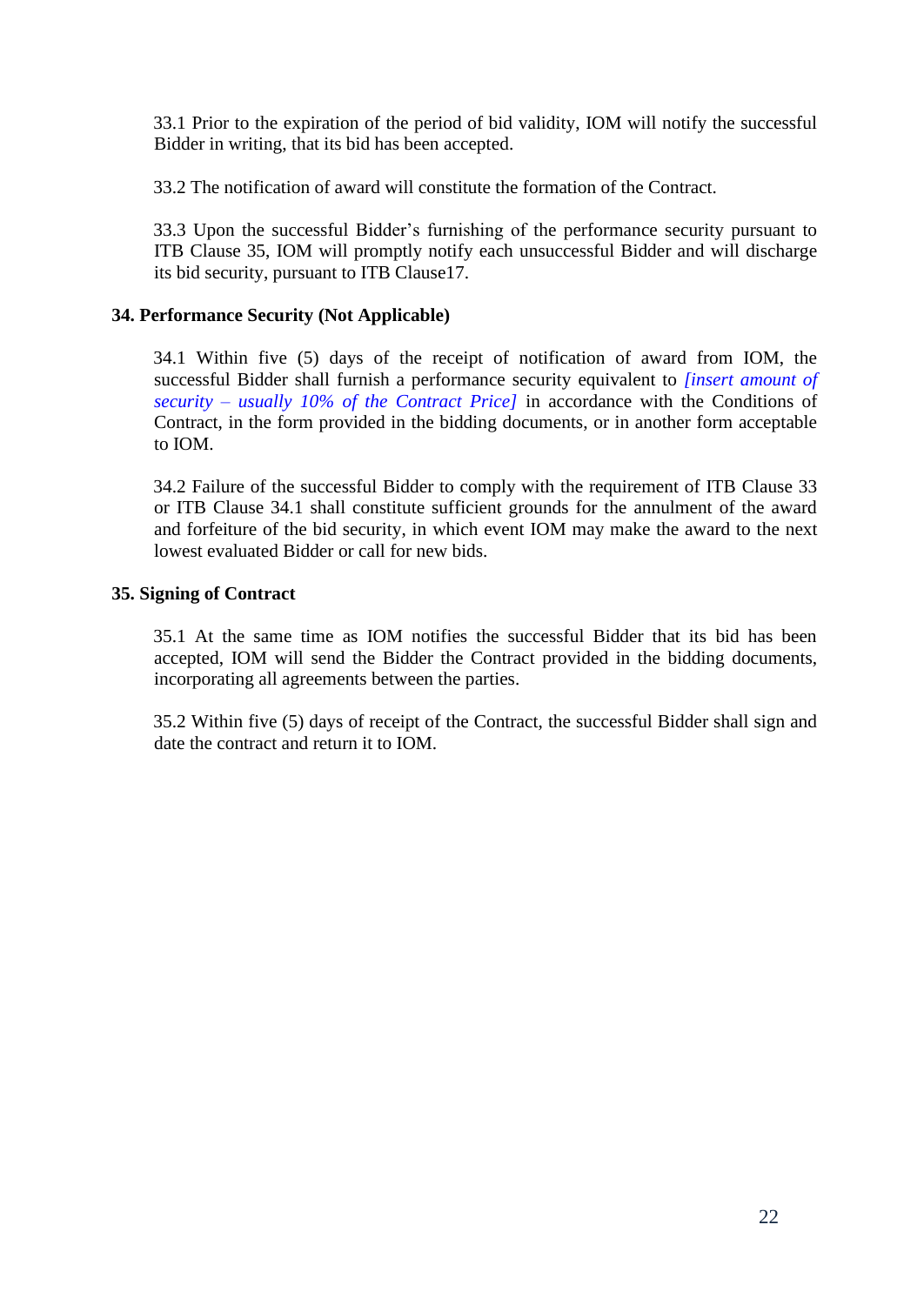# <span id="page-22-0"></span>**Section II. Schedule of Requirements**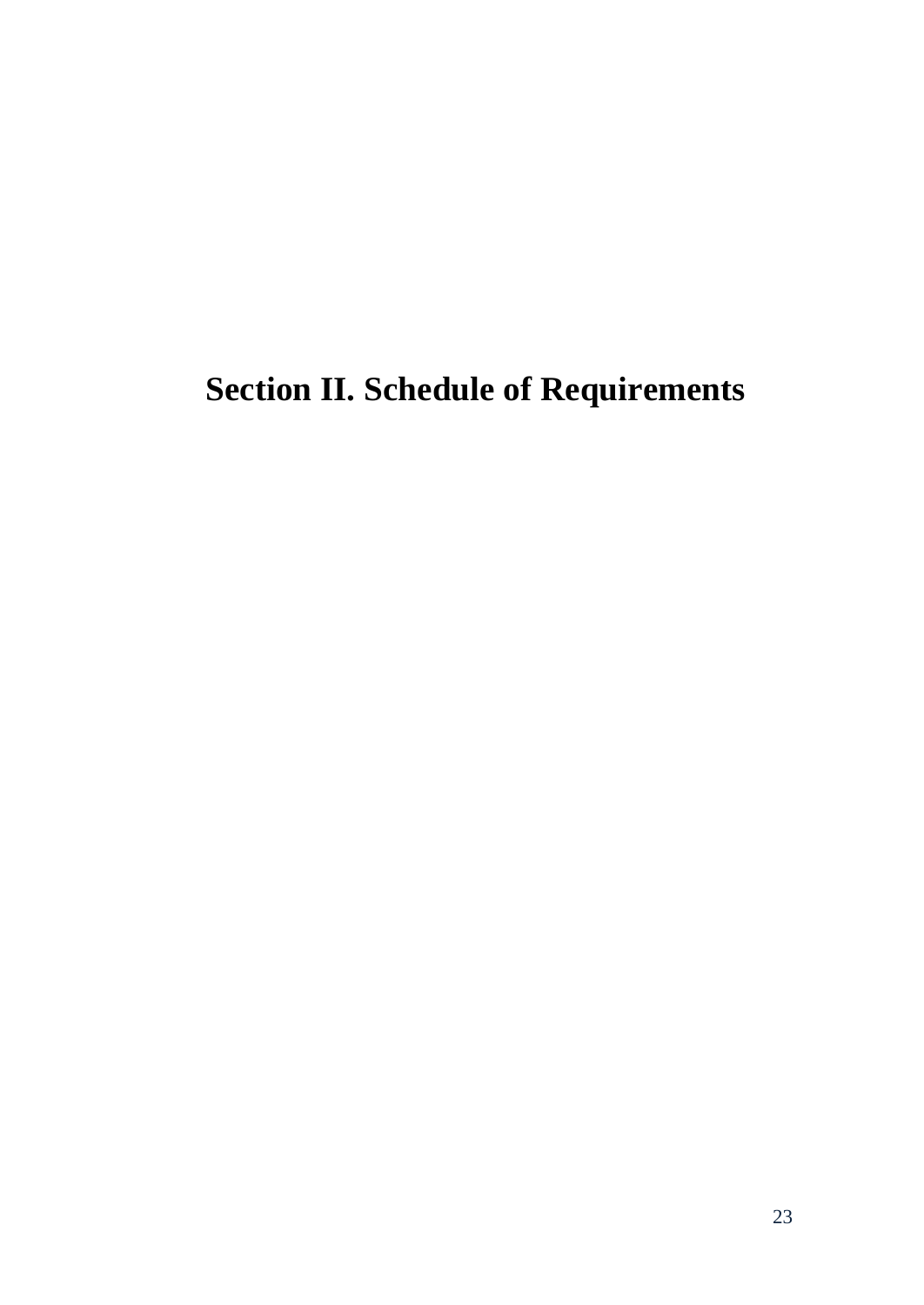|                    | LOT <sub>1</sub><br>(IOM Has the right to split the order based on price, conformity with specification and delivery period. (Bidders must bid for all units in an item) |                |      |                                                                                                                                                      |                                            |                       |                      |                              |                                  |                                  |
|--------------------|--------------------------------------------------------------------------------------------------------------------------------------------------------------------------|----------------|------|------------------------------------------------------------------------------------------------------------------------------------------------------|--------------------------------------------|-----------------------|----------------------|------------------------------|----------------------------------|----------------------------------|
| <b>Item</b><br>No. | <b>Item Description</b><br>(All prices should<br>be inclusive of<br>delivery)                                                                                            | Qty            | Unit | <b>Delivery schedule</b>                                                                                                                             | <b>Brand/Model</b><br><b>Specification</b> | Part<br><b>Number</b> | Unit<br><b>Price</b> | <b>Total</b><br><b>Price</b> | <b>Warranty</b><br><b>Period</b> | <b>Delivery</b><br><b>Period</b> |
| 1.                 | All-in-One<br>(AiO)<br>desktops (please see<br><b>B</b> ,<br>Price<br>annex<br>schedule<br>requirement)                                                                  | 47             | Each | •24 to be delivered to<br>IOM Office in Abuja.<br>•15 to be delivered to<br>IOM Office in Lagos.<br>•8 to be delivered to IOM<br>Office in Maiduguri |                                            |                       |                      |                              |                                  |                                  |
| 2.                 | (please see<br>Laptop<br>Price<br><b>B.</b><br>annex<br>schedule<br>requirement)                                                                                         | 11             | Each | •9 to be delivered to IOM<br>Office in Abuja.<br>•1 to be delivered to IOM<br>Office in Lagos.<br>•1 to be delivered to IOM<br>Office in Maiduguri   |                                            |                       |                      |                              |                                  |                                  |
| 3.                 | Server with Monitor,<br>keyboard, and mouse<br>(please see annex B,<br>Price<br>schedule<br>requirement)                                                                 | $\overline{4}$ | Each | •2 to be delivered to IOM<br>Office in Abuja.<br>•1 to be delivered to IOM<br>Office in Lagos.<br>•1 to be delivered to IOM<br>Office in Maiduguri   |                                            |                       |                      |                              |                                  |                                  |
| 4.                 | Gigabit<br>48-Port<br>Switch<br><b>Network</b><br>(please see annex B,<br>Price<br>schedule                                                                              | $\overline{4}$ | Each | •2 to be delivered to IOM<br>Office in Abuja.<br>•1 to be delivered to IOM<br>Office in Lagos.                                                       |                                            |                       |                      |                              |                                  |                                  |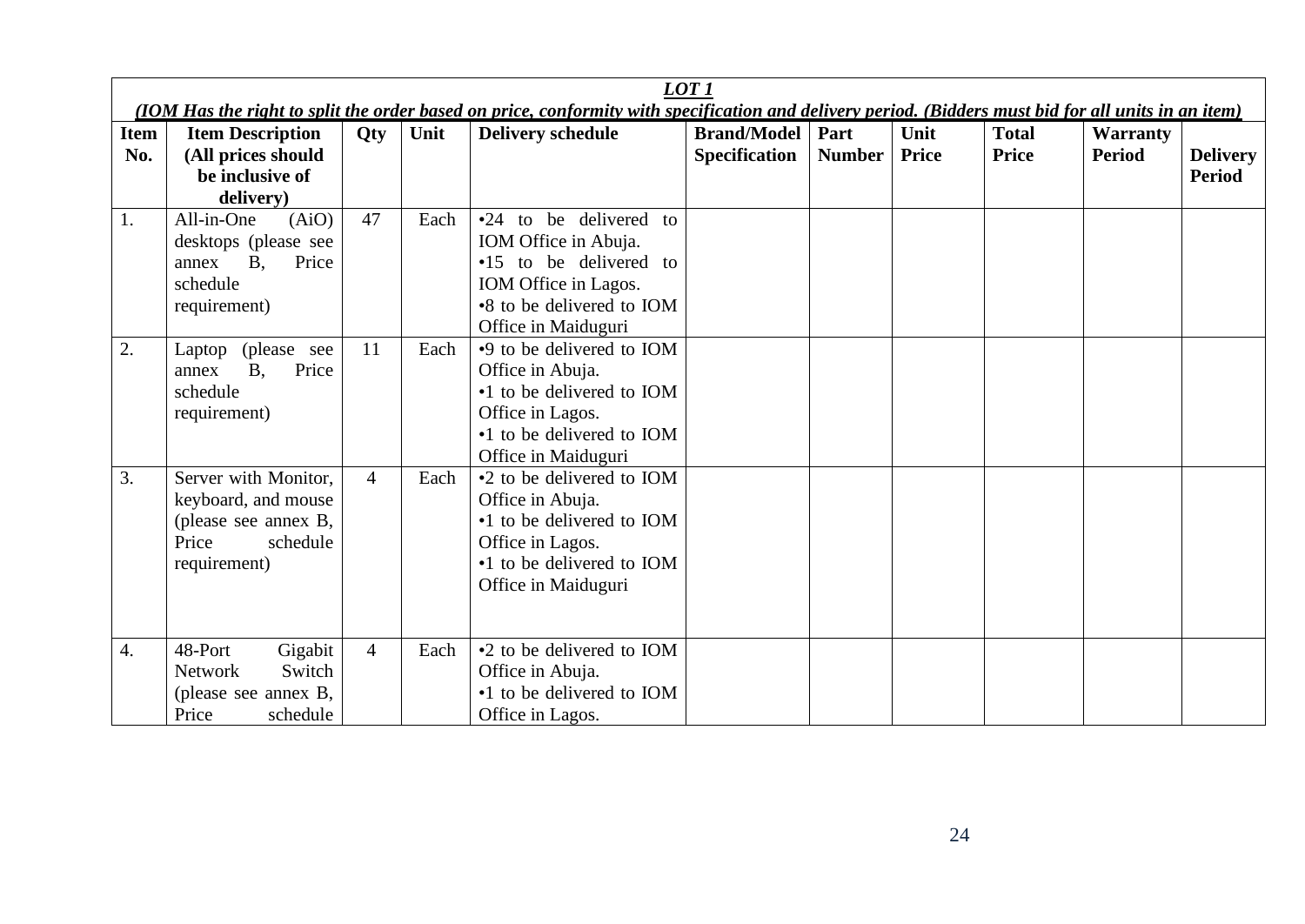|    | requirement)                                                                                                               |                |      | •1 to be delivered to IOM<br>Office in Maiduguri                                                                                                   |  |  |  |
|----|----------------------------------------------------------------------------------------------------------------------------|----------------|------|----------------------------------------------------------------------------------------------------------------------------------------------------|--|--|--|
| 5. | HD Business level<br>projector (please see<br><b>B</b> ,<br>Price<br>annex<br>schedule<br>requirement)                     | $\overline{4}$ | Each | •2 to be delivered to IOM<br>Office in Abuja.<br>•1 to be delivered to IOM<br>Office in Lagos.<br>•1 to be delivered to IOM<br>Office in Maiduguri |  |  |  |
| 6. | Motorized<br>16:9<br>Screen<br>Projector<br>(White) (please see<br><b>B.</b><br>Price<br>annex<br>schedule<br>requirement) | $\overline{4}$ | Each | •2 to be delivered to IOM<br>Office in Abuja.<br>•1 to be delivered to IOM<br>Office in Lagos.<br>•1 to be delivered to IOM<br>Office in Maiduguri |  |  |  |
| 7. | Device<br>Backup<br>Backup<br>(Data<br>Device)<br>Storage<br>(please see annex B,<br>Price<br>schedule<br>requirement)     | $\overline{4}$ | Each | •2 to be delivered to IOM<br>Office in Abuja.<br>•1 to be delivered to IOM<br>Office in Lagos.<br>•1 to be delivered to IOM<br>Office in Maiduguri |  |  |  |
| 8. | FDN MFP<br>Printer<br>(print, scan, copy)<br>(please see annex B,<br>Price<br>schedule<br>requirement)                     | $\overline{4}$ | Each | •2 to be delivered to IOM<br>Office in Abuja.<br>•1 to be delivered to IOM<br>Office in Lagos.<br>•1 to be delivered to IOM<br>Office in Maiduguri |  |  |  |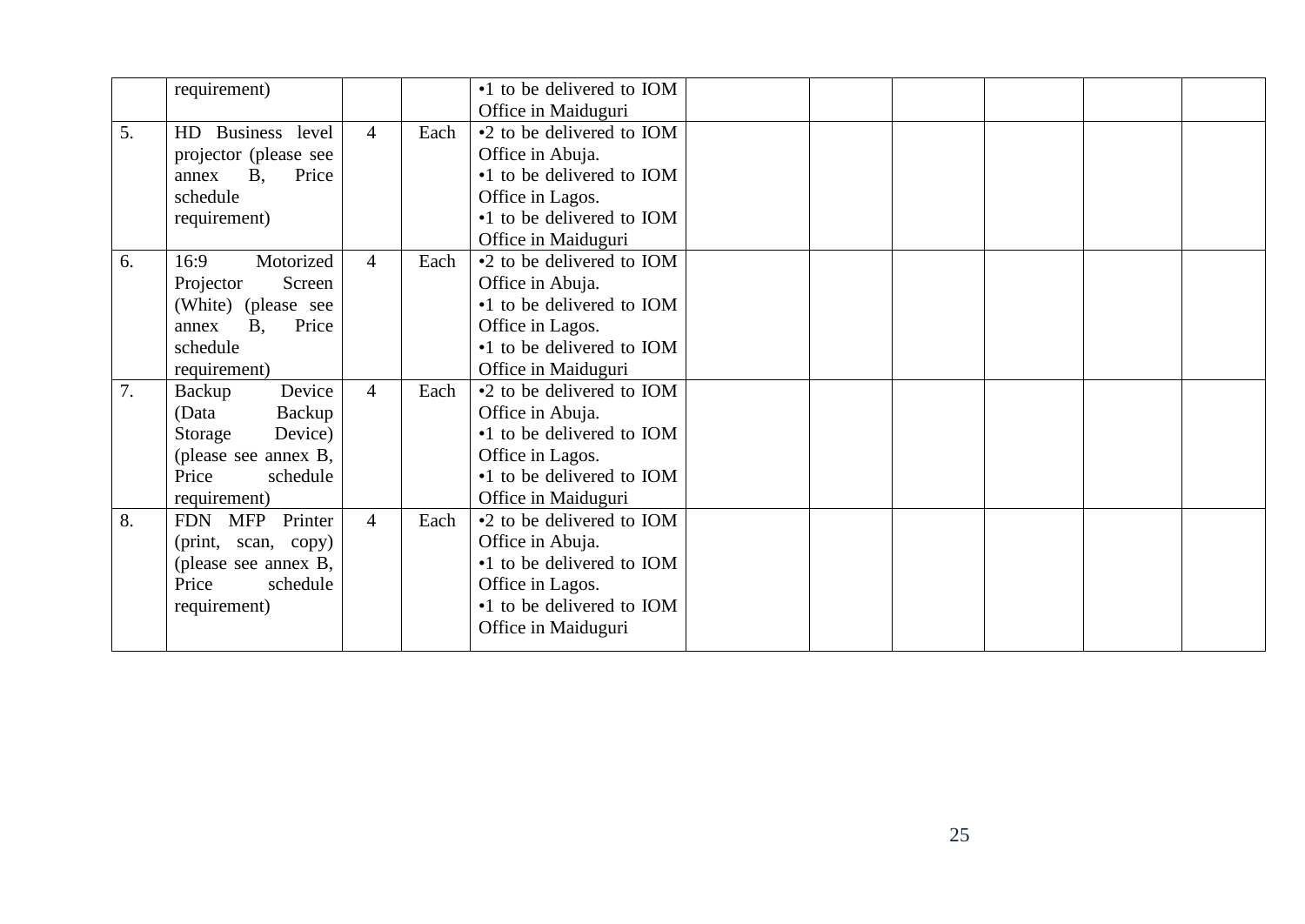|                | LOT2<br>(Lot will be awarded as a lumpsum (Bidders must bid for all units in an item))     |                |      |                                                                                                                                                                                               |                                            |                       |               |                              |                                  |                                  |
|----------------|--------------------------------------------------------------------------------------------|----------------|------|-----------------------------------------------------------------------------------------------------------------------------------------------------------------------------------------------|--------------------------------------------|-----------------------|---------------|------------------------------|----------------------------------|----------------------------------|
| m No           | <b>Item Description</b><br>(All prices should be<br>inclusive of delivery)                 | Qty            | Unit | <b>Delivery schedule</b>                                                                                                                                                                      | <b>Brand/Model</b><br><b>Specification</b> | Part<br><b>Number</b> | Unit<br>Price | <b>Total</b><br><b>Price</b> | <b>Warranty</b><br><b>Period</b> | <b>Delivery</b><br><b>Period</b> |
| $\mathbf{1}$   | 27U 800*1000 Server<br>(please)<br>Rack<br>see<br>Section 111, Technical<br>specification) | $\overline{4}$ | Each | • 2 to be delivered to<br>IOM Office in Abuja.<br>1 to be delivered to<br>$\bullet$<br>IOM Office in Lagos.<br>1 to be delivered to<br>$\bullet$<br>Office<br><b>IOM</b><br>in<br>Maiduguri   |                                            |                       |               |                              |                                  |                                  |
| $\overline{2}$ | Dust blower                                                                                | $\overline{4}$ | Each | • 2 to be delivered to<br>IOM Office in Abuja.<br>1 to be delivered to<br>IOM Office in Lagos.<br>1 to be delivered to<br>$\bullet$<br><b>IOM</b><br>Office<br>in<br>Maiduguri                |                                            |                       |               |                              |                                  |                                  |
| $\mathfrak{Z}$ | Surge Protector (please<br>Section<br>111,<br>see<br>Technical specification)              | 38             | Each | • 20 to be delivered to<br>IOM Office in Abuja.<br>12 to be delivered to<br>$\bullet$<br>IOM Office in Lagos.<br>6 to be delivered to<br>$\bullet$<br><b>IOM</b><br>Office<br>in<br>Maiduguri |                                            |                       |               |                              |                                  |                                  |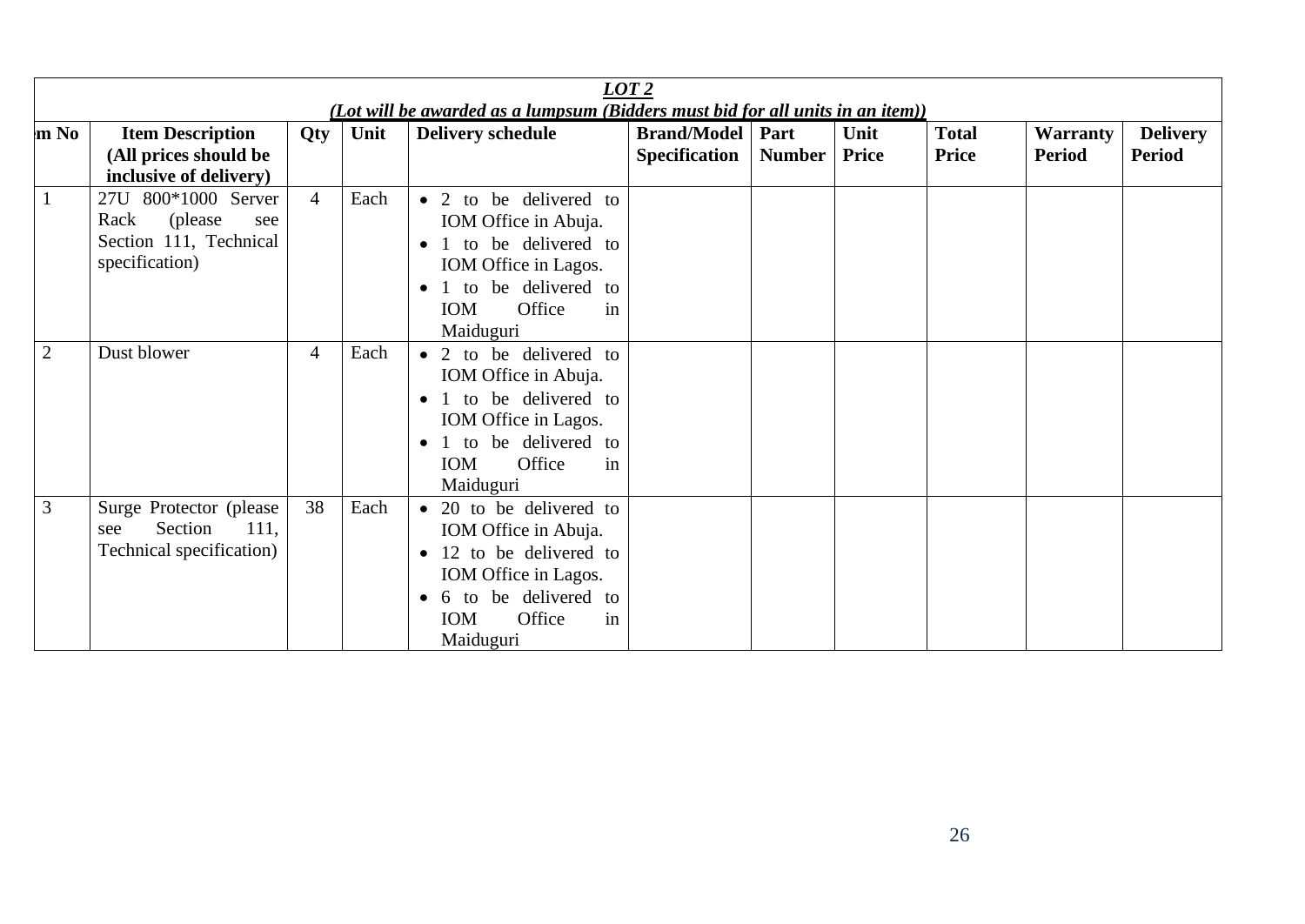| 3-Pin Power Cables | 70 | Each | 40 to be delivered to<br>IOM Office in Abuja.<br>20 to be delivered to |  |  |  |
|--------------------|----|------|------------------------------------------------------------------------|--|--|--|
|                    |    |      | IOM Office in Lagos.                                                   |  |  |  |
|                    |    |      | 10 to be delivered to IOM                                              |  |  |  |
|                    |    |      | Office in Maiduguri                                                    |  |  |  |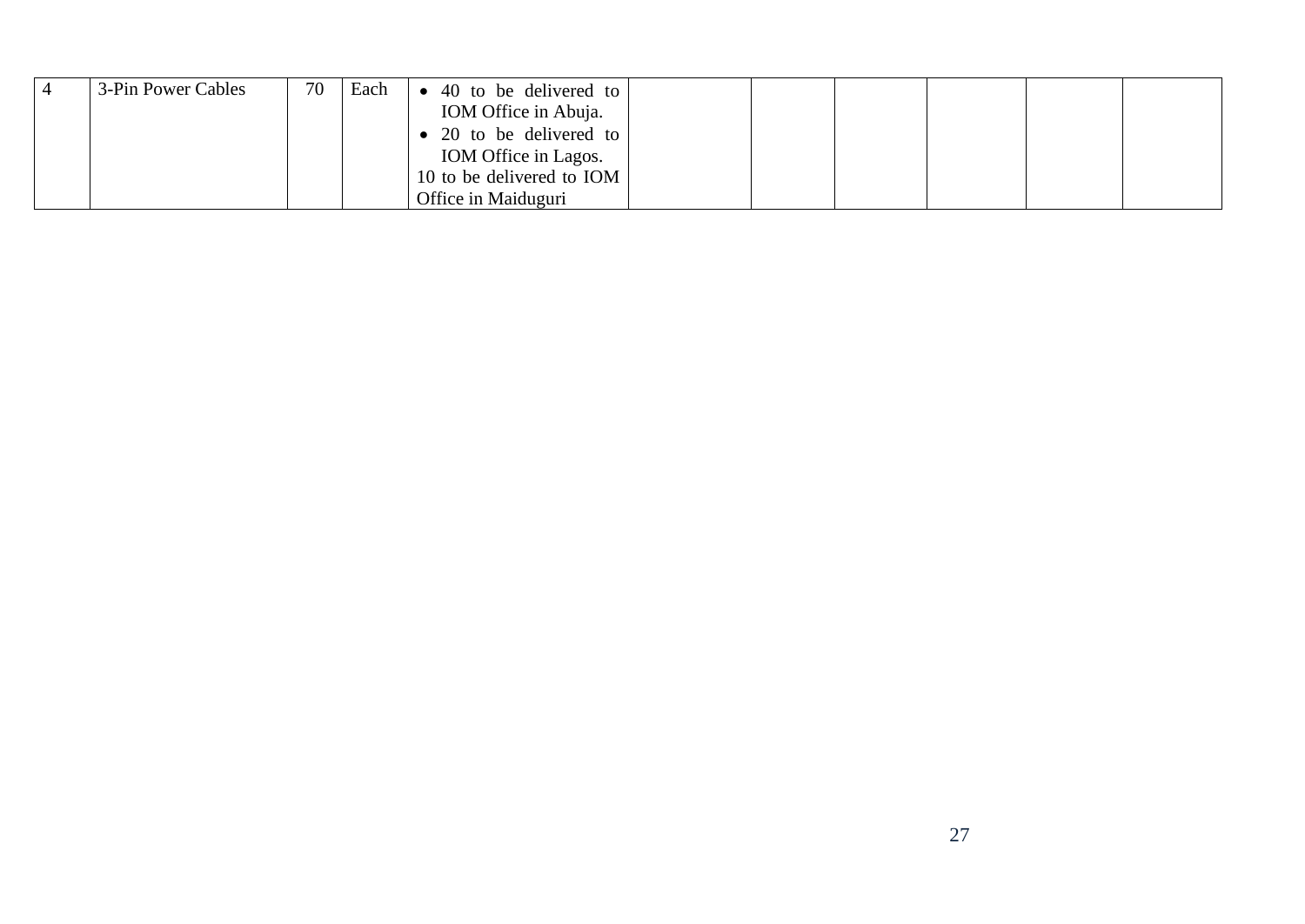# <span id="page-27-0"></span>**Section III. Technical Specifications**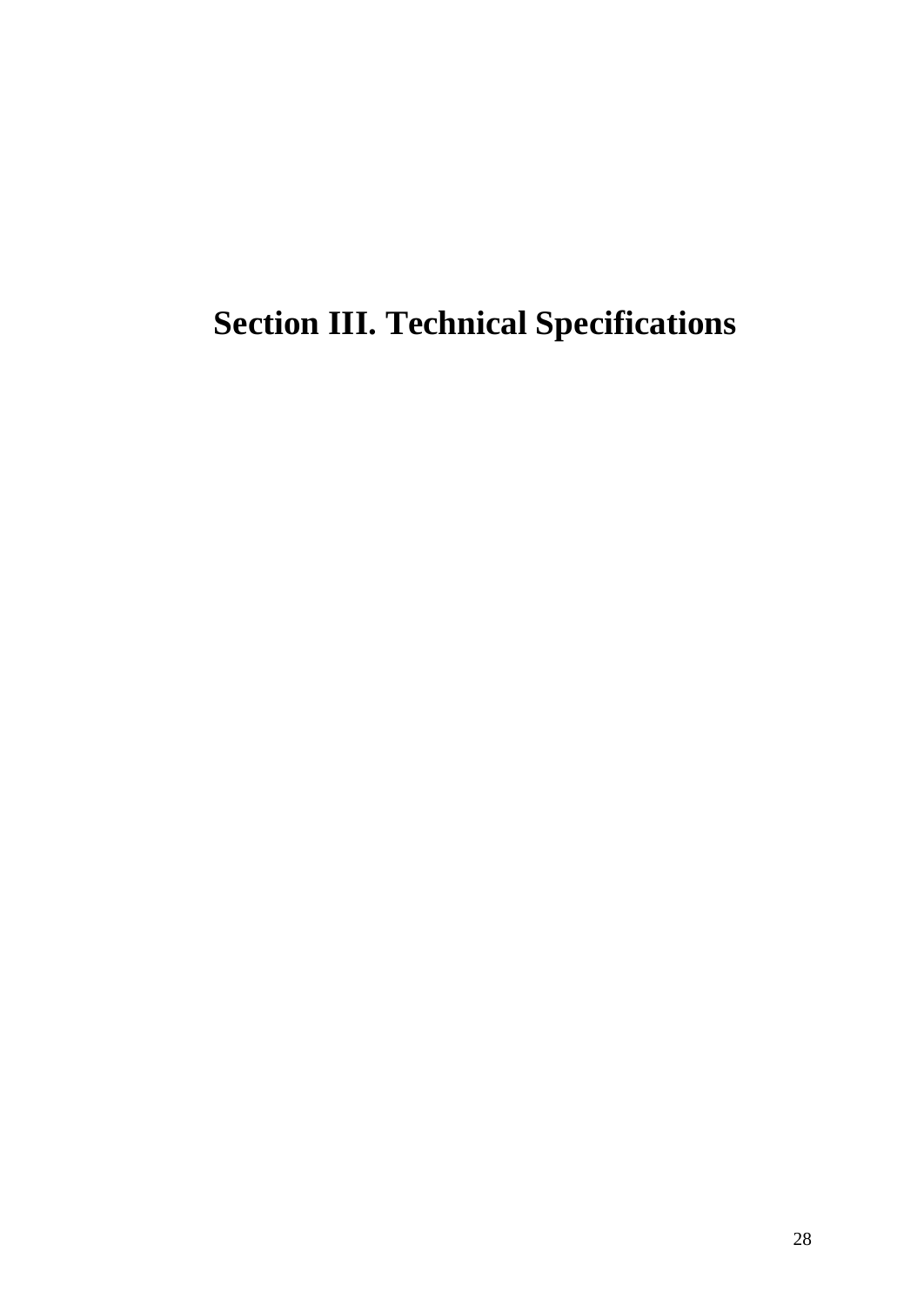# **Technical Specifications**

| <b>PROJECT TITLE : Various ICT Equipment for Personnel Training Centers.</b>           |                                |
|----------------------------------------------------------------------------------------|--------------------------------|
| Item Code                                                                              |                                |
|                                                                                        |                                |
|                                                                                        |                                |
| Origin<br><u> 1989 - Johann Barbara, martin amerikan bahasa da</u>                     |                                |
| Model                                                                                  |                                |
| Cat./Page                                                                              |                                |
| <b>PURCHASER'S SPECIFICATIONS</b>                                                      | <b>BIDDER'S SPECIFICATIONS</b> |
| 1.<br>All-in-One (AiO) desktops                                                        |                                |
| Intel Core i7-7200U Processor (2.8GHz)                                                 |                                |
| 16GB (2x8GB) 2133MHz DDR Memory                                                        |                                |
| M.2 256GB SATA Class 20 Solid State Drive                                              |                                |
| Display: 14" FHD Anti-Glare, WLAN/WWAN                                                 |                                |
| Capable, Non-touch                                                                     |                                |
| Graphics: Intel® HD Graphics 620                                                       |                                |
| 65W AC Adapter, 3-pin                                                                  |                                |
| Wireless: Intel® Dual-Band Wireless-AC 8265                                            |                                |
| $Wi-Fi + BT 4.2$                                                                       |                                |
| Windows 10 Professional 64bit                                                          |                                |
| Internal English Keyboard<br>warranty should be a minimum of 18 months                 |                                |
| 2.                                                                                     |                                |
| Laptop<br>Processor: Intel Core i7 (9th Gen) 9700 / 3 GHz                              |                                |
| (4.7 GHz) 8MB Cache Hard Drive: SSD or                                                 |                                |
| HOD 512 GB - PCI Express - NVM Express                                                 |                                |
| (NVMe) RAM: 8GB, 1x8GB, DDR4 SDRAM                                                     |                                |
| Networking: GigE, 802.11a, 802.11b/g/n,                                                |                                |
|                                                                                        |                                |
| 802.11ac, Bluetooth 5.0 Display: 14" - IPS"<br>(1920 x 1080) (Full HD), 45% NTSC color |                                |
| gamut                                                                                  |                                |
| 1 USB 3.1 Gen 11 USB 3.1 Gen 1, with                                                   |                                |
| C/Thunderbolt 1 HDM11 Universal Audio Jack                                             |                                |
| Operating System: Windows 10 pro 64bit English                                         |                                |
|                                                                                        |                                |
| Valid Manufacturer Warranty: Minimum of                                                |                                |
| 18 Months                                                                              |                                |
|                                                                                        |                                |
| Server with Monitor, keyboard, and<br>3.                                               |                                |
| mouse                                                                                  |                                |
| Gen 10 Intel Xeon E-2274G Processor                                                    |                                |
| (4 Cores, 4.0GHz CPU, 8MB L3 Cache, 83 W)                                              |                                |
| 1x16GB DDR4 Standard Memory, Unbuffered                                                |                                |
| <b>UDIMM</b>                                                                           |                                |
| SAS/SATA/SSD<br>8<br>4<br><b>LFF</b><br><sub>or</sub>                                  |                                |
| SFF/SAS/SATA/SSD                                                                       |                                |
| <b>DVD RW Optical Drive</b>                                                            |                                |
| HPE iLO Management Engine, HPE Insight                                                 |                                |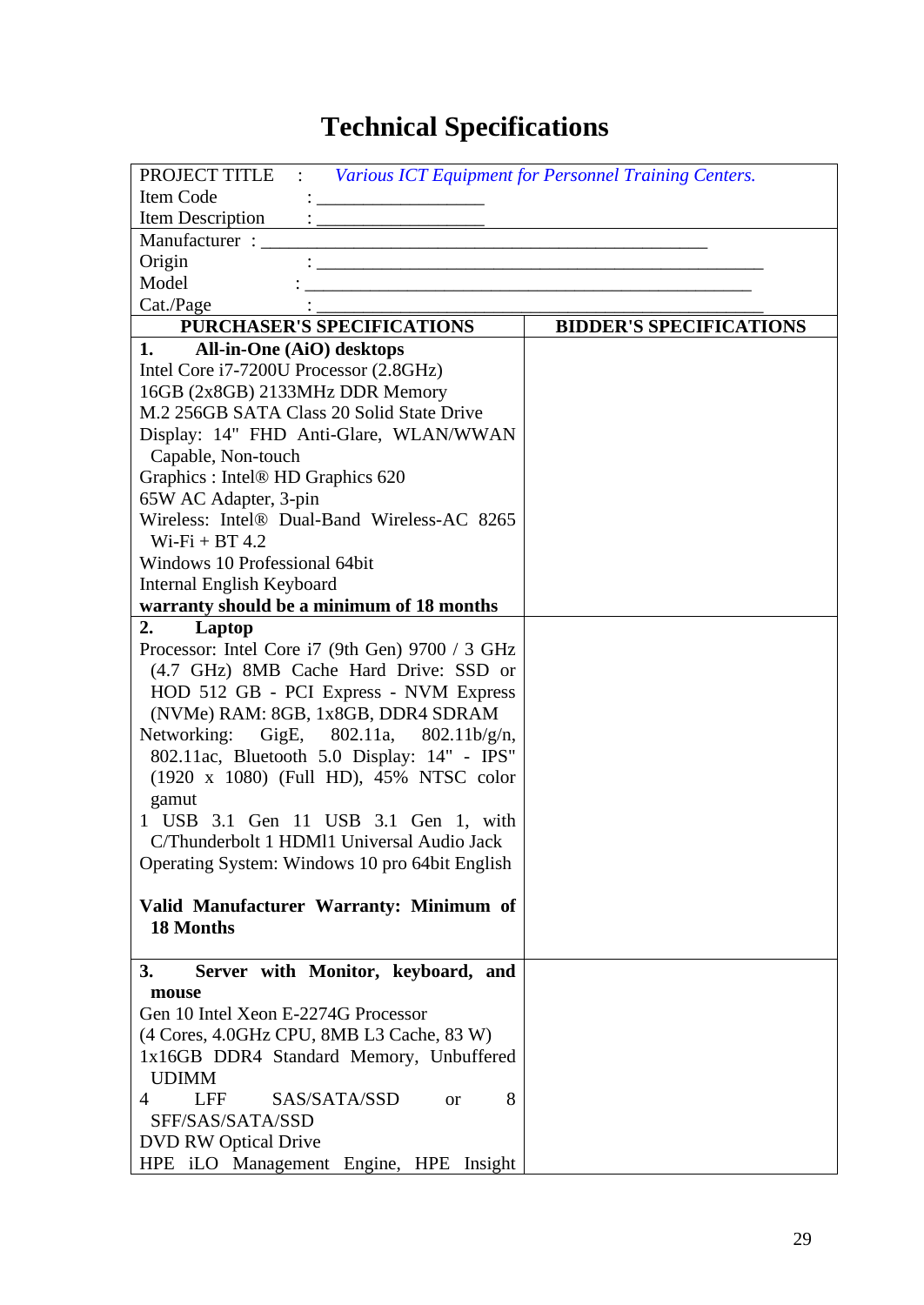| Control                                                      |  |
|--------------------------------------------------------------|--|
|                                                              |  |
| 350W Factory E-Star 1.0 Power Supply FIO Kit                 |  |
| Embedded Ethernet 1Gb 2-Port 361i Network                    |  |
| Adapter                                                      |  |
| HPE Dynamic Smart Array E208i-p                              |  |
| Ports: VGA (1), Serial (1), RJ-45 (2), iLO (1),              |  |
| USB 3.0 (6), USB 2.0 (1)                                     |  |
| 2 x 1TB HDD - OEM (Not to be inserted but                    |  |
| supplied in separate packs                                   |  |
| A minimum warranty of 30 months                              |  |
|                                                              |  |
| Hp Monitor (20 inch, IPS Display)                            |  |
| * Must be directly compatible with the server                |  |
| 27U 800*1000 Server Rack<br>4.                               |  |
|                                                              |  |
| Color - Black                                                |  |
| Internal Dimension - 19*27*760 ( $H \times W \times D$ )     |  |
| External Dimension - 800*1388*1000 (H $\times$ W $\times$    |  |
| D)                                                           |  |
| Cable Management                                             |  |
| Perforated Vented Steel Door (Rear)                          |  |
| Toughened Safety Glass Door (Front)                          |  |
| <b>48-Port Gigabit Network Switch</b><br>5.                  |  |
| CBS350-28 28 Ports GB Managed Switch                         |  |
| Advanced Security, QoS, Threat Defense, Static               |  |
| <b>Routing Capability</b>                                    |  |
| <b>Advanced CLI Management</b>                               |  |
| <b>Intuitive Browser-Based Tools</b>                         |  |
| Simplifying Setup and Configuration                          |  |
| <b>Rack Mountable</b>                                        |  |
| ACLs and 802.1Q                                              |  |
| <b>HD Business level projector</b><br>6.                     |  |
| 1080p Full HD 3D Business projector                          |  |
|                                                              |  |
| 20000:1 Contrast ratio                                       |  |
| 4200 Lumens                                                  |  |
| Dual HDMI, Dual Audio-in                                     |  |
| <b>Keystone Correction</b>                                   |  |
| 10W Speaker                                                  |  |
| Advanced Optical lens 1 .16x ZOOM and Vertical               |  |
| Lens                                                         |  |
| sRGB Color profile enabled via Rec709 HDTV                   |  |
| Spec                                                         |  |
| Compensate for loss of brightness with Wall                  |  |
| Colour Adjustment                                            |  |
|                                                              |  |
| 16:9<br><b>Motorized</b><br>7.<br>Projector<br><b>Screen</b> |  |
| (White)                                                      |  |
| 110' Motorized Projector Screen                              |  |
| 16:9 Wide Aspect Ratio                                       |  |
| <b>Wireless Remote Control</b>                               |  |
| Wall Mount                                                   |  |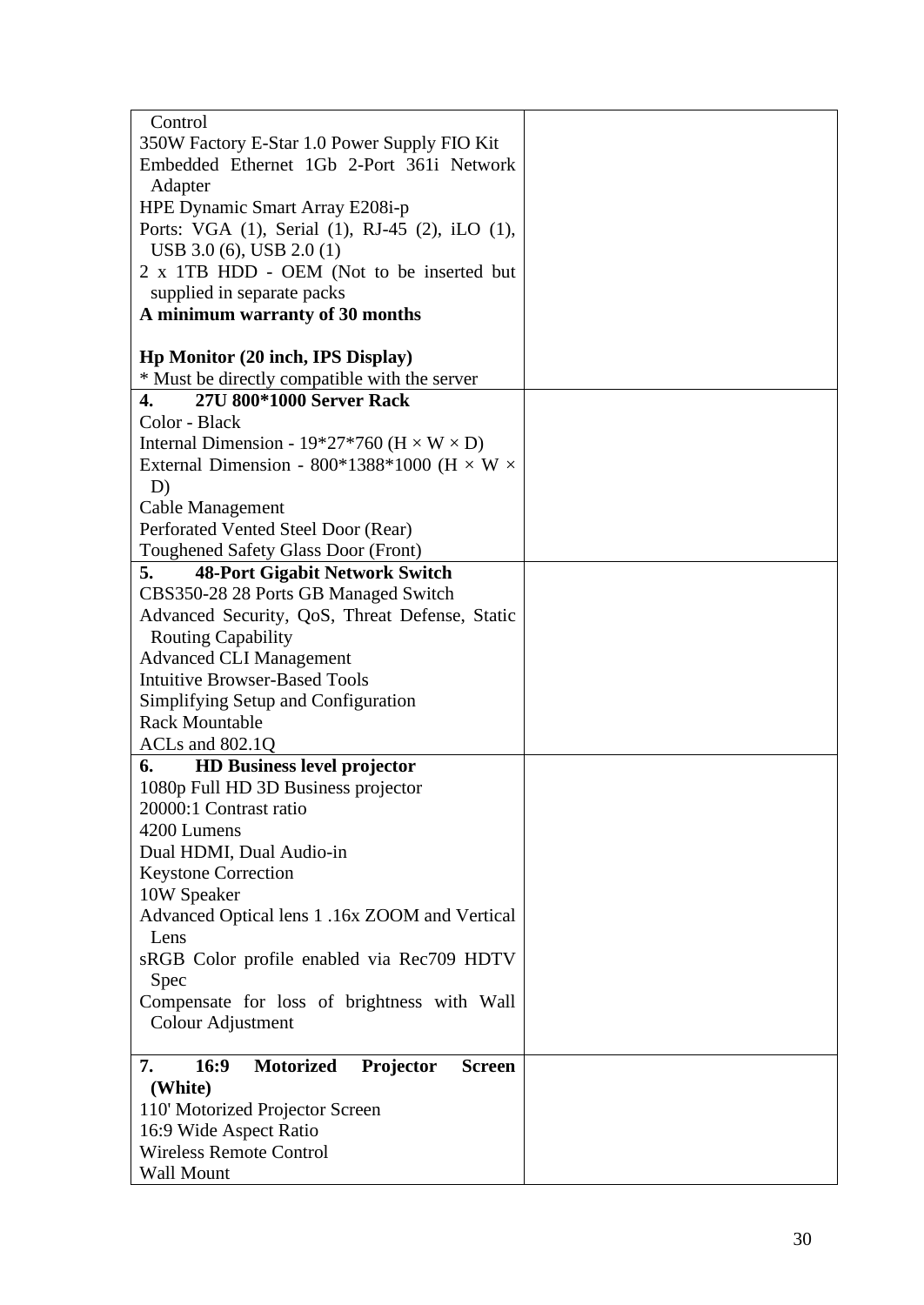| $180°$ Viewing Angle                                  |  |
|-------------------------------------------------------|--|
| <b>Metal Casing</b>                                   |  |
| Synchronous Motor including RF Remotes with           |  |
| Detachable 3-way Wall                                 |  |
|                                                       |  |
| 8.<br>Dust blower                                     |  |
| 9.<br>Surge Protector (Power Extension                |  |
| Cords)                                                |  |
| 5-port Pm5-UK Surge Protector                         |  |
| Backup Device (Data Backup Storage<br>10.             |  |
| Device)                                               |  |
| <b>DS920+P NAS Backup Device</b>                      |  |
|                                                       |  |
| Form Factor-1U                                        |  |
| CPU - Intel celeron J4215 - 4 cores, 2.0GHz,          |  |
| burst p to 2.7GHz Memory - 8GB DDR4                   |  |
| Drive Bays - 4                                        |  |
| 4TB HDD (1TB x 4) All four hard drives should         |  |
| be supplied separately Compatible Drive Types -       |  |
| 3.5"                                                  |  |
| SATA HDD, 2.5" SATA HDD, 2.5" SATA SSD                |  |
| File System - Internal (Brrfs, EXT4)                  |  |
| File System - External (Birts, EXT4, EXT3, FAT        |  |
| , NTFS, HFS+, exFAT) Storage - 24TB                   |  |
| Ports - 2xRJ45 1GbE LAN, 2xUSB<br>3.0,<br>1xeSATA,    |  |
| Rail Kit                                              |  |
| Power - $150W \times 2$ , AC Input - $100V$ to $240V$ |  |
| System<br>- DiskStation<br>Operating<br>Valid         |  |
| <b>Manufacturer Device</b>                            |  |
| Warranty: 3 years Manufacturer Hard drive             |  |
| warranty 2 years.                                     |  |
|                                                       |  |
| 11.<br>3-Pin Power Cables                             |  |
| 12.<br><b>Printer</b>                                 |  |
| Portable duplex & network Printer (FON)/              |  |
| MFP (A4, A3 paper sizes) - Copy, Print, and           |  |
| Colour Up to 150 sheets Sheet handling capacity       |  |
| 1 Hi-Speed USB 2.0; 1 Ethernet 10/100Base-TX          |  |
| Copy resolution 600 x 600 dpi                         |  |
| TCP/IP: IPv4; IPv6; IP Direct Mode; LPD; SLP;         |  |
| Bon BOOTP/DHCP/AutolP; WINS; SNMP v                   |  |
| $1/2/3$ ; HTTP                                        |  |
| Valid Manufacturer Warranty: Minimum of               |  |
| 18 months                                             |  |

Name of Bidder : \_\_\_\_\_\_\_\_\_\_\_\_\_\_\_\_\_\_\_\_\_ \_ Signature: \_\_\_\_\_\_\_\_\_\_\_\_\_\_\_\_\_\_\_\_\_\_\_\_\_\_\_\_ Date: \_\_\_\_\_\_\_\_\_\_\_\_\_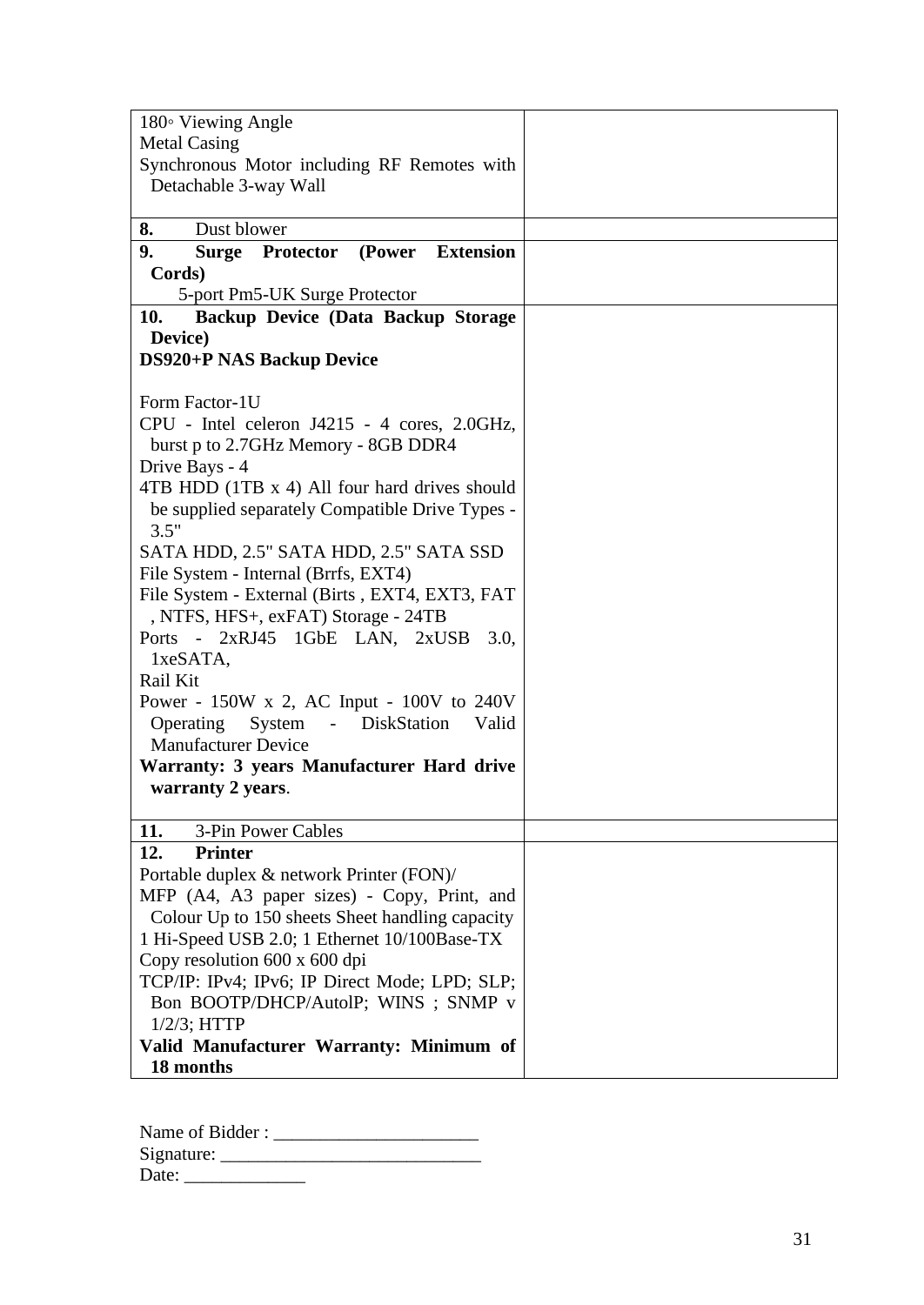# <span id="page-31-0"></span>**Section IV. Contract for Supply and Delivery of Goods**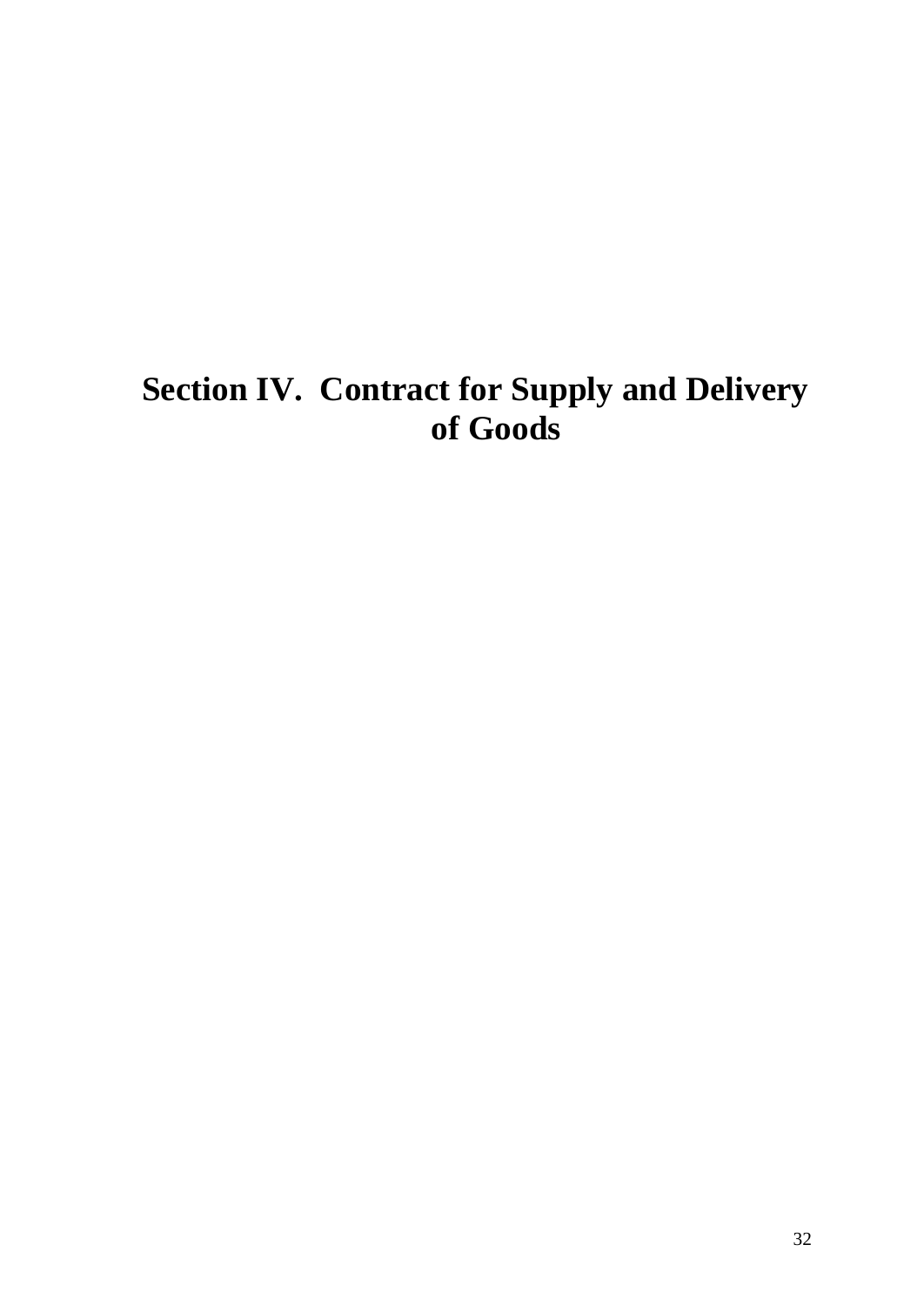| IOM office-specific Ref. |  |
|--------------------------|--|
| $No.$ :                  |  |
| <b>IOM</b> Project Code: |  |
| LEG Approval Code /      |  |
| <b>Checklist Code</b>    |  |

# **AGREEMENT FOR THE SUPPLY AND DELIVERY OF GOODS Between The International Organization for Migration And [Name of the Other Party]**

This Agreement for the Supply and Delivery of Goods (the "**Agreement**") is entered into by the International Organization for Migration ("IOM**")** of [insert address] represented by [insert Name, Title of Chief of Mission], hereinafter referred to as "**IOM**," and [**Name of the Supplier** of [insert address], represented by [insert Name, Title of the representative of the Supplier], hereinafter referred to as the the "**Supplier**" on [insert date]. IOM and the Supplier are also hereinafter referred to individually as a "**Party**" and collectively as the "**Parties**."

### **1. Introduction and Integral Documents**

The Supplier agrees to provide IOM with [insert description of goods] in accordance with the terms and conditions of this Agreement and its Annexes, if any.

The following documents form an integral part of this Agreement: [*add or delete as required*]

- a) **Annex A** Bid/Quotation Form;
- b) **Annex B** Price Schedule;
- c) **Annex C** Delivery Schedule and Technical Specifications;
- d) **Annex D** Accepted Notice of Award (NOA); and
- e) **Annex E** Performance Security.

#### **2. Goods/Services Supplied**

2.1. The Supplier agrees to supply the Goods to IOM in strict accordance with the specifications, and at the price stated for each item outlined below:

| No. | <b>Description</b> | <b>Project</b><br>budget line/<br><b>WBS</b> | <b>Qty</b> | Unit | <b>Unit Price</b> | <b>Total</b> |
|-----|--------------------|----------------------------------------------|------------|------|-------------------|--------------|
|     |                    |                                              |            |      |                   |              |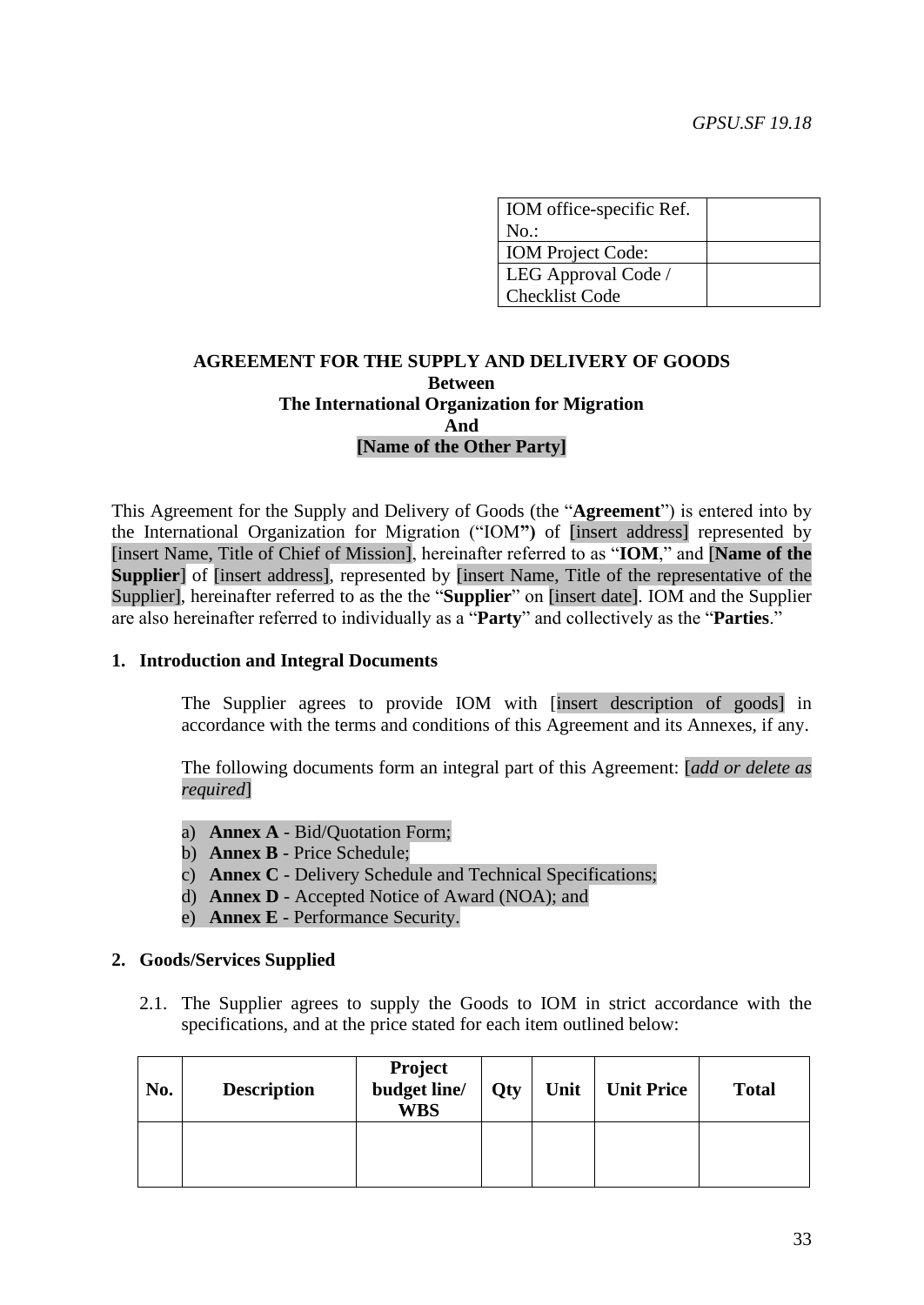- 2.2 The Supplier agrees to supply the following incidental services (the "**Incidental Services**"): [*add or delete as required*]
	- (a) Performance or supervision of on-site assembly and/or start-up of the supplied Goods;
	- (b) Furnishing of tools required for assembly and/or maintenance of the supplied Goods;
	- (c) Furnishing of a detailed operations and maintenance manual for each appropriate unit of the supplied Goods;
	- (d) Performance, supervision, maintenance and/or repair of the supplied Goods, for a period of time agreed by the Parties, provided that this service shall not relieve the Supplier of any warranty obligations under this Contract; and
	- (e) Training of IOM's personnel, at the Supplier's plant and/or on-site, in assembly, start-up, operation, maintenance, and/or repair of the supplied Goods.

# **3. Charges and Payment**

- 3.1 The total price for the supply and delivery of the Goods and any Incidental Services under this Agreement is [currency code] [amount in figures] ([amount in words, including currency]) (the "**Price**").
- 3.2 The Supplier shall invoice IOM [upon delivery of all Goods / upon each delivery] in accordance with this Agreement and payment shall become due 30 (thirty) calendar days after acceptance by IOM of the Goods.
- 3.3 The invoice will be accompanied by the following documents: air way bill number, shipping invoice, packing list, certificate of origin [*add or delete as required*]
- 3.4 Payments shall be made in [currency] (currency code) by bank transfer to the following bank account of the Supplier:

# [bank account details]

- 3.5 The Price specified in Article 3.1 is the total charge to IOM. The Supplier shall be responsible for the payment of all taxes, duties, levies and charges assessed on it in connection with this Agreement.
- 3.6 IOM shall be entitled, without derogating from any other right it may have, to defer payment of part or all of the Price until the Supplier has completed, to the satisfaction of IOM, the delivery of the Goods and the Incidental Services to which those payments relate.

# **4. Delivery**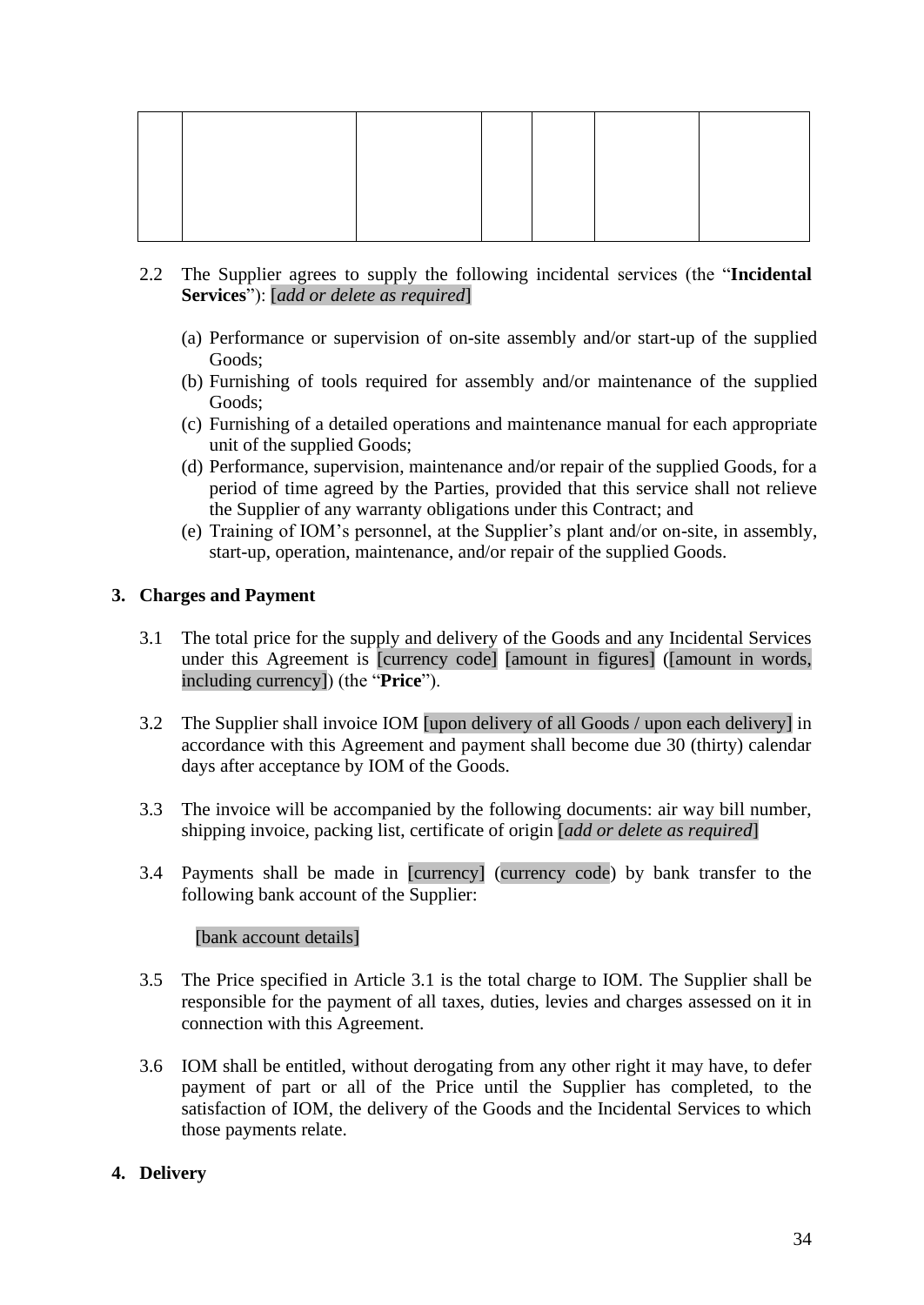- 4.1 The Goods shall be delivered to: [insert place of delivery] on [insert delivery date] by [insert method of delivery or refer to Delivery Schedule annexed]. The cost of delivery is deemed included in the Price specified in Article 3.1 of this Agreement. The Incidental Services as described in Article 2.2 shall be performed at the place of delivery and completed by the same delivery date, unless otherwise stated in Article 2.2 of this Agreement.
- 4.2 In the event of breach of this clause IOM reserves the right to:
	- (a) Terminate this Agreement without liability by giving immediate notice, and to charge the Supplier any loss incurred as a result of the Supplier's failure to make the delivery within the time specified; or
	- (b) Charge a penalty of 0.1% (one-tenth of one percent) of the Price for every day of delay or breach of the delivery schedule by the Supplier.

# **5. Performance Security (applicable for contracts over USD250,000)**

- 5.1 The Supplier shall furnish IOM with a performance security (the "**Performance Security**") in an amount equivalent to [*10* (ten)] per cent of the Price, to be issued by a reputable bank or company, and in the format acceptable to IOM.
- 5.2 The Performance Security shall serve as the guarantee for the Supplier's faithful performance and compliance with the terms and conditions of this Agreement. The amount of the Performance Security shall not be construed as the limit of the Supplier's liability to IOM, in the event of breach of this Agreement by the Supplier. The Performance Security shall be effective until [insert a date 30 days from the completion of Supplier's obligations] following which it will be discharged by IOM.

### **6. Inspection and Acceptance**

- 6.1 Where any annexed Technical Specifications state what inspections and tests are required and where they will be carried out, those terms will prevail in the event of any inconsistency with the provisions in this clause.
- 6.2 IOM or its representative shall have the right to inspect and/or test the Goods at no extra cost to IOM at the premises of the Supplier, at the point of delivery or at the final destination. The Supplier shall facilitate such inspections and provide required assistance.
- 6.3 IOM shall have 30 (thirty) calendar days after proper receipt of the Goods purchased to inspect them and either accept or reject them as non-conforming with this Agreement. Based on an inspection of a valid sample, IOM may reject the entire delivery. IOM may also charge the cost of inspecting rejected Goods to the Supplier. All rejected Goods will be returned to the Supplier, transportation charges collect, or held by IOM for disposition at Supplier's risk and expense. IOM's right to reject the Goods shall not be limited or waived by the Goods having been previously inspected or tested by IOM prior to delivery.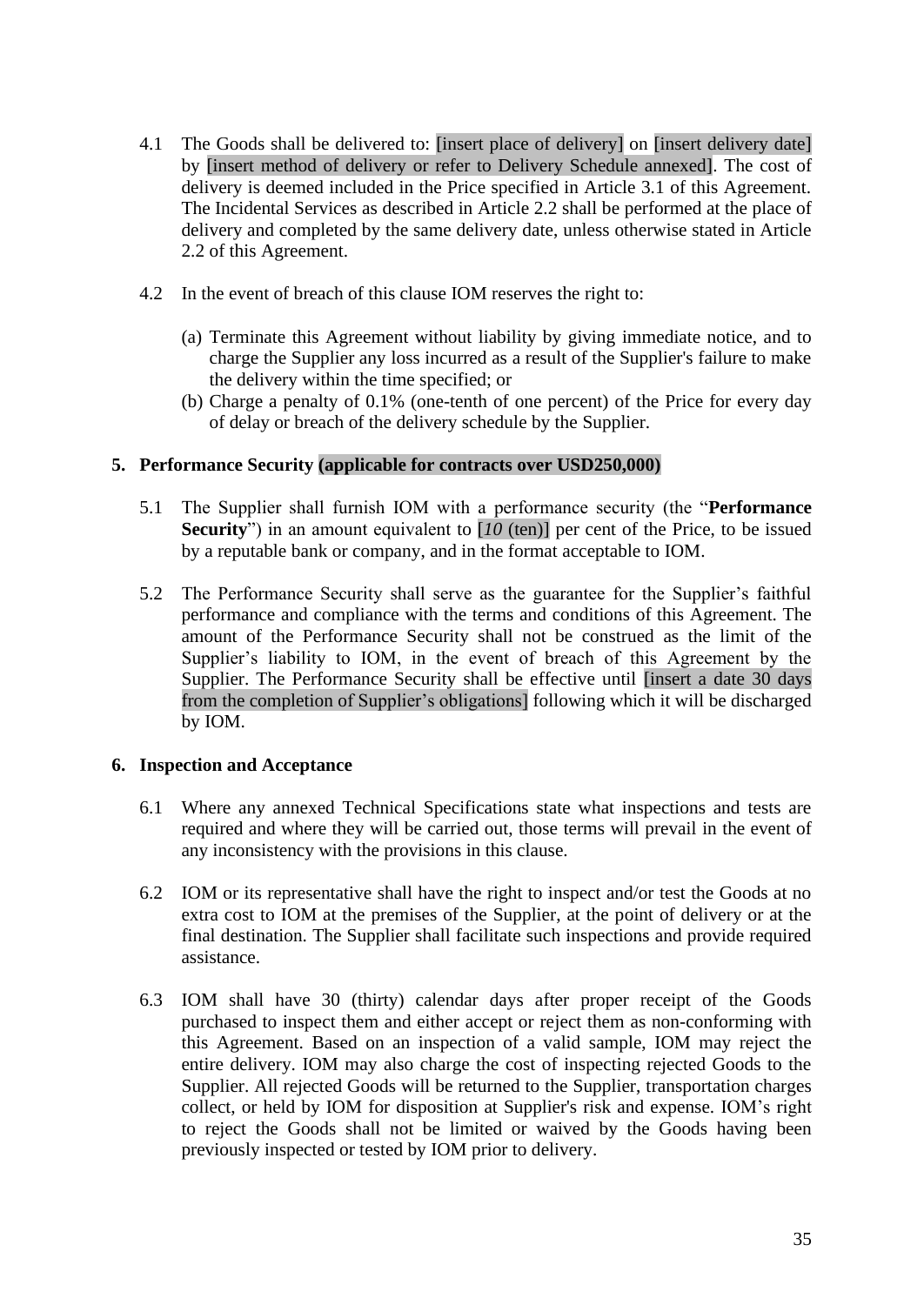- 6.4 The Supplier agrees that IOM's payment under this Agreement shall not be deemed acceptance of any Goods delivered hereunder.
- 6.5 The Supplier agrees that any acceptance by IOM does not release the Supplier from any warranty or other obligations under this Agreement.
- 6.6 Title to the Goods shall pass to IOM when they are delivered and accepted by IOM. Risk of loss, injury, or destruction of the Goods shall be borne by the Supplier until title passes to IOM.

# **7. Adjustments**

- 7.1 IOM reserves the right to change at any time the quantities, packaging, unit size, place, method and/or time of delivery or the Incidental Services to be provided. Where the Goods are being specifically produced for IOM, IOM may also make changes to the drawings, designs or specifications.
- 7.2 The Supplier agrees to proceed with this Agreement in accordance with any such change(s) and to submit a claim request for an equitable adjustment in the Price or delivery terms caused by such change(s).
- 7.3 IOM may deem any claim by the Supplier for equitable adjustments under this clause waived unless asserted in writing within 10 (ten) days from the date of receipt by the Supplier of IOM's change(s).
- 7.4 No change in, modification of, or revision to this Agreement shall be valid unless made in writing and signed by an authorized representative of IOM.

### **8. Packaging**

- 8.1 The Supplier must provide proper and adequate packaging in accordance with best commercial practice, to ensure that the Goods being delivered to IOM will be free of damage. Packaging must be adequate to allow for rough handling during transit, exposure to extreme temperatures, salt and precipitation during transit and open storage, with consideration for the type of Goods and transportation mode. IOM reserves the right to reject any delivery that is deemed not to have been packaged adequately.
- 8.2 Packing, marking and documentation shall comply with any requirements or instructions notified by IOM.

### **9. Warranties**

9.1 The Supplier warrants that all Goods supplied under this Contract shall have no defect, arising from design, materials, or workmanship or from any act or omission of the Supplier that may develop under normal use of the supplied Goods in the conditions prevailing in the country of final destination. This warranty shall remain valid for 12 (twelve) months after the Goods have been delivered to and accepted at the final destination indicated in the Contract.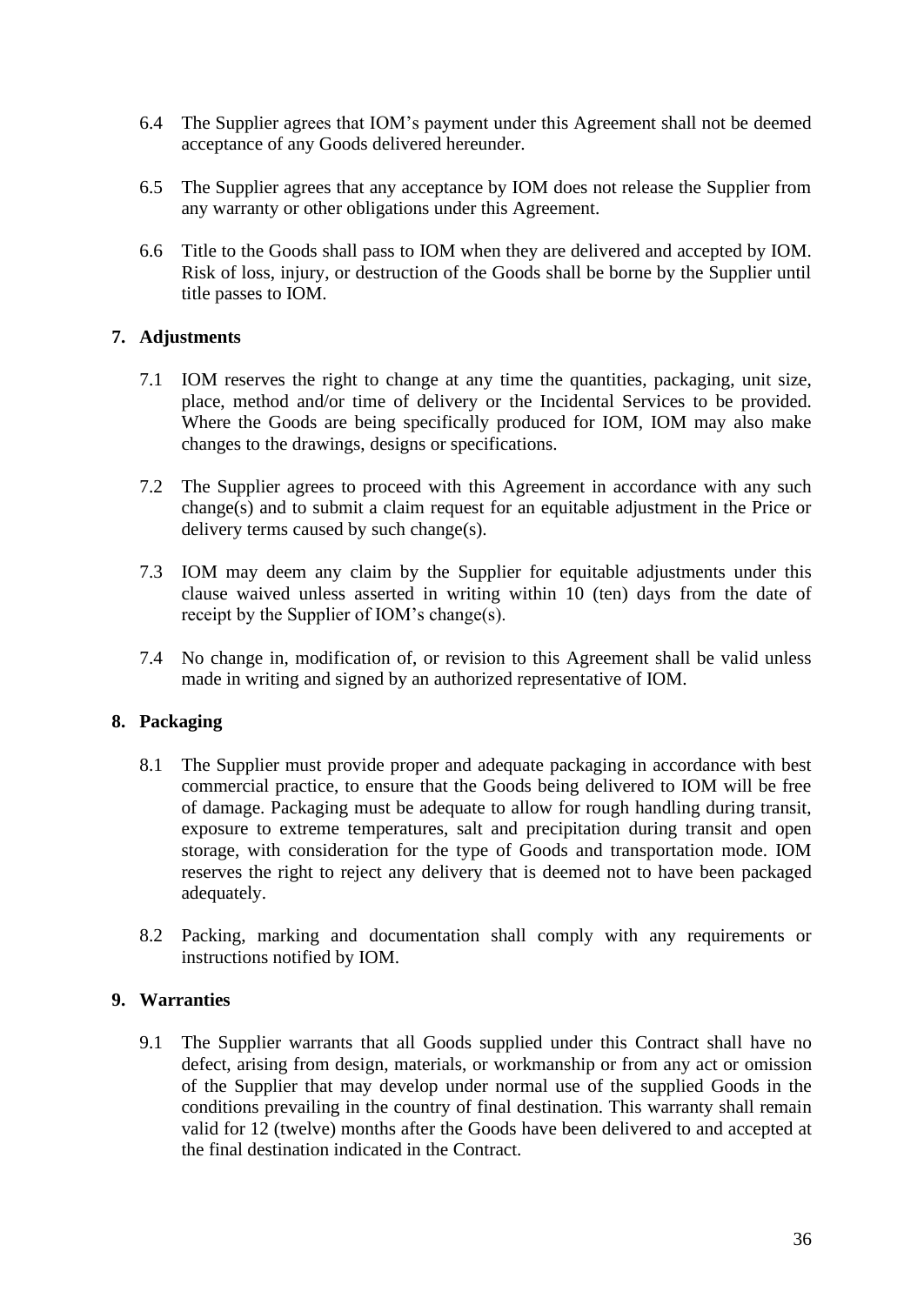- 9.2 The Supplier warrants that all Goods supplied under this Contract are new, unused, of the most recent or current models and that they incorporate all recent improvements in design and materials unless provided otherwise in this Contract. All Goods/Services delivered under this Contract will conform to the specifications, drawings, samples, or other descriptions furnished or specified by IOM.
- 9.3 IOM shall promptly notify the Supplier in writing of any claims arising under this warranty.
- 9.4 Upon receipt of such notice, the Supplier shall, within the time period specified in the notice, repair or replace the defective Goods or parts thereof, without cost to IOM.
- 9.5 IOM's continued use of such Goods after notifying the Supplier of their defect or failure to conform or breach of warranty will not be considered a waiver of the Supplier's warranty.
- 9.6 The Supplier further represents and warrants that:
	- (a) It has full title to the Goods, is fully qualified to sell the Goods to IOM, and is a company financially sound and duly licensed, with adequate human resources, equipment, competence, expertise and skills necessary to carry out fully and satisfactorily, within the stipulated completion period, the delivery of the Goods in accordance with this Agreement;
	- (b) It shall comply with all applicable laws, ordinances, rules and regulations when performing its obligations under this Agreement;
	- (c) In all circumstances it shall act in the best interests of IOM;
	- (d) No official, employee or agent of IOM or any third party has received from, will be offered by, or will receive from the Supplier any direct or indirect benefit arising from this Agreement or award thereof;
	- (e) It has not misrepresented or concealed any material facts in the procuring of this Agreement;
	- (f) The Supplier, its staff or shareholders have not previously been declared by IOM ineligible to be awarded contracts by IOM;
	- (g) It shall abide by the highest ethical standards in the performance of this Agreement, which includes not engaging in any discriminatory or exploitative practice or practice inconsistent with the rights set forth in the Convention on the Rights of the Child;
	- (h) The prices for the Goods under this Agreement do not exceed those offered for similar goods to Supplier's other customers;
	- (i) The Price specified in Article 3.1 of this Agreement shall constitute the sole remuneration of the Supplier in connection with this Agreement. The Supplier shall not accept for its own benefit any trade commission, discount or similar payment in connection with activities pursuant to this Agreement or the discharge of its obligations hereunder. The Supplier shall ensure that any subcontractors, as well as the officers, employees, and agents of either of them, similarly, shall not receive any additional remuneration.
- 9.7 The Supplier further warrants that it shall: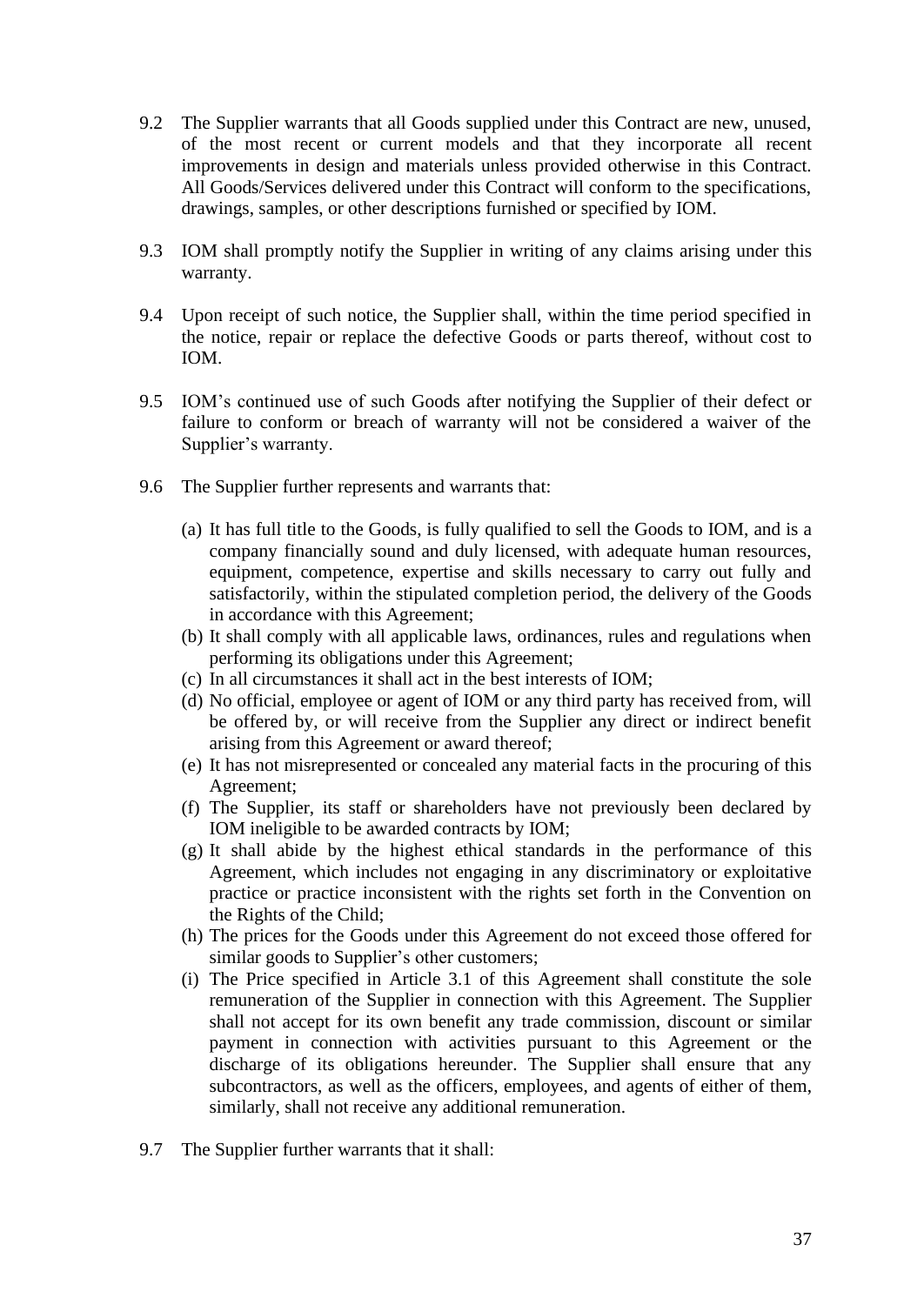- (a) Take all appropriate measures to prohibit and prevent actual, attempted and threatened sexual exploitation and abuse (SEA) by its employees or any other persons engaged and controlled by it to perform activities under this Agreement ( "other personnel"). For the purpose of this Agreement, SEA shall include:
	- 1. Exchanging any money, goods, services, preferential treatment, job opportunities or other advantages for sexual favours or activities, including humiliating or degrading treatment of a sexual nature; abusing a position of vulnerability, differential power or trust for sexual purposes, and physical intrusion of a sexual nature whether by force or under unequal or coercive conditions.
	- 2. Engaging in sexual activity with a person under the age of 18 ("child"), except if the child is legally married to the concerned employee or other personnel and is over the age of majority or consent both in the child's country of citizenship and in the country of citizenship of the concerned employee or other personnel.
- (b) Strongly discourage its employees or other personnel having sexual relationships with IOM beneficiaries.
- (c) Report timely to IOM any allegations or suspicions of SEA, and investigate and take appropriate corrective measures, including imposing disciplinary measures on the person who has committed SEA.
- (d) Ensure that the SEA provisions are included in all subcontracts.
- (e) Adhere to above commitments at all times. Failure to comply with (a)-(d) shall constitute grounds for immediate termination of this Agreement.
- 9.8 The above warranties survive the expiration or termination of this Agreement.

### **10. Assignment and Subcontracting**

- 10.1 The Supplier shall not assign or subcontract the Agreement or any work under this Agreement in part or all, unless agreed upon in writing in advance by IOM. Any subcontract entered into by the Supplier without approval in writing by IOM may be cause for termination of the Agreement.
- 10.2 In certain exceptional circumstances by prior written approval of IOM, specific jobs and portions of the Agreement may be assigned to a subcontractor. Notwithstanding the said written approval, the Supplier shall not be relieved of any liability or obligation under this Agreement nor shall it create any contractual relation between the subcontractor and IOM. The Supplier remains bound and liable there under and it shall be directly responsible to IOM for any faulty performance under the subcontract. The subcontractor shall have no cause of action against IOM for any breach of the subcontract.

# **11. Force Majeure**

Neither Party will be liable for any delay in performing or failure to perform any of its obligations under this Agreement if such delay or failure is caused by force majeure, such as civil disorder, military action, natural disaster and other circumstances which are beyond the control of the Party in question. In such event, the Party will give immediate notice in writing to the other Party of the existence of such cause or event and of the likelihood of delay.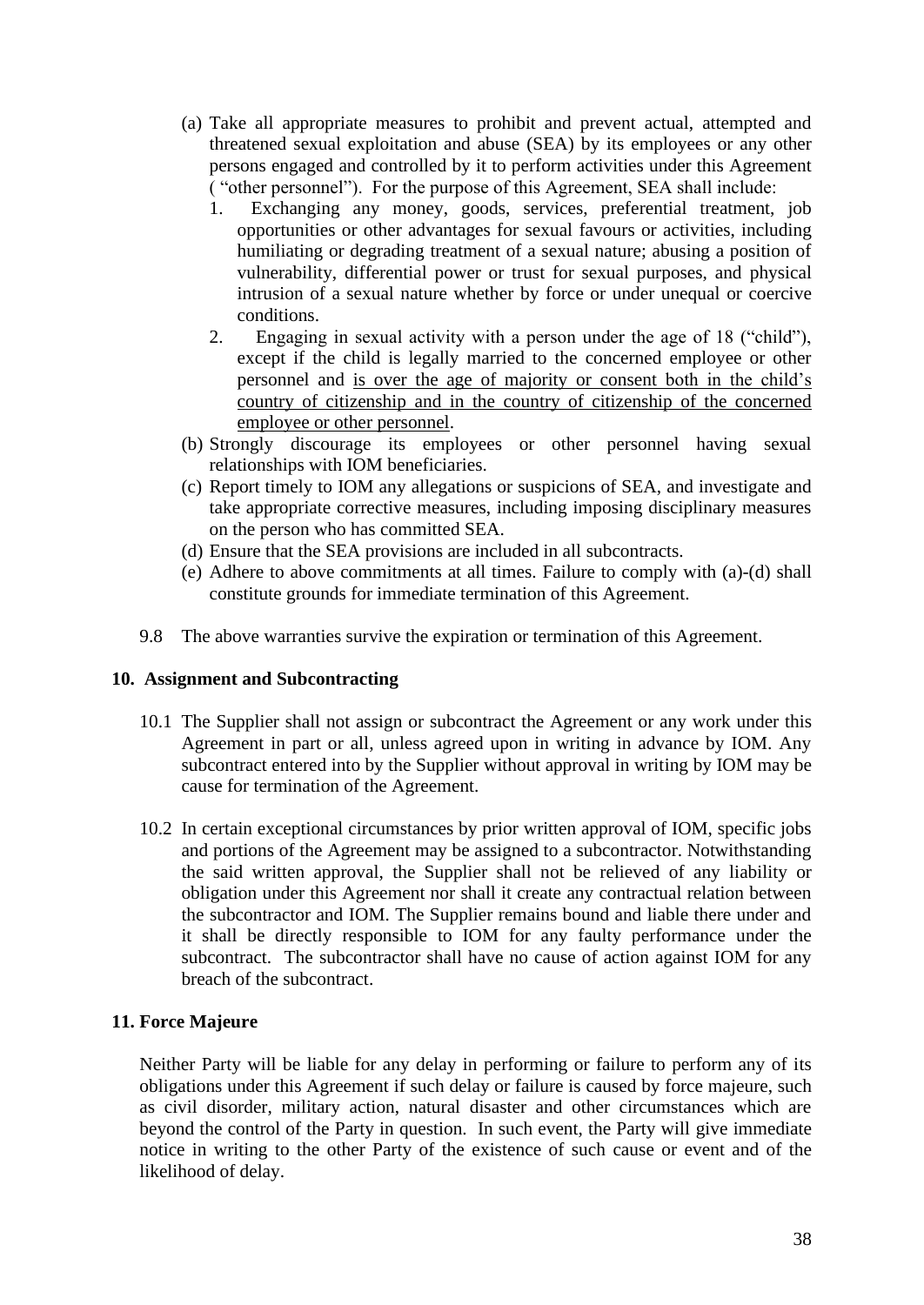# **12. Independent Contractor**

The Supplier shall provide the Goods under this Contract as an independent contractor and not as an employee, partner, or agent of IOM.

# **13. Audit**

The Supplier agrees to maintain financial records, supporting documents, statistical records and all other records in accordance with generally accepted accounting principles to sufficiently substantiate all direct and indirect costs of whatever nature involving transactions related to the supply and delivery of Goods and the Incidental Services under this Agreement. The Supplier shall make all such records available to IOM or its designated representative at all reasonable times until the expiration of 7 (seven) years from the date of final payment, for inspection, audit, or reproduction. On request, employees of the Supplier shall be available for interview.

# **14. Confidentiality**

All information which comes into the Supplier's possession or knowledge in connection with this Agreement is to be treated as strictly confidential. The Supplier should not communicate such information to any third party without the prior written approval of IOM. The Supplier shall comply with IOM Data Protection Principles in the event that it collects, receives, uses, transfers or stores any personal data in the performance of this Agreement. These obligations shall survive the expiration or termination of this Agreement.

### **15. Notices**

Any notice given pursuant to this Agreement will be sufficiently given if it is in writing and received by the other Party at the following address:

**International Organization for Migration (IOM)** Attn: [Name of IOM contact person] [IOM's address] [IOM's email address]

**[Full name of the Supplier]** Attn: [Name of the Supplier's contact person] [Supplier's address] [Supplier's email address]

### **16. Dispute Resolution**

- 16.1. Any dispute, controversy or claim arising out of or in relation to this Agreement, or the breach, termination or invalidity thereof, shall be settled amicably by negotiation between the Parties.
- 16.2. In the event that the dispute, controversy or claim has not been resolved by negotiation within 3 (three) months of receipt of the notice from one party of the existence of such dispute, controversy or claim, either Party may request that the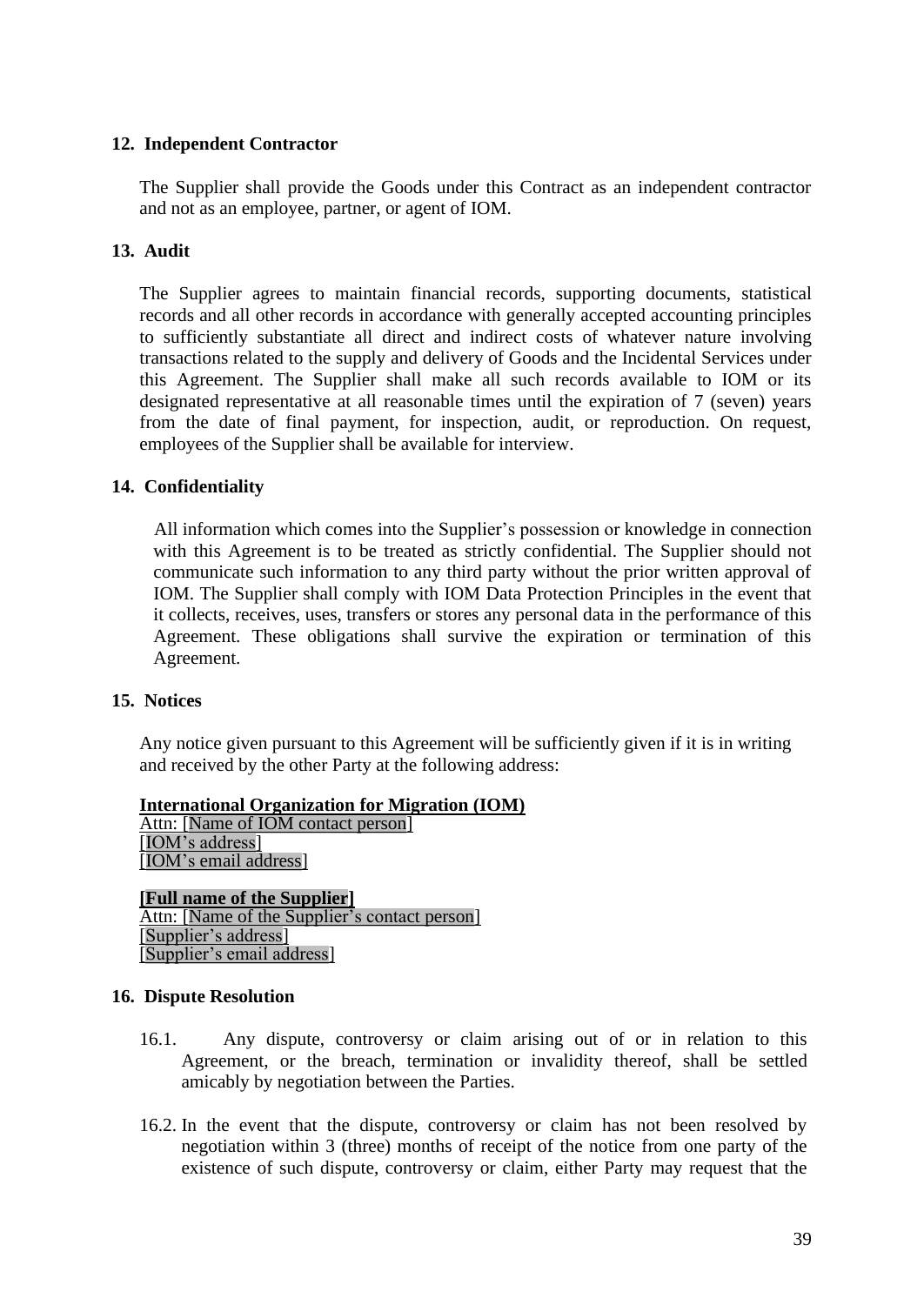dispute, controversy or claim is resolved by conciliation by one conciliator in accordance with the UNCITRAL Conciliation Rules of 1980. Article 16 of the UNCITRAL Conciliation Rules does not apply.

- 16.3. In the event that such conciliation is unsuccessful, either Party may submit the dispute, controversy or claim to arbitration no later than 3 (three) months following the date of termination of conciliation proceedings as per Article 15 of the UNCITRAL Conciliation Rules. The arbitration will be carried out in accordance with the 2010 UNCITRAL arbitration rules as adopted in 2013. The number of arbitrators shall be one and the language of arbitral proceedings shall be English, unless otherwise agreed by the Parties in writing. The arbitral tribunal shall have no authority to award punitive damages. The arbitral award will be final and binding.
- 16.4. The present Agreement as well as the arbitration agreement above shall be governed by internationally accepted general principles of law and by the terms of the present Agreement, to the exclusion of any single national system of law that would defer the Agreement to the laws of any given jurisdiction. Internationally accepted general principles of law shall be deemed to include the UNIDROIT Principles of International Commercial Contracts. Dispute resolution shall be pursued confidentially by both Parties. This Article survives the expiration or termination of the present Agreement.

## **17. Use of IOM's Name**

The official logo and name of IOM may only be used by the Supplier in connection with this Agreement and with the prior written approval of IOM.

#### **18. Status of IOM**

Nothing in this Agreement affects the privileges and immunities enjoyed by IOM as an intergovernmental organization.

### **19. Indemnification and Insurance**

- 19.1 The Supplier shall at all times defend, indemnify, and hold harmless IOM, its officers, employees, and agents from and against all losses, costs, damages and expenses (including legal fees and costs), claims, suits, proceedings, demands and liabilities of any kind or nature to the extent arising out of or resulting from acts or omissions of the Supplier or its employees, officers, agents or subcontractors, in the performance of this Agreement. IOM shall promptly notify the Supplier of any written claim, loss, or demand for which the Supplier is responsible under this clause.
- 19.2 This indemnity shall survive the expiration or termination of this Agreement.
- 19.3 The Goods supplied under this Agreement shall be fully insured in a freely convertible currency against loss or damage resulting from or related to manufacture or acquisition, transportation, storage, and delivery. Further insurance requirements may be specified in the Technical Specifications.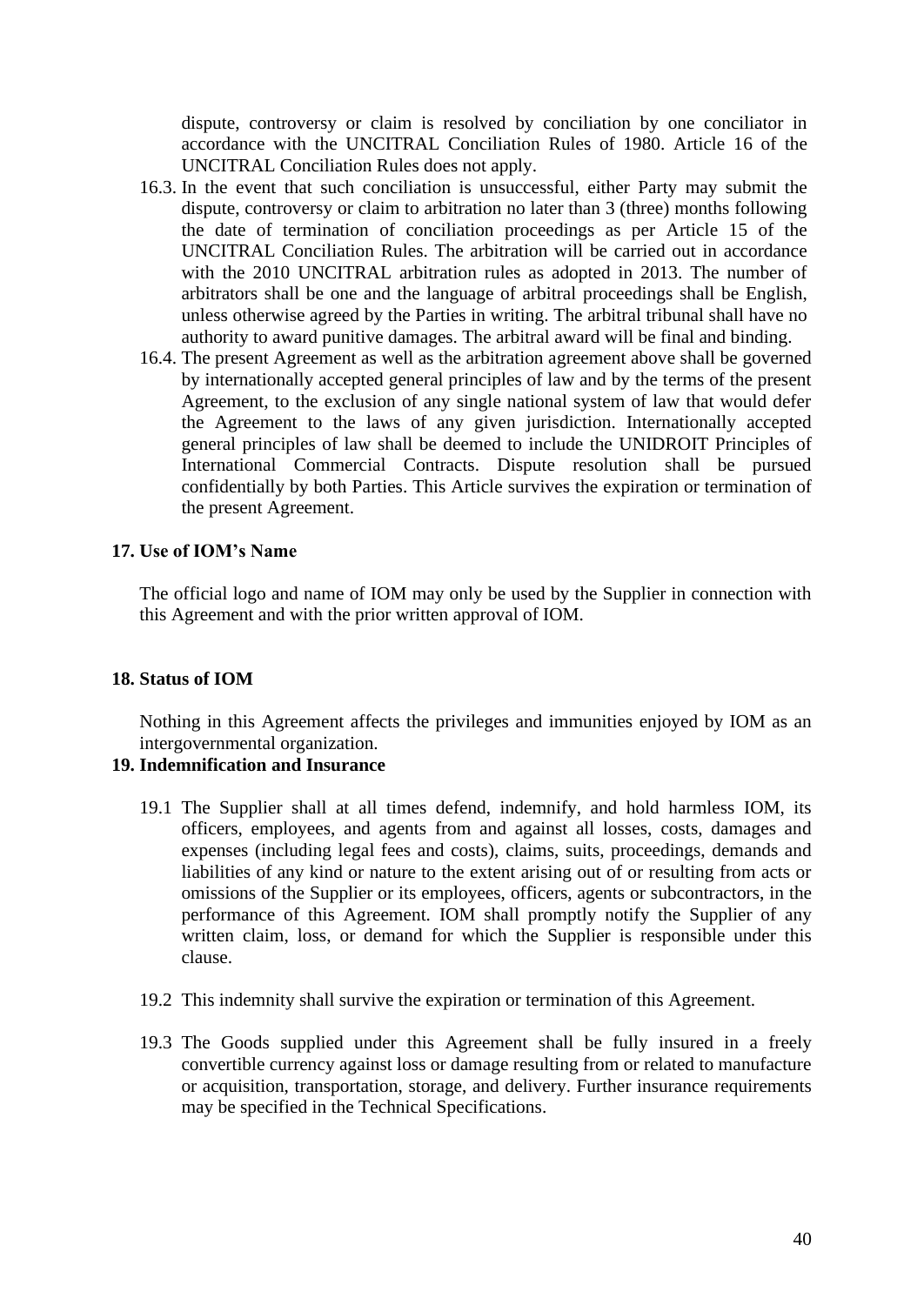# **20. Waiver**

Failure by either Party to insist in any one or more instances on a strict performance of any of the provisions of this Agreement shall not constitute a waiver or relinquishment of the right to enforce the provisions of this Agreement in future instances, but this right shall continue and remain in full force and effect.

## **21. Termination and Re-procurement**

- 21.1 IOM may terminate this Agreement, in whole or in part, at any time with written notice to the Supplier. Any monies paid in advance by IOM shall be refunded on or before the date of termination.
- 21.2 If IOM terminates this Agreement in whole or in part for default on the part of the Supplier, it may acquire elsewhere goods similar to those terminated and the Supplier shall be liable for any excess costs to IOM for the re-procurement of those goods as well as the removal of any or all of the Supplier's product or equipment from IOM's premises or other places of delivery. The Supplier shall not be liable for any excess costs if the failure to perform under this Agreement arises from causes beyond its control and without fault or negligence of the Supplier.
- 21.3 Upon any such termination, the Supplier shall waive any claims for damages including loss of anticipated profits on account thereof.

# **22. Severability**

If any part of this Agreement is found to be invalid or unenforceable, that part will be severed from this Agreement and the remainder of the Agreement shall remain in full force.

# **23. Entirety**

This Agreement and any Annexes embody the entire agreement between the Parties and supersede all prior agreements and understandings, if any, relating to the subject matter of this Agreement.

### 24. **Special Provisions (Optional)**

Due to the requirements of the Donor financing the Project, the Implementing Partner shall agree and accept the following provisions:

[Insert all donor requirements which must be flown down to IOM's implementing partners and subcontractors. In case of any doubt, please contact LEGContracts@iom.int]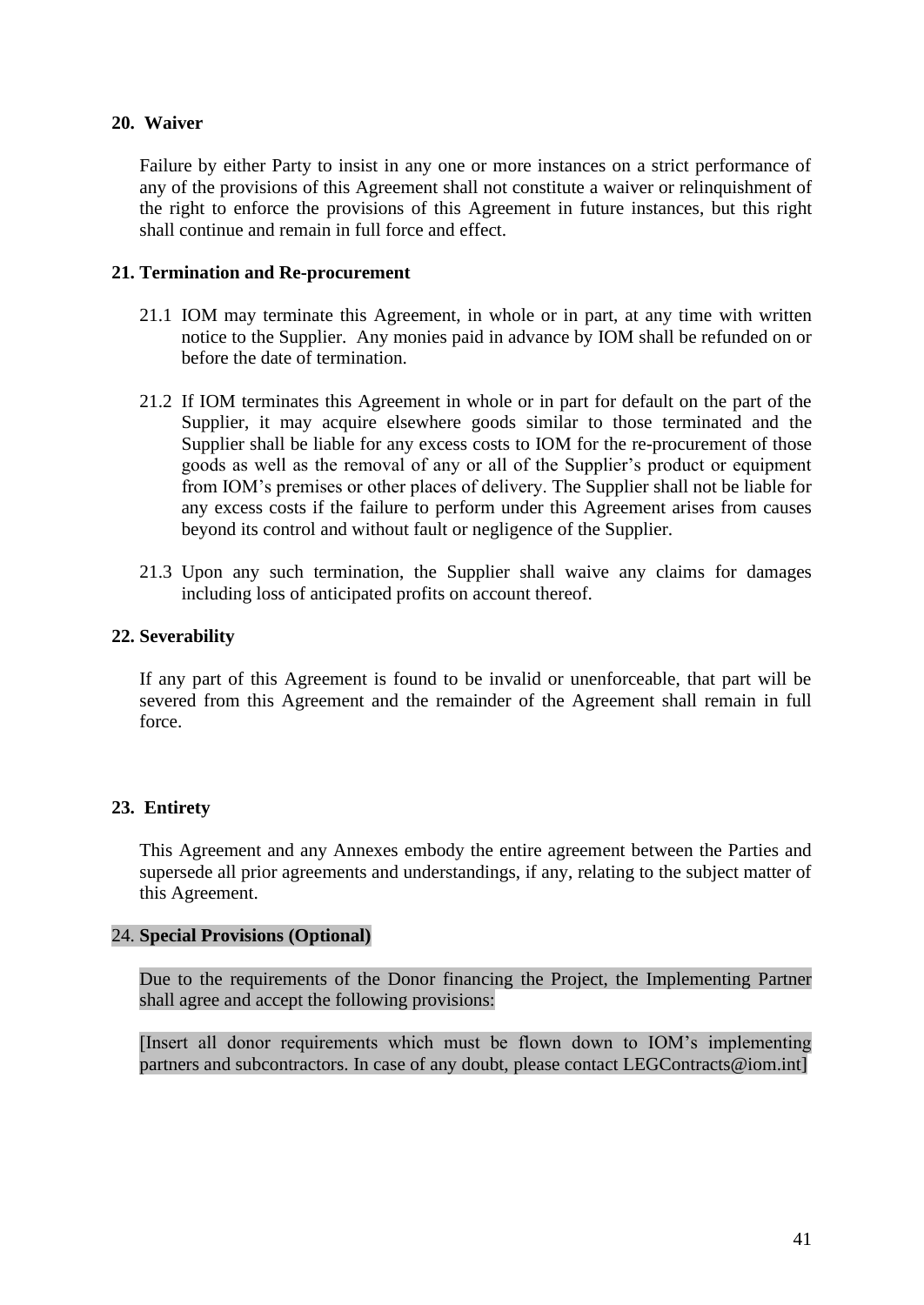# **25. Final Clauses**

- 25.1 This Agreement will enter into force upon signature by both Parties and shall remain in force until completion of all obligations of the Parties under this Agreement.
- 25.2 Amendments to this Agreement may be made by mutual agreement in writing between the Parties.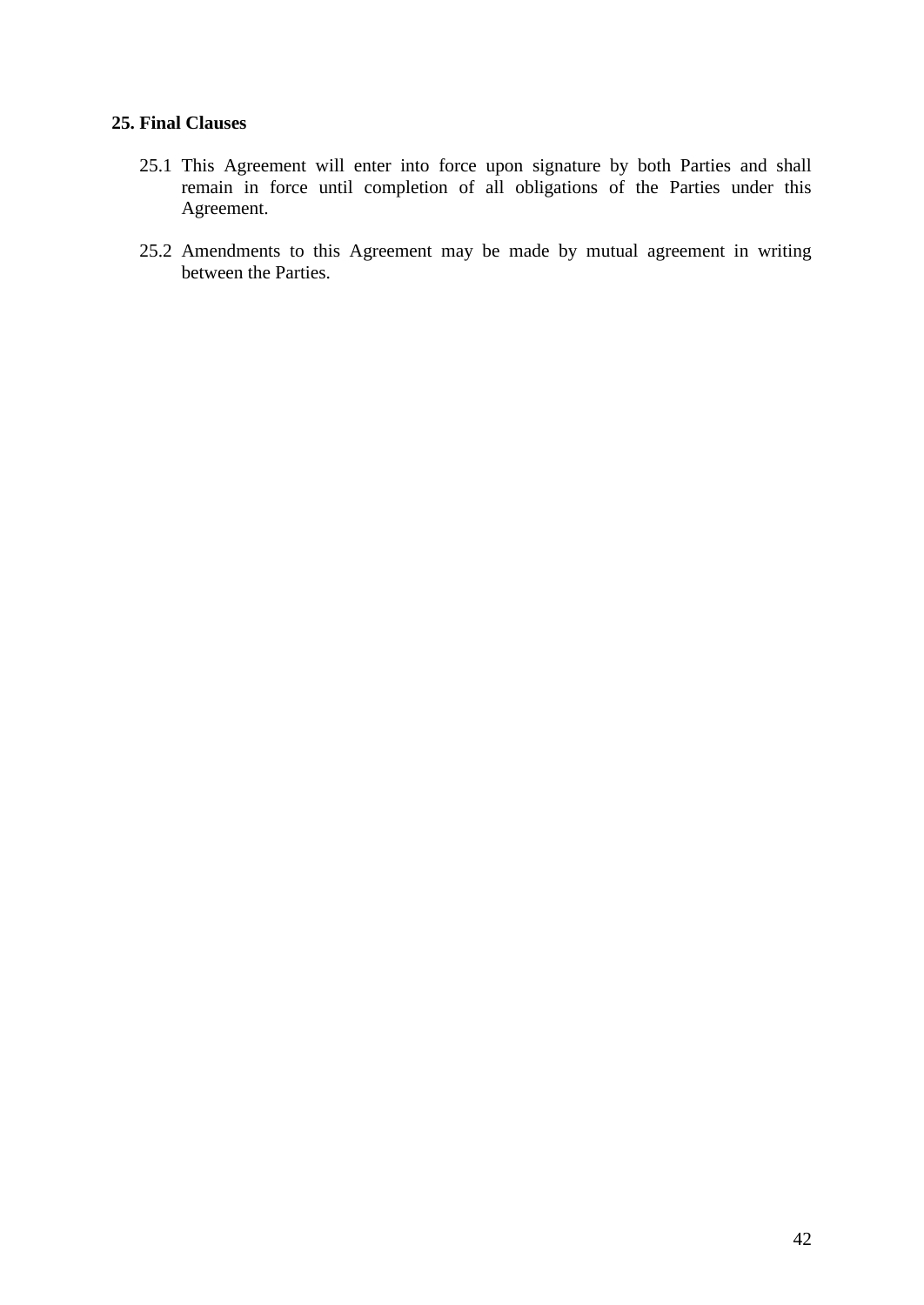Signed in duplicate in English, on the dates and at the places indicated below.

*For and on behalf of* The International Organization for Migration

*For and on behalf of* [Full name of the Supplier]

\_\_\_\_\_\_\_\_\_\_\_\_\_\_\_\_\_\_\_\_\_\_\_\_\_\_\_\_

Signature Signature Signature

| Name     |  |  |
|----------|--|--|
| Position |  |  |
| Date     |  |  |
| Place    |  |  |

Name Position Date Place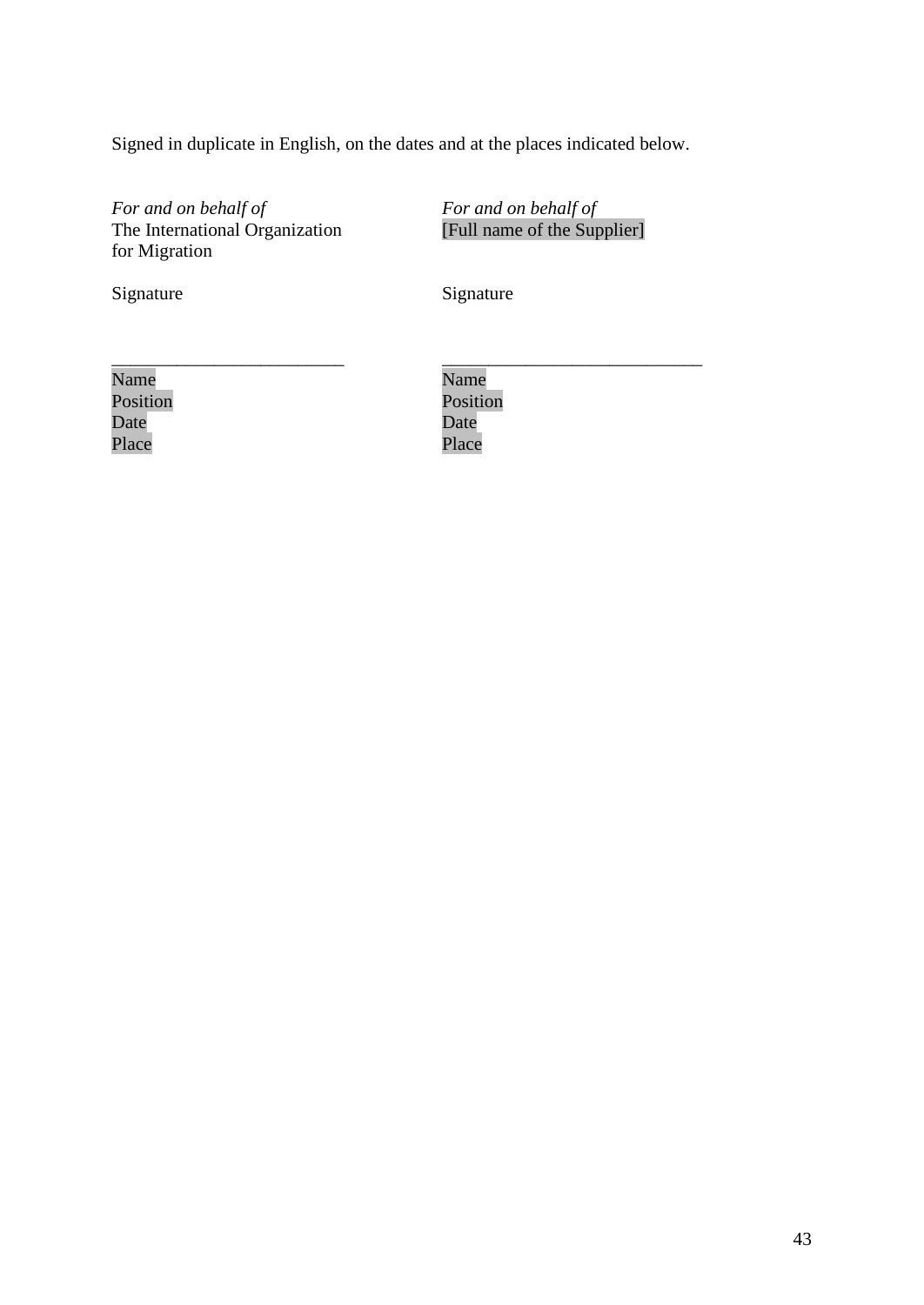<span id="page-43-0"></span>**Section V. Sample Forms**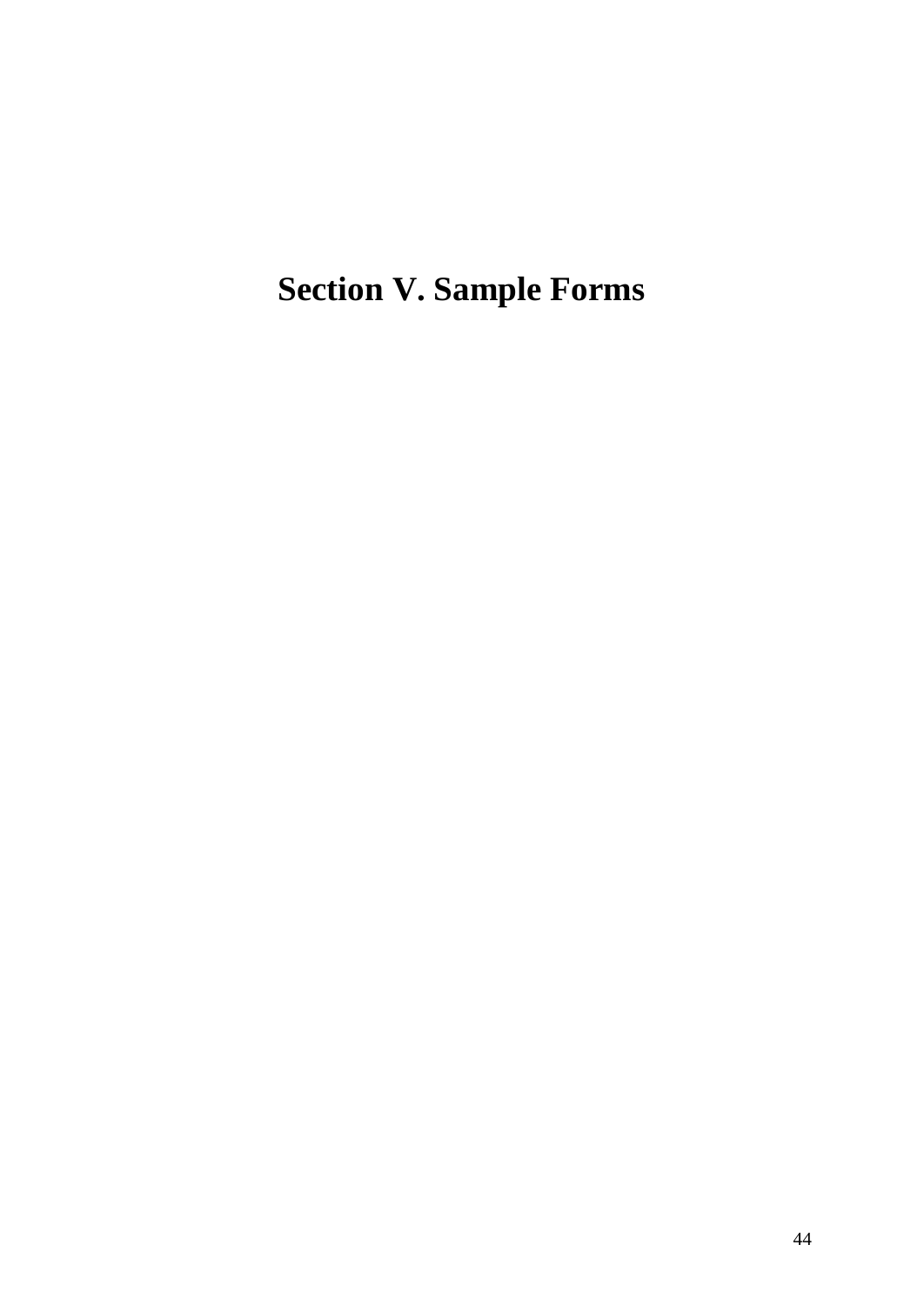Form-1

### **BID FORM**

 $Date:$ 

To: **The Chairperson** Bids Evaluation and Award Committee (BEAC) International Organization for Migration *[insert Mission address]* 

We, the undersigned, declare that;

Having examined the Bidding Document for the *[insert project name and IFB No.]*, issued on *[insert date],* the receipt of which is hereby duly acknowledge, I, representing *[insert name of company]* offer to complete the Supply and Deliver the GOODS in conformity with the Bidding Document for the total fixed lump sum price of *[insert total bid amount in words and figures and currency].*

I undertake, if my Bid is accepted, to deliver and supply the Goods in accordance with the Price Schedule and Goods specifications set out in the Bidding Document.

If my Bid is accepted, I will obtain the guarantee of a bank in a sum equivalent to 10% of the total amount of the Contract Price for the due performance of the Contract, in the form prescribed by IOM .

I agree to abide by this Bid for the Bid Validity Period specified in the Bidding Document which may be accepted at any time before the expiration of that period.

Until a formal contract is prepared and executed, the Bid, together with your written acceptance thereof and the Notice of Award, shall constitute a binding agreement between us.

I hereby certify that the Bid complies with the requirements stipulated in the Bidding Document.

Dated this  $\frac{day \text{ of } 20}{x}$ .

*[signature over printed name] [in the capacity of]*

Duly authorized to sign Bid for and on behalf of [*name of company*]

\_\_\_\_\_\_\_\_\_\_\_\_\_\_\_\_\_\_\_\_\_\_\_\_ \_\_\_\_\_\_\_\_\_\_\_\_\_\_\_\_\_\_\_\_\_\_\_\_\_\_\_\_\_\_\_\_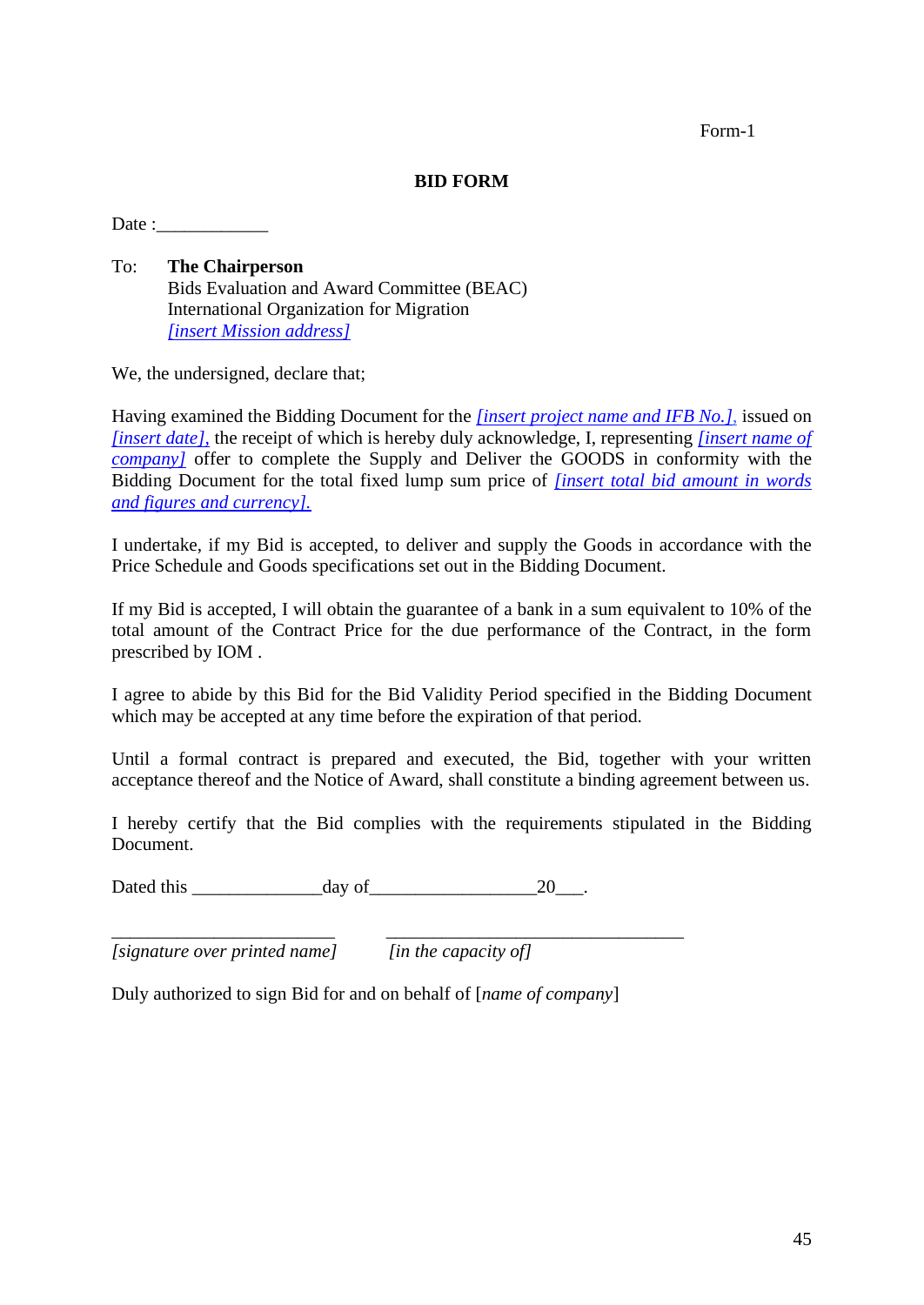# **PRICE SCHEDULE**

| Item | Description of | Country of | Qty/Unit | Unit Price     | Transportation/      | Taxes if   | <b>Total Price</b> |
|------|----------------|------------|----------|----------------|----------------------|------------|--------------------|
| No.  | Goods          | Origin     |          | (EXW/CIF/DDU)  | <b>Handling Cost</b> | Applicable | per Item           |
|      |                |            |          | Please specify |                      |            |                    |
|      |                |            |          |                |                      |            |                    |
|      |                |            |          |                |                      |            |                    |
|      |                |            |          |                |                      |            |                    |
|      |                |            |          |                |                      |            |                    |
|      |                |            |          |                |                      |            |                    |
|      |                |            |          |                |                      |            |                    |
|      |                |            |          |                |                      |            |                    |
|      |                |            |          |                |                      |            |                    |
|      |                |            |          |                |                      |            |                    |

| Name of Bidder:      |  |
|----------------------|--|
| Signature of Bidder: |  |
| Date:                |  |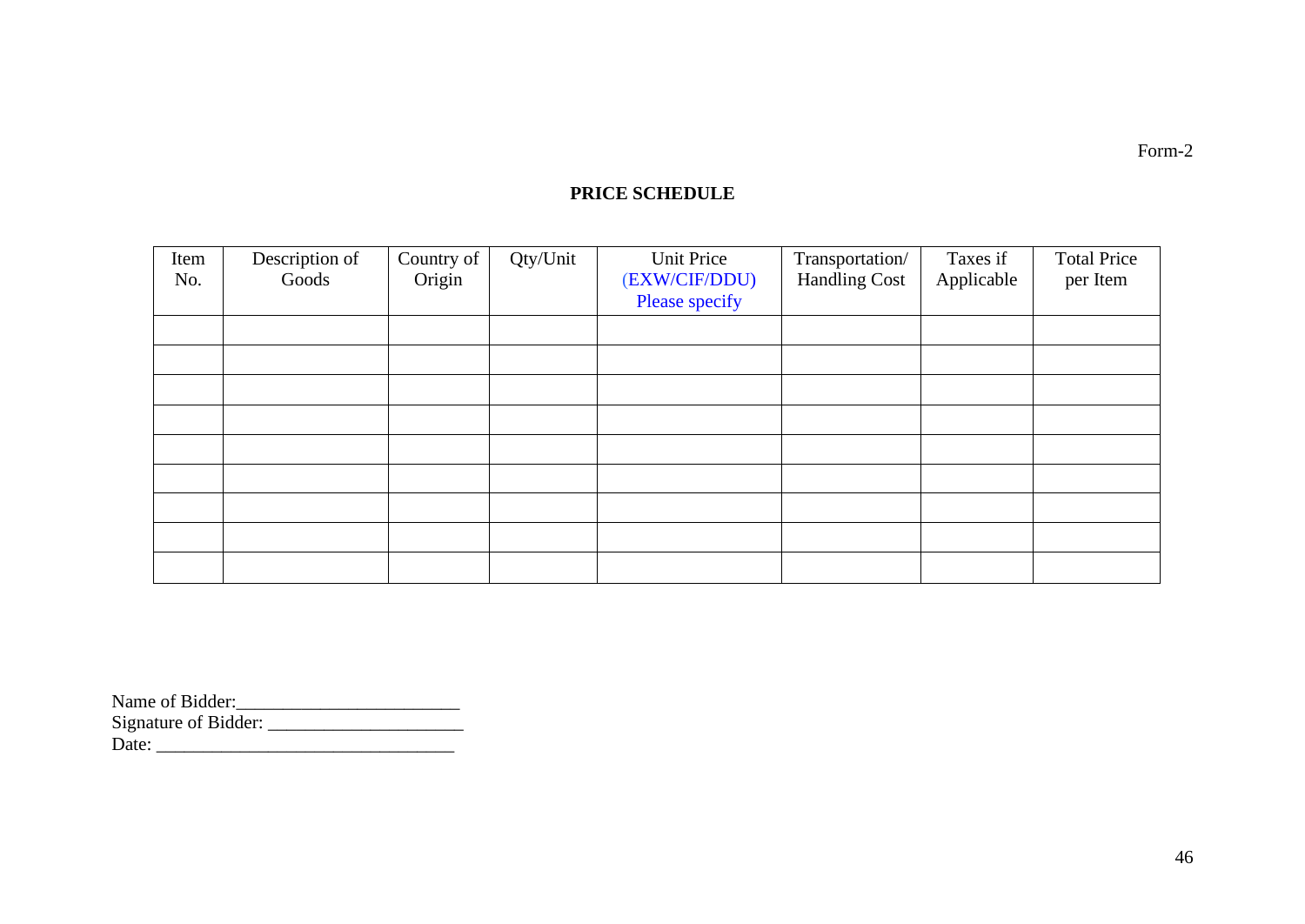Form -3

# **MANUFACTURER'S AUTHORIZATION FORM**

[See Clause 13.3 (a) of the Instructions to Bidders.]

To:

WHEREAS *[name of the Manufacturer]* who are established and reputable manufacturers of *[name and/or description of the goods]* having factories at *[address of factory]*

do hereby authorize *[name and address of Agent]* to submit a bid, and subsequently negotiate and sign the Contract with you against IFB No. *[reference of the Invitation to Bid]* for the above goods manufactured by us.

We hereby extend our full guarantee and warranty as per Clause 16 of the Conditions of Contract for the goods offered for supply by the above firm against this Invitation for Bids.

\_\_\_\_\_\_\_\_\_\_\_\_\_\_\_\_\_\_\_\_\_\_\_\_\_\_\_\_\_\_\_\_\_\_\_\_\_\_\_ *[signature for and on behalf of Manufacturer]*

*Note:* This letter of authority should be on the letterhead of the Manufacturer and should be signed by a person competent and having the power of attorney to bind the Manufacturer. It should be included by the Bidder in its bid.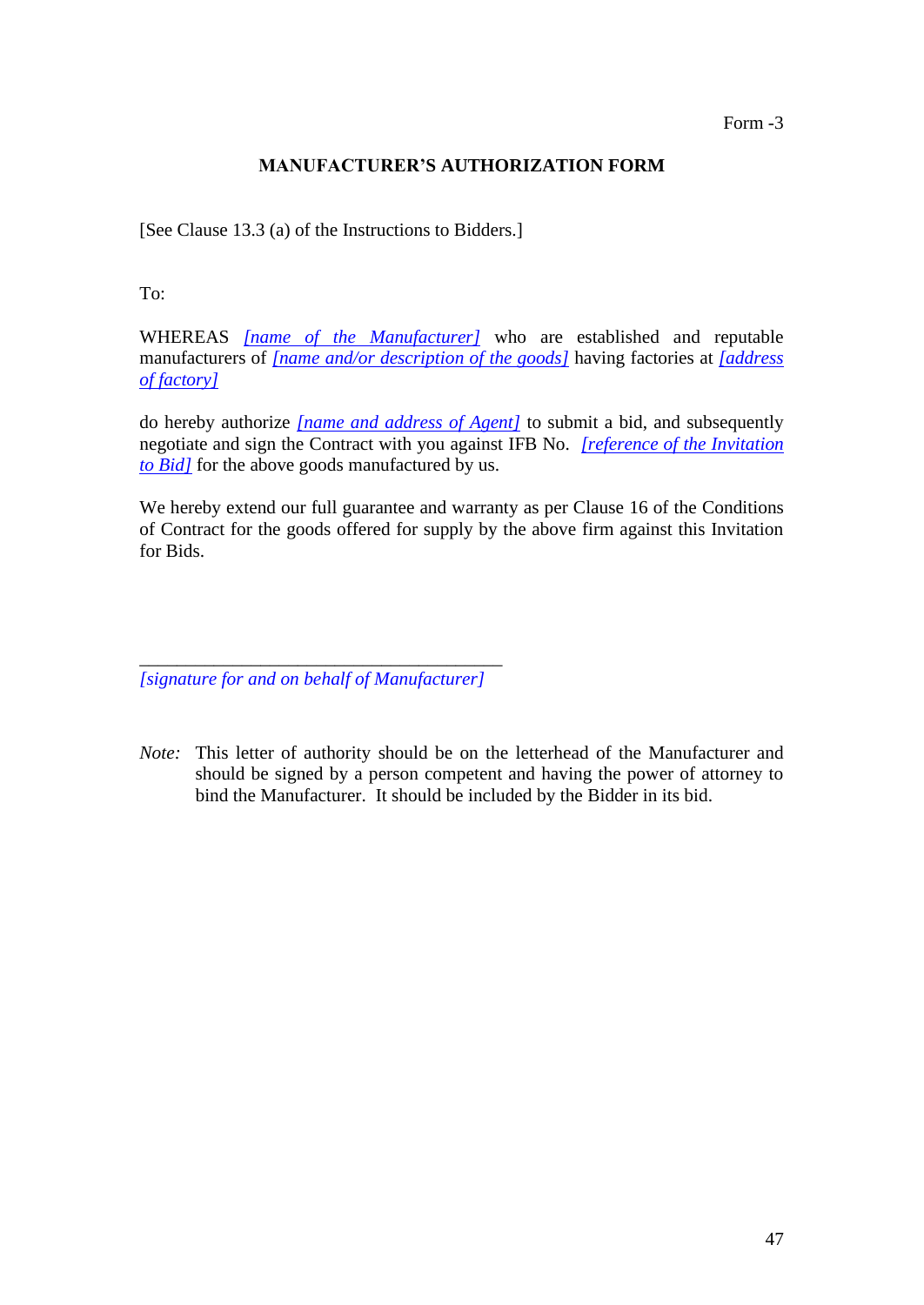## **BID SECURITY (Bank Guarantee)**

WHEREAS, *[name of Bidder]* (hereinafter called "the Bidder") has submitted his Bid dated *[date]* for the construction of *[name of Contract]* (hereinafter called "the Bid").

KNOW ALL PEOPLE by these presents that We *[name of Bank]* of *[name of country]* having our registered office at *[address]* (hereinafter called "the Bank") are bound unto name of IOM] (hereinafter called "the Employer") in the sum of *[amount]*<sup>i</sup> for which payment well and truly to be made to the said Employer, the Bank binds itself, its successors, and assigns by these presents.

SEALED with the Common Seal of the said Bank this *[day]* day of *[month]*, *[year]*.

THE CONDITIONS of this obligation are:

- (1) If, after Bid opening, the Bidder withdraws his Bid during the period of Bid validity specified in the Form of Bid; or
- (2) If the Bidder having been notified of the acceptance of his Bid by the Employer during the period of Bid validity:
	- (a) fails or refuses to execute the Form of Agreement in accordance with the Instructions to Bidders, if required; or
	- (b) fails or refuses to furnish the Performance Security, in accordance with the Instruction to Bidders; or
	- (c) does not accept the correction of the Bid Price pursuant to ITB Clause 25,

we undertake to pay to the Employer up to the above amount upon receipt of his first written demand, without the Employer's having to substantiate his demand, provided that in his demand the Employer will note that the amount claimed by him is due to him owing to the occurrence of one or any of the two conditions, specifying the occurred condition or conditions.

This Guarantee will remain in force up to and including the date 28 days after the date of the expiration of the Bid Validity, as stated in the Instructions to Bidders or as it may be extended by the Employer, notice of which extension(s) to the Bank is hereby waived. Any demand in respect of this Guarantee should reach the Bank not later than the above date.

| <b>DATE</b>    | SIGNATURE OF THE BANK |  |
|----------------|-----------------------|--|
| <b>WITNESS</b> | SEAL                  |  |

*[signature, name, and address]*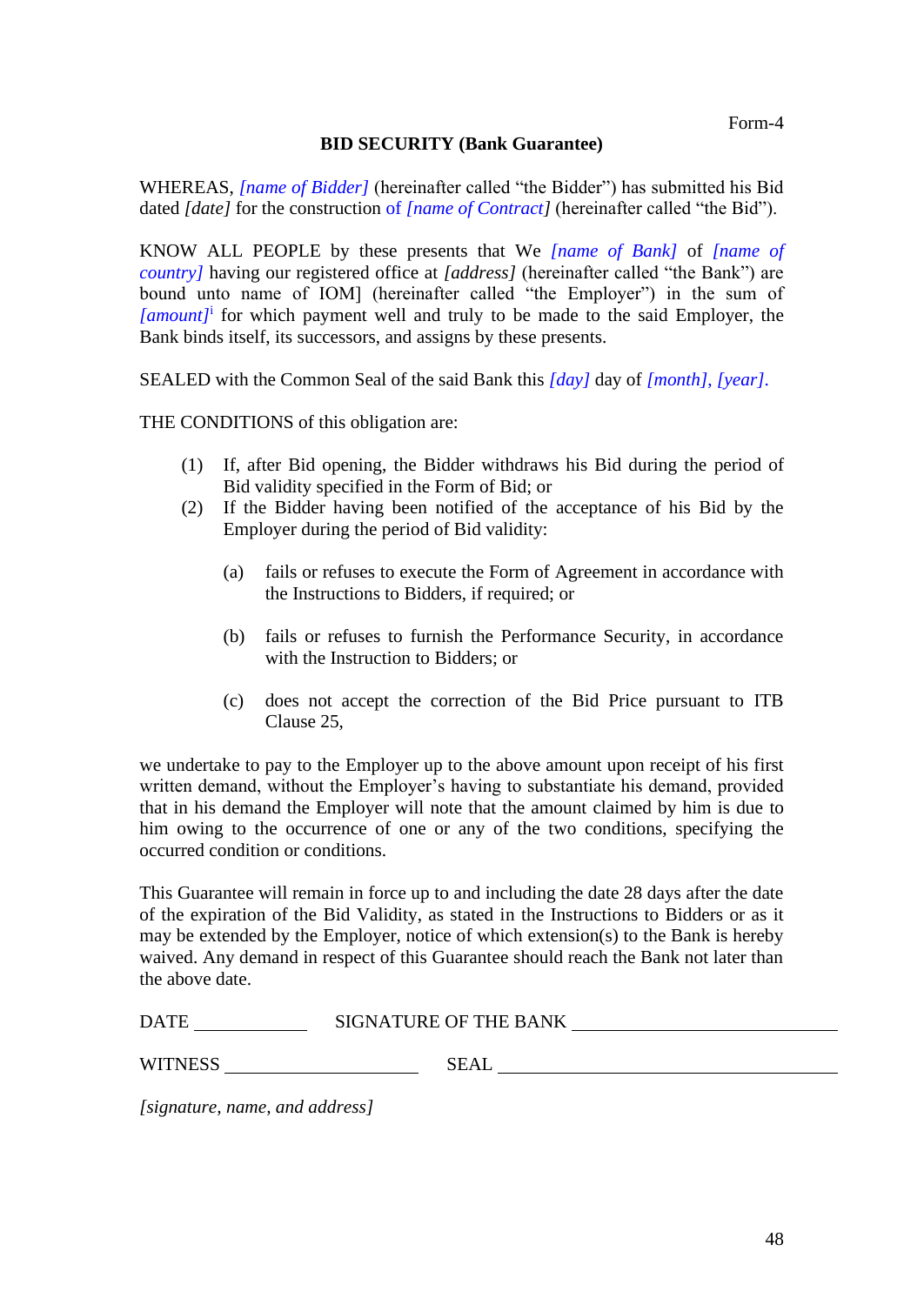#### Form-5

### **PERFORMANCE SECURITY (Bank Guarantee)**

#### To: *[name and address of Employer]*

WHEREAS *[name and address of Supplier]* (hereinafter called "the Supplier") has undertaken, in pursuance of Contract No. *[number]* dated *[date]* to execute *[name of Contract and brief description of Goods]* (hereinafter called "the Contract");

AND WHEREAS it has been stipulated by you in the said Contract that the Supplier shall furnish you with a Bank Guarantee by a recognized bank for the sum specified therein as security for compliance with his obligations in accordance with the Contract;

AND WHEREAS we have agreed to give the Supplier such a Bank Guarantee;

NOW THEREFORE we hereby affirm that we are the Guarantor and responsible to you, on behalf of the Supplier, up to a total of *[amount of Guarantee] [amount in words]*, such sum being payable in the types and proportions of currencies in which the Contract Price is payable, and we undertake to pay you, upon your first written demand and without cavil or argument, any sum or sums within the limits of *[amount of Guarantee]* as aforesaid without your needing to prove or to show grounds or reasons for your demand for the sum specified therein.

We hereby waive the necessity of your demanding the said debt from the Supplier before presenting us with the demand.

We further agree that no change or addition to or other modification of the terms of the Contract or of the Goods to be performed thereunder or of any of the Contract documents which may be made between you and the Supplier shall in any way release us from any liability under this Guarantee, and we hereby waive notice of any such change, addition, or modification.

This Guarantee shall be valid until a date 28 days from the date of issue of the Certificate of Completion.

| Signature and seal of the Guarantor |  |
|-------------------------------------|--|
|                                     |  |
| Name of Bank                        |  |
| Address                             |  |
| Date                                |  |